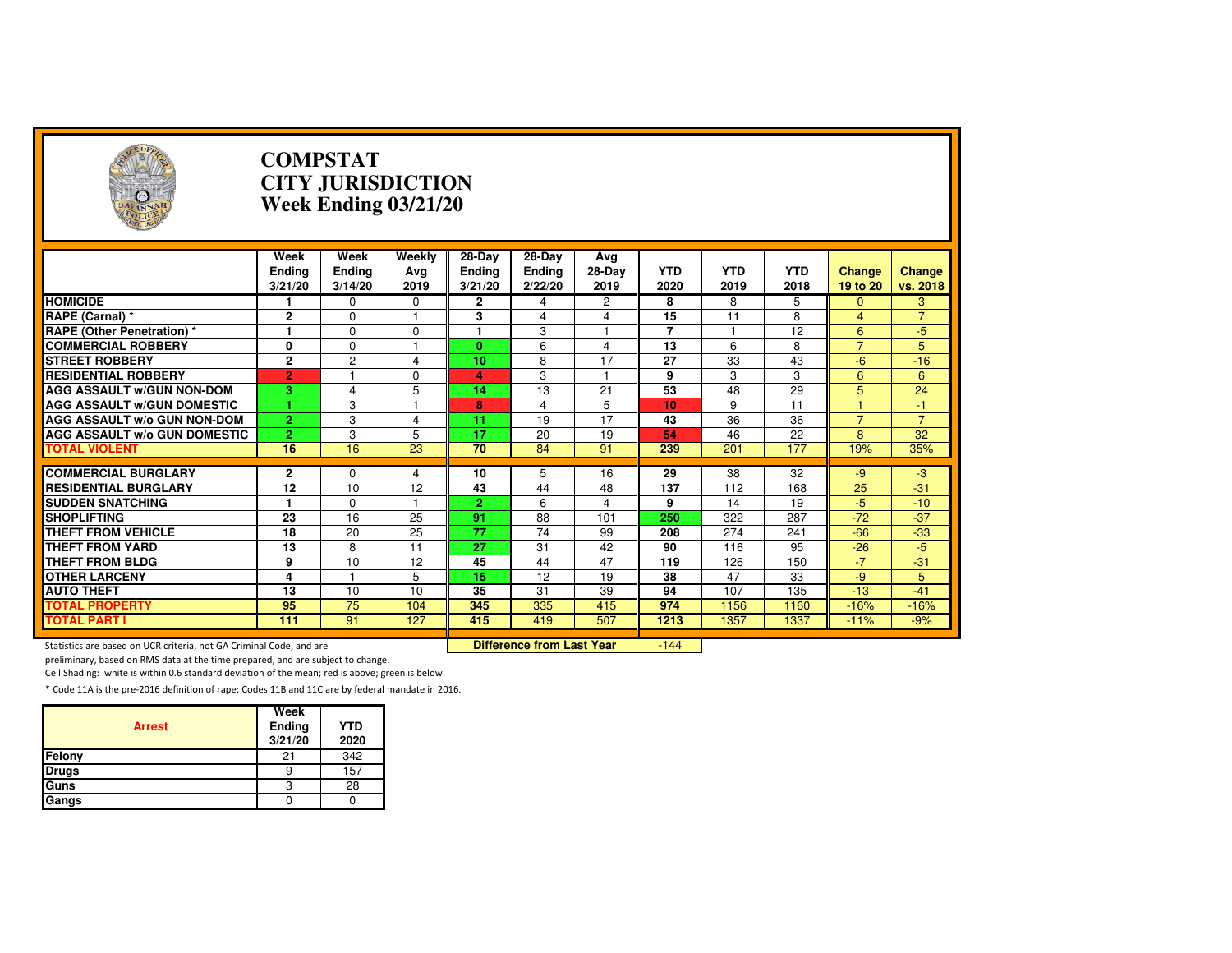

#### **COMPSTATNORTH PRECINCTWeek Ending 03/21/20**

#### **PRECINCT COMMANDER:**

**CAPT. CARY HILL**



|                                     | Week<br><b>Endina</b><br>3/21/20 | Week<br><b>Ending</b><br>3/14/20 | Weekly<br>Avg<br>2019 | 28-Day<br><b>Ending</b><br>3/21/20 | 28-Day<br>Ending<br>2/22/20 | Avg<br>$28-Dav$<br>2019 | <b>YTD</b><br>2020 | <b>YTD</b><br>2019 | <b>YTD</b><br>2018 | Change<br>19 to 20 | <b>Change</b><br>vs. 2018 |
|-------------------------------------|----------------------------------|----------------------------------|-----------------------|------------------------------------|-----------------------------|-------------------------|--------------------|--------------------|--------------------|--------------------|---------------------------|
| <b>HOMICIDE</b>                     |                                  | $\Omega$                         | 0                     |                                    | $\Omega$                    | 0                       | 1                  | $\overline{2}$     |                    | -1                 | $\Omega$                  |
| RAPE (Carnal) *                     | 0                                | $\Omega$                         | $\Omega$              | $\bf{0}$                           | $\overline{c}$              |                         | 5                  | 4                  |                    |                    | $\overline{4}$            |
| <b>RAPE (Other Penetration) *</b>   | $\bf{0}$                         | $\Omega$                         | $\Omega$              | $\bf{0}$                           | $\mathbf{0}$                | $\Omega$                | 0                  | $\Omega$           | $\overline{2}$     | $\Omega$           | $-2$                      |
| <b>COMMERCIAL ROBBERY</b>           | 0                                | $\Omega$                         | 0                     | 0                                  | $\overline{c}$              |                         | $\overline{2}$     |                    | $\mathcal{P}$      |                    | $\mathbf{0}$              |
| <b>STREET ROBBERY</b>               | 0                                | $\Omega$                         |                       | $\mathbf{2}$                       | 3                           | 5                       | 8                  | 10                 | 22                 | $-2$               | $-14$                     |
| <b>RESIDENTIAL ROBBERY</b>          | $\mathbf{0}$                     |                                  | 0                     | ٩                                  | $\mathbf{0}$                | $\Omega$                | $\mathbf{2}$       | $\Omega$           |                    | $\overline{2}$     |                           |
| <b>AGG ASSAULT W/GUN NON-DOM</b>    | $\overline{2}$                   | 4                                |                       | 9                                  | 5                           | 4                       | 21                 | 9                  | 6                  | 12                 | 15                        |
| <b>AGG ASSAULT W/GUN DOMESTIC</b>   | $\bf{0}$                         | $\Omega$                         | $\Omega$              | $\overline{2}$                     |                             |                         | 3                  |                    | 3                  | $\overline{2}$     | $\mathbf{0}$              |
| <b>AGG ASSAULT W/o GUN NON-DOM</b>  | 1                                |                                  |                       | 3                                  | 10                          | 6                       | 17                 | 15                 | 12                 | $\overline{2}$     | 5                         |
| <b>AGG ASSAULT W/o GUN DOMESTIC</b> | $\bf{0}$                         | $\Omega$                         |                       | $\overline{2}$                     |                             | 5                       | 8                  | 10                 | 8                  | $-2$               | $\Omega$                  |
| <b>TOTAL VIOLENT</b>                | 4                                | 6                                | 6                     | 20                                 | 24                          | 24                      | 67                 | 52                 | 58                 | 29%                | 16%                       |
|                                     |                                  |                                  |                       |                                    |                             |                         |                    |                    |                    |                    |                           |
| <b>COMMERCIAL BURGLARY</b>          | 0                                | 0                                |                       | $\mathbf{2}$                       | $\overline{c}$              | 4                       | 8                  | 10                 | 5                  | -2                 | 3                         |
| <b>RESIDENTIAL BURGLARY</b>         | 3                                | 4                                | $\overline{c}$        | 14                                 | 12                          | $\overline{7}$          | 33                 | 10                 | 20                 | 23                 | 13                        |
| <b>SUDDEN SNATCHING</b>             | ٠                                | $\Omega$                         | 0                     | $\mathbf{2}$                       | $\overline{c}$              |                         | 5                  | 5.                 | 10                 | $\Omega$           | $-5$                      |
| <b>SHOPLIFTING</b>                  | 7                                | $\Omega$                         | 3                     | 12                                 | 11                          | 12                      | 29                 | 40                 | 65                 | $-11$              | $-36$                     |
| <b>THEFT FROM VEHICLE</b>           | $\overline{2}$                   | 2                                | 6                     | 7                                  | 15                          | 24                      | 33                 | 57                 | 43                 | $-24$              | $-10$                     |
| <b>THEFT FROM YARD</b>              | 4                                |                                  | 3                     | 6                                  | 11                          | 11                      | 23                 | 35                 | 27                 | $-12$              | $-4$                      |
| <b>THEFT FROM BLDG</b>              | $\bf{0}$                         |                                  | 3                     | 5                                  | 11                          | 11                      | 22                 | 28                 | 47                 | $-6$               | $-25$                     |
| <b>OTHER LARCENY</b>                | ۴                                | $\Omega$                         |                       | $\overline{2}$                     | 4                           | 4                       | 7                  | 9                  | $\overline{7}$     | -2                 | $\mathbf{0}$              |
| <b>AUTO THEFT</b>                   |                                  | $\overline{7}$                   | 2                     | 11                                 | 6                           | 8                       | 23                 | 14                 | 14                 | 9                  | 9                         |
| <b>TOTAL PROPERTY</b>               | 19                               | 15                               | 21                    | 61                                 | 74                          | 82                      | 183                | 208                | 238                | $-12%$             | $-23%$                    |
| <b>TOTAL PART I</b>                 | 23                               | $\overline{21}$                  | 26                    | 81                                 | 98                          | 106                     | 250                | 260                | 296                | $-4%$              | $-16%$                    |

Statistics are based on UCR criteria, not GA Criminal Code, and are **Difference from Last Year** 

-10

preliminary, based on RMS data at the time prepared, and are subject to change.

Cell Shading: white is within 0.6 standard deviation of the mean; red is above; green is below.

| <b>Arrests</b> | Week<br><b>Ending</b><br>3/21/20 | <b>YTD</b><br>2020 |
|----------------|----------------------------------|--------------------|
| Felony         |                                  | 108                |
| <b>Drugs</b>   |                                  | 47                 |
| Guns           |                                  |                    |
| Gangs          |                                  |                    |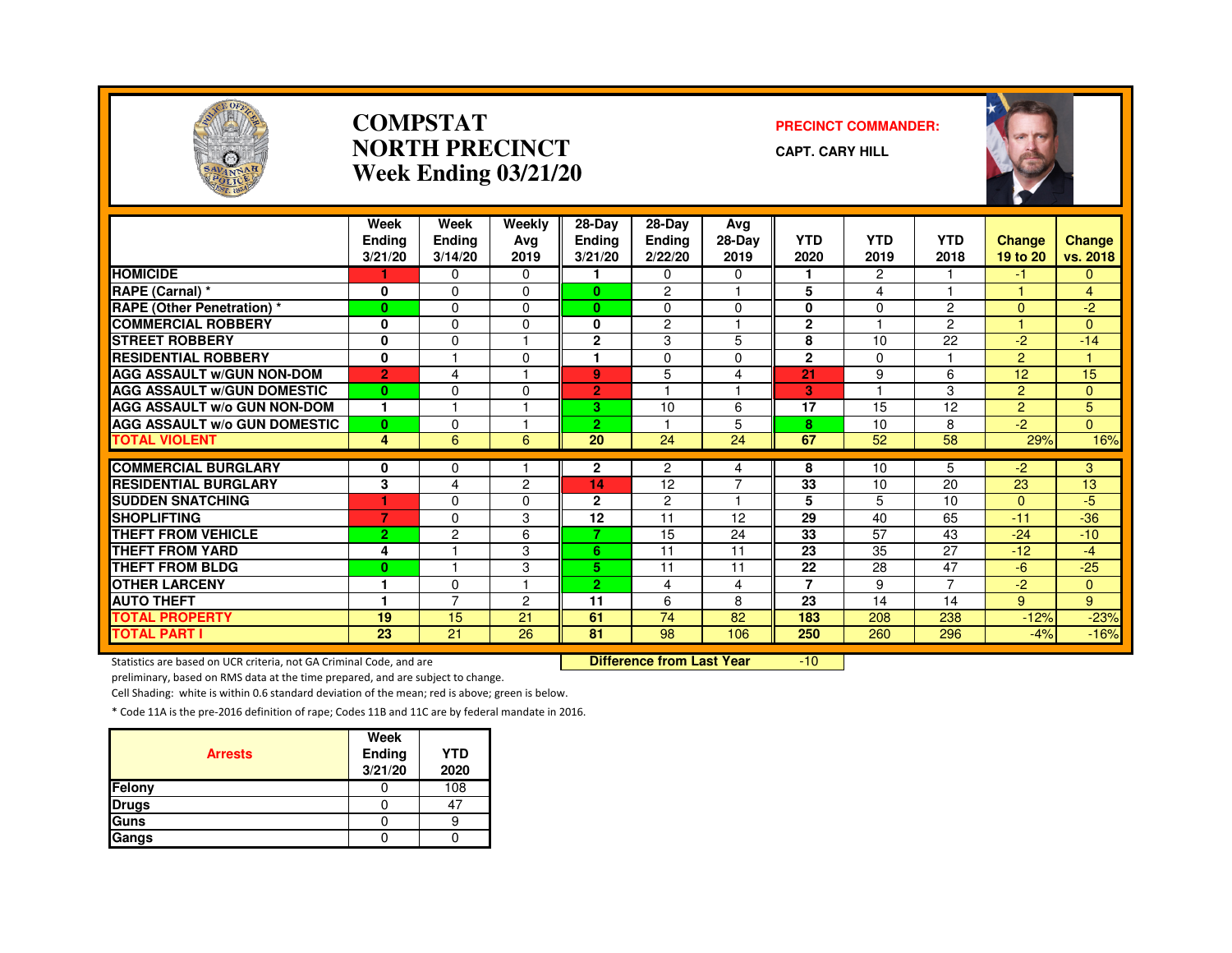

#### **COMPSTATCENTRAL PRECINCTWeek Ending 03/21/20**

#### **PRECINCT COMMANDER:**

**CAPT. TONYA REID**



|                                                           | Week<br><b>Ending</b>          | Week<br><b>Ending</b> | Weekly<br>Avg        | 28-Day<br><b>Ending</b> | 28-Day<br><b>Ending</b> | Avg<br>28-Day        | <b>YTD</b>     | <b>YTD</b>    | <b>YTD</b>           | <b>Change</b>  | <b>Change</b>  |
|-----------------------------------------------------------|--------------------------------|-----------------------|----------------------|-------------------------|-------------------------|----------------------|----------------|---------------|----------------------|----------------|----------------|
|                                                           | 3/21/20                        | 3/14/20               | 2019                 | 3/21/20                 | 2/22/20                 | 2019                 | 2020           | 2019          | 2018                 | 19 to 20       | vs. 2018       |
| <b>HOMICIDE</b>                                           | 0                              | $\mathbf{0}$          | $\Omega$             |                         | 3                       | $\Omega$             | 6              |               | $\Omega$             | 5              | 6              |
| <b>RAPE (Carnal) *</b>                                    |                                | $\Omega$              | 0                    | $\mathbf{2}$            | 2                       |                      | $\overline{7}$ | 2             | $\overline{2}$       | 5              | 5              |
| <b>RAPE (Other Penetration) *</b>                         | 0                              | $\Omega$              | 0                    | $\mathbf{0}$            | $\mathbf 0$             | 0                    | 1              |               | 3                    | $\Omega$       | $-2$           |
| <b>COMMERCIAL ROBBERY</b>                                 | 0                              | $\Omega$              | 0                    | $\bf{0}$                |                         | $\overline{c}$       | $\mathbf{2}$   |               | 0                    |                | $\overline{2}$ |
| <b>STREET ROBBERY</b>                                     | $\bf{0}$                       | $\overline{2}$        |                      | 5                       | $\overline{c}$          | 5                    | 8              | 9             | 10                   | $-1$           | $-2$           |
| <b>RESIDENTIAL ROBBERY</b>                                | $\overline{2}$                 | $\Omega$              | $\Omega$             | $\overline{2}$          |                         | $\Omega$             | 3              |               |                      | $\overline{2}$ | $\overline{2}$ |
| <b>AGG ASSAULT W/GUN NON-DOM</b>                          |                                | $\Omega$              | $\overline{2}$       | $\overline{2}$          | 3                       | $\overline{7}$       | 14             | 16            | 8                    | $-2$           | 6              |
| <b>AGG ASSAULT W/GUN DOMESTIC</b>                         | $\bf{0}$                       |                       | 0                    | 1.                      | $\overline{c}$          |                      | з              | 4             | 5                    | $-1$           | $-2$           |
| <b>AGG ASSAULT W/o GUN NON-DOM</b>                        | 1                              | $\Omega$              |                      | 3                       | 4                       | 4                    | 9              | 6             | 10                   | $\overline{3}$ | -1             |
| <b>AGG ASSAULT W/o GUN DOMESTIC</b>                       | $\overline{2}$                 |                       |                      | 9                       | 4                       | 5                    | 17             | 14            | 3                    | 3              | 14             |
| <b>TOTAL VIOLENT</b>                                      | $\overline{7}$                 | 4                     | 6                    | 25                      | 22                      | 26                   | 70             | 55            | 42                   | 27%            | 67%            |
|                                                           |                                |                       |                      |                         |                         |                      |                |               |                      |                |                |
| <b>COMMERCIAL BURGLARY</b><br><b>RESIDENTIAL BURGLARY</b> | 0                              | $\Omega$<br>3         |                      | 3                       | $\overline{c}$<br>14    | 6                    | 10<br>47       | 8<br>37       | 11                   | $\overline{2}$ | -1<br>11       |
|                                                           | 4                              | $\Omega$              | 4                    | 15                      |                         | 16                   | 1              | $\mathcal{P}$ | 36                   | 10             |                |
| <b>SUDDEN SNATCHING</b><br><b>SHOPLIFTING</b>             | $\bf{0}$<br>4                  | $\overline{2}$        | 0<br>5               | $\mathbf{0}$<br>14      | 15                      | 19                   | 41             | 55            | $\overline{2}$<br>31 | $-1$<br>$-14$  | -1<br>10       |
| <b>THEFT FROM VEHICLE</b>                                 |                                |                       |                      | 20                      | 10                      | 25                   | 45             | 55            | 70                   | $-10$          | $-25$          |
| <b>THEFT FROM YARD</b>                                    | 6<br>5                         | 5<br>3                | 6<br>4               | 10                      | $\overline{7}$          | 15                   | 31             | 39            | 29                   | $-8$           | $\overline{2}$ |
| <b>THEFT FROM BLDG</b>                                    |                                | 3                     |                      |                         |                         |                      | 22             |               | 38                   | $-8$           | $-16$          |
|                                                           | $\bf{0}$                       |                       | 3                    | 10                      | 5                       | 10<br>$\overline{7}$ | 13             | 30            |                      |                |                |
| <b>OTHER LARCENY</b>                                      | $\mathbf{2}$<br>$\overline{7}$ | $\Omega$              | $\overline{2}$       | 9                       | 2                       |                      | 37             | 18<br>32      | 4                    | $-5$<br>5      | 9<br>$-6$      |
| <b>AUTO THEFT</b>                                         | 28                             | $\overline{c}$<br>18  | $\overline{2}$<br>27 | 11<br>92                | 11<br>67                | 10<br>107            |                | 276           | 43                   |                |                |
| <b>TOTAL PROPERTY</b>                                     |                                |                       |                      |                         |                         |                      | 247            |               | 264                  | $-11%$         | $-6%$          |
| <b>TOTAL PART I</b>                                       | 35                             | 22                    | 33                   | 117                     | 89                      | 133                  | 317            | 331           | 306                  | $-4%$          | 4%             |

Statistics are based on UCR criteria, not GA Criminal Code, and are **Difference from Last Year** 

-14

preliminary, based on RMS data at the time prepared, and are subject to change.

Cell Shading: white is within 0.6 standard deviation of the mean; red is above; green is below.

| <b>Arrests</b> | Week<br>Ending<br>3/21/20 | <b>YTD</b><br>2020 |
|----------------|---------------------------|--------------------|
| Felony         | 13                        | 128                |
| <b>Drugs</b>   |                           | 59                 |
| Guns           |                           |                    |
| Gangs          |                           |                    |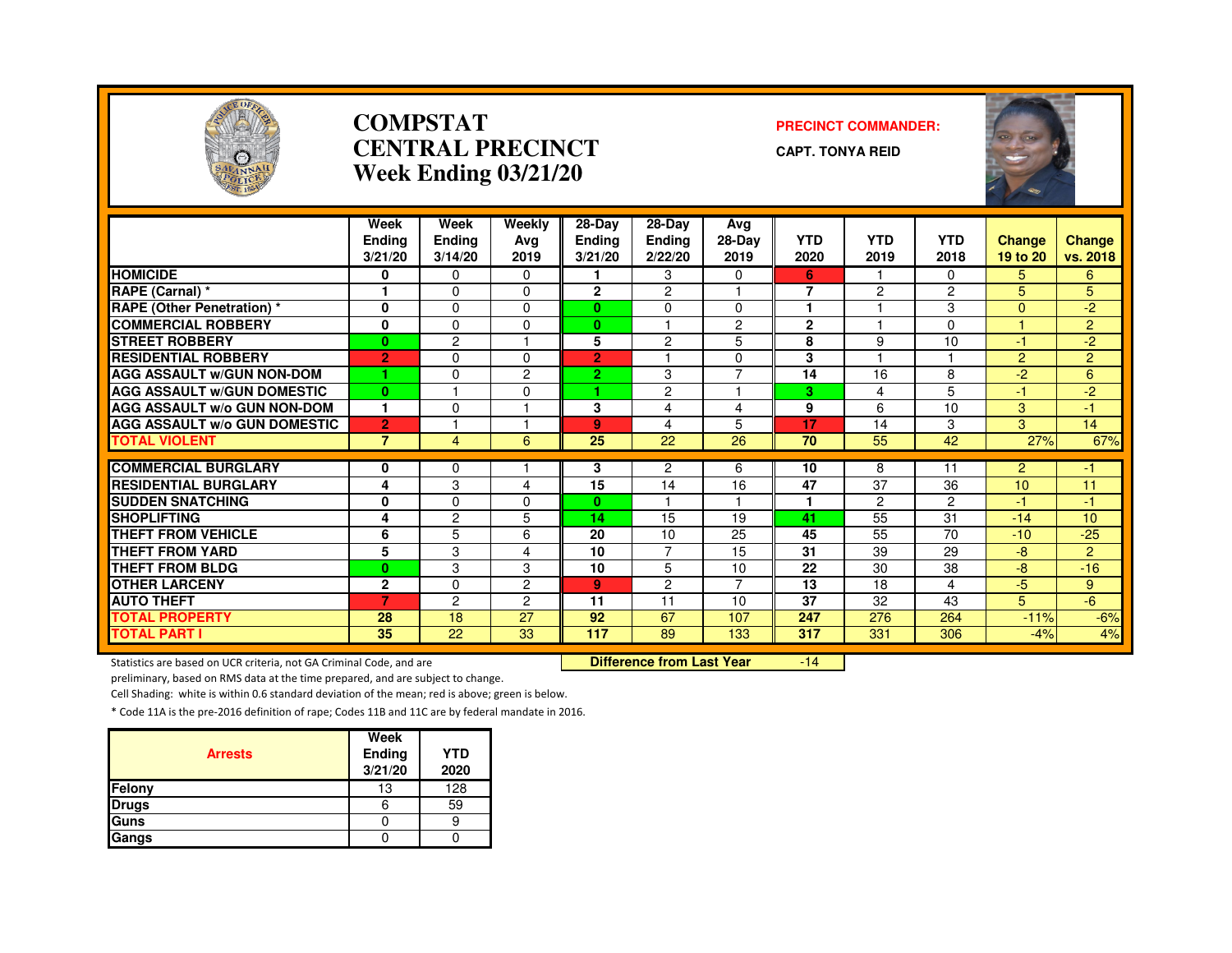

#### **COMPSTATSOUTH PRECINCTWeek Ending 03/21/20**

#### **PRECINCT COMMANDER:**

**CAPT. MICHELLE HALFORD**



|                                     | Week<br><b>Ending</b><br>3/21/20 | Week<br>Ending<br>3/14/20 | Weekly<br>Avg<br>2019 | 28-Day<br><b>Ending</b><br>3/21/20 | $28-Dav$<br><b>Ending</b><br>2/22/20 | Ava<br>28-Day<br>2019   | <b>YTD</b><br>2020 | <b>YTD</b><br>2019 | <b>YTD</b><br>2018 | <b>Change</b><br>19 to 20 | Change<br>vs. 2018 |
|-------------------------------------|----------------------------------|---------------------------|-----------------------|------------------------------------|--------------------------------------|-------------------------|--------------------|--------------------|--------------------|---------------------------|--------------------|
| <b>HOMICIDE</b>                     | 0                                | 0                         | $\Omega$              | 0                                  |                                      |                         | 1                  | 4                  |                    | $-3$                      | $\mathbf{0}$       |
| RAPE (Carnal) *                     |                                  | $\Omega$                  | $\Omega$              | 1                                  | $\Omega$                             |                         | 3                  |                    | 3                  | 2                         | $\mathbf{0}$       |
| <b>RAPE (Other Penetration)</b> *   | $\mathbf{0}$                     | $\Omega$                  | $\Omega$              | $\mathbf{0}$                       | 2                                    | $\Omega$                | 4                  | 0                  | 4                  | 4                         | $\mathbf{0}$       |
| <b>COMMERCIAL ROBBERY</b>           | 0                                | $\Omega$                  | $\Omega$              | $\mathbf{0}$                       | 3                                    |                         | 6                  | 3                  | 4                  | 3                         | 2                  |
| <b>STREET ROBBERY</b>               | $\overline{2}$                   | $\Omega$                  |                       | 3                                  | $\Omega$                             | 3                       | 7                  | 8                  | 5                  | $-1$                      | $\overline{2}$     |
| <b>RESIDENTIAL ROBBERY</b>          | 0                                | $\Omega$                  | $\Omega$              |                                    |                                      | $\Omega$                | 3                  | $\Omega$           |                    | 3                         | $\overline{2}$     |
| <b>AGG ASSAULT W/GUN NON-DOM</b>    | $\mathbf{0}$                     | $\mathbf 0$               |                       | 3                                  | 3                                    | 3                       | 11                 | 8                  |                    | 3                         | 10                 |
| <b>AGG ASSAULT W/GUN DOMESTIC</b>   | 1                                | $\overline{c}$            | $\Omega$              | 4                                  | $\Omega$                             | $\overline{\mathbf{A}}$ | $\overline{2}$     | 3                  |                    | $-1$                      | и                  |
| <b>AGG ASSAULT w/o GUN NON-DOM</b>  | $\mathbf{0}$                     | $\overline{c}$            |                       | 3                                  | $\overline{2}$                       | $\overline{2}$          | 6                  | 6                  | 7                  | $\Omega$                  | -1                 |
| <b>AGG ASSAULT w/o GUN DOMESTIC</b> | $\mathbf{0}$                     | $\overline{c}$            |                       | 2.                                 | 8                                    | $\overline{4}$          | 12                 | 9                  | 3                  | 3                         | 9 <sup>°</sup>     |
| <b>TOTAL VIOLENT</b>                | 4                                | 6                         | 4                     | 17                                 | 20                                   | 17                      | 55                 | 42                 | 30                 | 31%                       | 83%                |
|                                     |                                  |                           |                       |                                    |                                      |                         |                    |                    |                    |                           |                    |
| <b>COMMERCIAL BURGLARY</b>          | 0                                | 0                         |                       |                                    | 0                                    | 5                       | $\mathbf{2}$       | 17                 | 9                  | $-15$                     | $-7$               |
| <b>RESIDENTIAL BURGLARY</b>         | 1                                | $\overline{2}$            | $\overline{2}$        | 6                                  | 6                                    | 9                       | 25<br>1            | 12                 | 47                 | 13                        | $-22$              |
| <b>SUDDEN SNATCHING</b>             | 0                                | $\Omega$                  | 0                     | $\mathbf{0}$                       |                                      |                         |                    | 4                  | 3                  | -3                        | -2                 |
| <b>SHOPLIFTING</b>                  | 6                                | 11                        | 12<br>⇁               | 40                                 | 37                                   | 48                      | 102                | 173                | 126                | $-71$                     | $-24$              |
| THEFT FROM VEHICLE                  | 6                                | 4                         |                       | 19                                 | 24                                   | 26                      | 56                 | 77                 | 70                 | $-21$                     | $-14$              |
| <b>THEFT FROM YARD</b>              | 1                                |                           |                       | 3                                  | 5                                    | 6                       | 12                 | 18                 | 15                 | $-6$                      | -3                 |
| <b>THEFT FROM BLDG</b>              | 3                                | 3                         | 3                     | 14                                 | 9                                    | 13                      | 31                 | 37                 | 28                 | $-6$                      | 3                  |
| <b>OTHER LARCENY</b>                | $\bf{0}$                         |                           |                       |                                    |                                      | 4                       | 5                  | 6                  | $\overline{7}$     | $-1$                      | $-2$               |
| <b>AUTO THEFT</b>                   | $\mathbf{2}$                     |                           | 3                     | 6                                  | 9                                    | 11                      | 17                 | 30                 | 34                 | $-13$                     | $-17$              |
| <b>TOTAL PROPERTY</b>               | 19                               | 23                        | 31                    | 90                                 | 92                                   | 123                     | 251                | 374                | 339                | $-33%$                    | $-26%$             |
| <b>TOTAL PART I</b>                 | 23                               | 29                        | 35                    | 107                                | 112                                  | 141                     | 306                | 416                | 369                | $-26%$                    | $-17%$             |

Statistics are based on UCR criteria, not GA Criminal Code, and are **Difference from Last Year** 

 $-110$ 

preliminary, based on RMS data at the time prepared, and are subject to change.

Cell Shading: white is within 0.6 standard deviation of the mean; red is above; green is below.

| <b>Arrests</b> | Week<br>Ending<br>3/21/20 | <b>YTD</b><br>2020 |
|----------------|---------------------------|--------------------|
| Felony         |                           | 83                 |
| <b>Drugs</b>   | 3                         | 32                 |
| Guns           | ຊ                         |                    |
| Gangs          |                           |                    |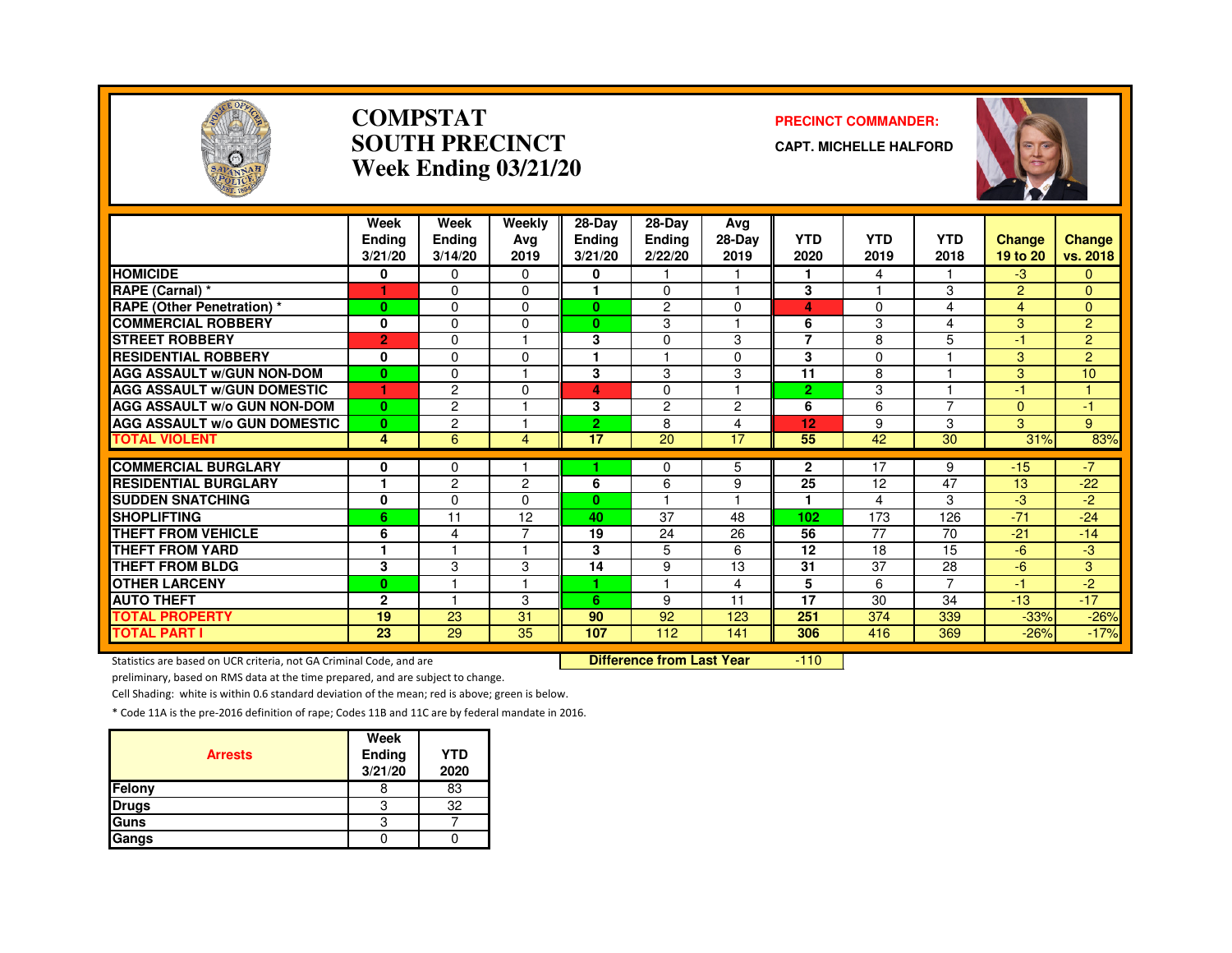

#### **COMPSTATEAST PRECINCTWeek Ending 03/21/20**

#### **PRECINCT COMMANDER:**

**CAPT. GEORGE GUNDICH**



|                                     | Week<br><b>Ending</b><br>3/21/20 | Week<br>Ending<br>3/14/20 | Weekly<br>Avg<br>2019   | $28-Dav$<br><b>Ending</b><br>3/21/20 | $28-Dav$<br><b>Ending</b><br>2/22/20 | Ava<br>28-Day<br>2019 | <b>YTD</b><br>2020 | YTD<br>2019    | <b>YTD</b><br>2018 | <b>Change</b><br>19 to 20 | <b>Change</b><br>vs. 2018 |
|-------------------------------------|----------------------------------|---------------------------|-------------------------|--------------------------------------|--------------------------------------|-----------------------|--------------------|----------------|--------------------|---------------------------|---------------------------|
| <b>HOMICIDE</b>                     | 0                                | 0                         | 0                       | 0                                    | 0                                    | 0                     | 0                  |                | 3                  | -1                        | $-3$                      |
| RAPE (Carnal) *                     | 0                                | $\Omega$                  | 0                       | 0                                    | $\Omega$                             |                       | $\mathbf 0$        | 4              | $\overline{2}$     | $-4$                      | $-2$                      |
| <b>RAPE (Other Penetration) *</b>   | 1                                | $\Omega$                  | 0                       | ٠                                    |                                      | $\Omega$              | $\overline{2}$     | $\Omega$       | 3                  | $\overline{2}$            | $-1$                      |
| <b>COMMERCIAL ROBBERY</b>           | 0                                | $\Omega$                  | 0                       | 0                                    | 0                                    | 1                     | 3                  | -1             | $\overline{2}$     | $\overline{2}$            | 4                         |
| <b>STREET ROBBERY</b>               | $\bf{0}$                         | $\Omega$                  |                         | $\bf{0}$                             | 3                                    | 4                     | 4                  | 6              | 6                  | $-2$                      | $-2$                      |
| <b>RESIDENTIAL ROBBERY</b>          | 0                                | $\Omega$                  | 0                       | 0                                    |                                      |                       |                    | $\overline{c}$ | 0                  | $-1$                      |                           |
| <b>AGG ASSAULT W/GUN NON-DOM</b>    | $\bf{0}$                         | $\Omega$                  | 2                       | 0                                    | 2                                    | 6                     | 7                  | 15             | 14                 | -8                        | $-7$                      |
| <b>AGG ASSAULT W/GUN DOMESTIC</b>   | $\bf{0}$                         | $\Omega$                  | 0                       | ٠                                    |                                      | 2                     | $\overline{2}$     |                | $\overline{c}$     |                           | $\mathbf{0}$              |
| <b>AGG ASSAULT W/o GUN NON-DOM</b>  | $\mathbf{0}$                     | $\Omega$                  | н                       | $\overline{2}$                       | 3                                    | 5                     | 11                 | 9              | $\overline{ }$     | $\overline{2}$            | $\overline{4}$            |
| <b>AGG ASSAULT w/o GUN DOMESTIC</b> | $\bf{0}$                         | $\Omega$                  | 1                       | 4                                    | $\overline{7}$                       | 5                     | 17                 | 13             | 8                  | $\overline{4}$            | 9                         |
| <b>TOTAL VIOLENT</b>                | 1                                | $\Omega$                  | 6                       | 8                                    | 18                                   | 24                    | 47                 | 52             | 47                 | $-10%$                    | 0%                        |
|                                     |                                  |                           |                         |                                      |                                      |                       |                    |                | ⇁                  |                           |                           |
| <b>COMMERCIAL BURGLARY</b>          | $\overline{2}$                   | $\Omega$                  | 0                       | 4                                    |                                      | $\overline{2}$        | 9                  | 3              |                    | 6                         | $\overline{2}$            |
| <b>RESIDENTIAL BURGLARY</b>         | 4                                |                           | 4                       | 8                                    | 12                                   | 17                    | 32                 | 53             | 65                 | $-21$                     | $-33$                     |
| <b>SUDDEN SNATCHING</b>             | 0                                | $\Omega$                  | 0                       | $\bf{0}$                             | $\overline{c}$                       | 1                     | $\mathbf{2}$       | 3              | 4                  | $-1$                      | $-2$                      |
| <b>SHOPLIFTING</b>                  | 6                                | 3                         | 6                       | 25                                   | 25                                   | 23                    | 78                 | 54             | 65                 | 24                        | 13                        |
| <b>THEFT FROM VEHICLE</b>           | 4                                | 9                         | 6                       | 31                                   | 25                                   | 24                    | 74                 | 85             | 58                 | $-11$                     | 16                        |
| <b>THEFT FROM YARD</b>              | 3                                | 3                         | 2                       | 8                                    | 8                                    | 10                    | 24                 | 24             | 24                 | $\Omega$                  | $\Omega$                  |
| <b>THEFT FROM BLDG</b>              | 6                                | 3                         | 3                       | 16                                   | 19                                   | 12                    | 44                 | 31             | 37                 | 13                        | $\overline{7}$            |
| <b>OTHER LARCENY</b>                | 1                                | $\Omega$                  | $\overline{\mathbf{1}}$ | 3.                                   | 5                                    | 5                     | 13                 | 14             | 15                 | $-1$                      | $-2$                      |
| <b>AUTO THEFT</b>                   | 3                                | $\Omega$                  | 2                       | 7                                    | 5                                    | 10                    | 17                 | 31             | 44                 | $-14$                     | $-27$                     |
| <b>TOTAL PROPERTY</b>               | 29                               | 19                        | 26                      | 102                                  | 102                                  | 103                   | 293                | 298            | 319                | $-2%$                     | $-8%$                     |
| <b>TOTAL PART I</b>                 | 30                               | 19                        | 32                      | 110                                  | 120                                  | 127                   | 340                | 350            | 366                | $-3%$                     | $-7%$                     |

Statistics are based on UCR criteria, not GA Criminal Code, and are **Difference from Last Year** 

 $-10$ 

preliminary, based on RMS data at the time prepared, and are subject to change.

Cell Shading: white is within 0.6 standard deviation of the mean; red is above; green is below.

| <b>Arrests</b> | Week<br>Ending<br>3/21/20 | <b>YTD</b><br>2020 |
|----------------|---------------------------|--------------------|
| Felony         |                           | 23                 |
| <b>Drugs</b>   |                           | 19                 |
| Guns           |                           | с                  |
| Gangs          |                           |                    |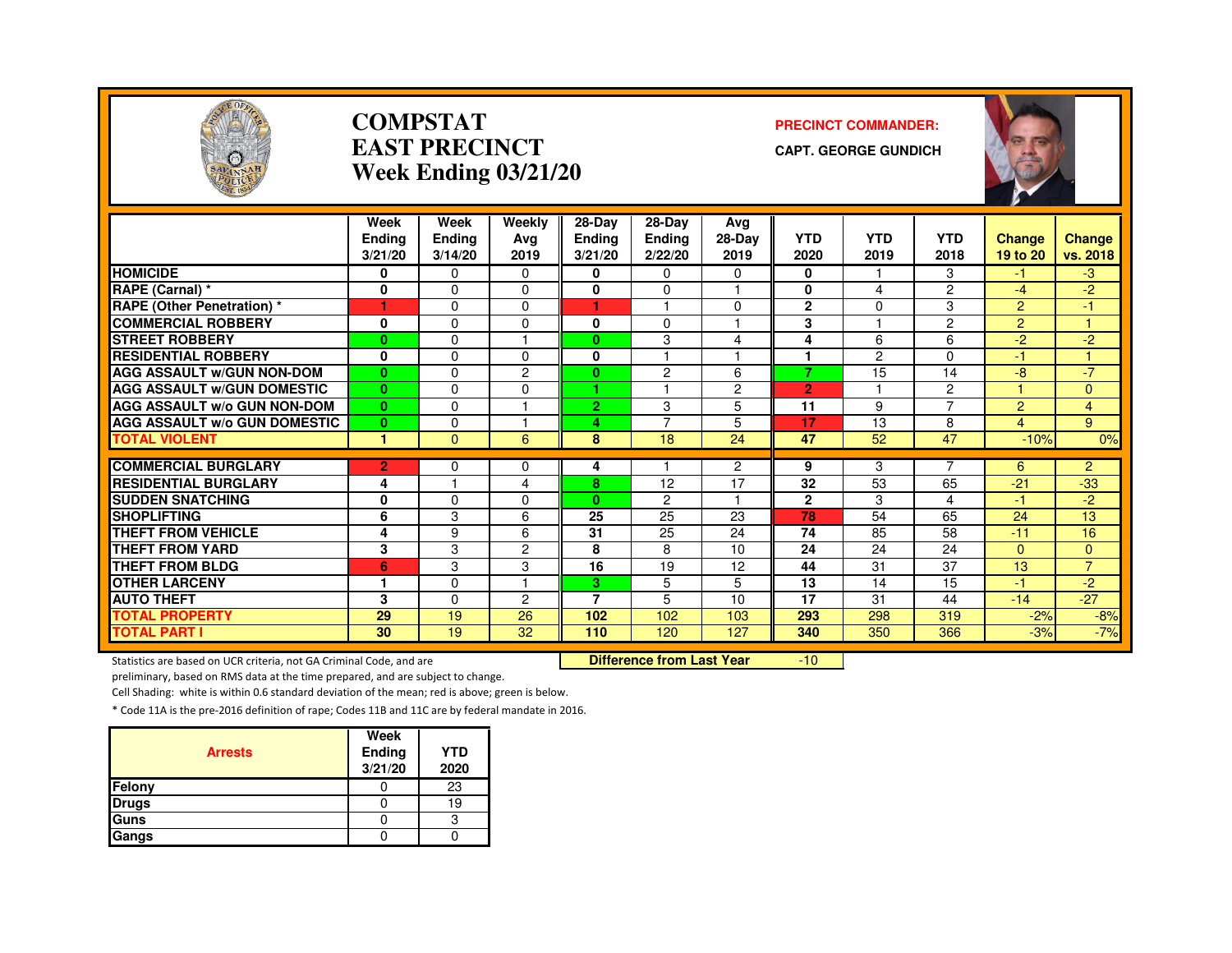# **BEAT 21 North PrecinctWeek Ending 3/21/20**

|                                     |               | <b>Last 4 Weeks</b>              |                   |                | 28 Days        | 28 Day  |                |                |                |                |                |
|-------------------------------------|---------------|----------------------------------|-------------------|----------------|----------------|---------|----------------|----------------|----------------|----------------|----------------|
|                                     | <b>Ending</b> | Ending                           | <b>Ending</b>     | <b>Ending</b>  | <b>Ending</b>  | Average | <b>YTD</b>     | <b>YTD</b>     | <b>YTD</b>     | <b>Change</b>  | <b>Change</b>  |
|                                     | 02/29/20      | 03/07/20                         | 03/14/20 03/21/20 |                | 03/21/20       | 2019    | 2020           | 2019           | 2018           | 19 to 20       | vs. 2018       |
| <b>HOMICIDE</b>                     | 0             | $\Omega$                         | $\Omega$          | $\Omega$       | 0              | 0.0     | $\Omega$       | $\Omega$       | $\Omega$       | $\Omega$       | $\Omega$       |
| RAPE (Carnal) *                     | 0             | 0                                | 0                 | 0              | 0              | 0.2     | $\mathbf{1}$   | $\mathbf{1}$   | 0              | $\Omega$       | 1              |
| <b>RAPE (Other Penetration) *</b>   | 0             | 0                                | $\Omega$          | 0              | $\Omega$       | 0.0     | $\Omega$       | $\Omega$       | $\mathbf{1}$   | $\Omega$       | $-1$           |
| <b>COMMERCIAL ROBBERY</b>           | $\Omega$      | $\Omega$                         | $\Omega$          | $\Omega$       | $\Omega$       | 0.0     | $\Omega$       | $\Omega$       | $\Omega$       | $\Omega$       | $\Omega$       |
| <b>STREET ROBBERY</b>               | $\Omega$      | $\Omega$                         | $\Omega$          | $\Omega$       | $\Omega$       | 0.0     | $\mathbf{1}$   | $\Omega$       | $\Omega$       | $\mathbf{1}$   | $\mathbf{1}$   |
| <b>RESIDENTIAL ROBBERY</b>          | $\Omega$      | $\Omega$                         | $\Omega$          | $\Omega$       | 0              | 0.0     | $\Omega$       | $\Omega$       | 0              | $\Omega$       | $\Omega$       |
| <b>AGG ASSAULT w/GUN NON-DOM</b>    | $\Omega$      | $\mathbf{1}$                     | $\mathbf{1}$      | $\Omega$       | $\overline{2}$ | 0.1     | $\overline{2}$ | $\Omega$       | $\Omega$       | $\overline{2}$ | $\overline{2}$ |
| <b>AGG ASSAULT w/GUN DOMESTIC</b>   | $\Omega$      | $\mathbf 0$                      | $\Omega$          | $\Omega$       | $\Omega$       | 0.0     | $\Omega$       | $\Omega$       | $\Omega$       | $\Omega$       | $\Omega$       |
| <b>AGG ASSAULT W/o GUN NON-DOM</b>  | 0             | 0                                | 0                 | 0              | 0              | 0.2     | 0              | $\mathbf{0}$   | $\mathbf{1}$   | $\Omega$       | $-1$           |
| <b>AGG ASSAULT w/o GUN DOMESTIC</b> | $\Omega$      | $\mathbf 0$                      | $\Omega$          | 0              | 0              | 0.4     | $\overline{2}$ | $\Omega$       | $\Omega$       | $\overline{2}$ | $\overline{2}$ |
| <b>TOTAL VIOLENT</b>                | $\mathbf 0$   | $\mathbf{1}$                     | $\mathbf{1}$      | $\mathbf{0}$   | $\overline{2}$ | 0.8     | 6              | $\mathbf{1}$   | $\overline{2}$ | 500%           | 200%           |
| <b>COMMERCIAL BURGLARY</b>          | $\Omega$      | $\Omega$                         | 0                 | $\Omega$       | 0              | 0.1     | $\mathbf{1}$   | $\mathbf{1}$   | 0              | $\Omega$       | 1.             |
| <b>RESIDENTIAL BURGLARY</b>         | $\Omega$      | $\Omega$                         | $\Omega$          | $\Omega$       | $\Omega$       | 1.3     | 3              | 4              | 4              | $-1$           | $-1$           |
| <b>SUDDEN SNATCHING</b>             | $\Omega$      | $\Omega$                         | $\Omega$          | $\Omega$       | $\Omega$       | 0.0     | $\Omega$       | $\Omega$       | $\Omega$       | $\Omega$       | $\Omega$       |
| <b>SHOPLIFTING</b>                  | 0             | 0                                | 0                 | 0              | 0              | 0.5     | $\Omega$       | 1              | 1              | $-1$           | $-1$           |
| <b>THEFT FROM VEHICLE</b>           | $\Omega$      | $\Omega$                         | $\Omega$          | $\Omega$       | 0              | 3.8     | $\mathbf{1}$   | 9              | 6              | $-8$           | $-5$           |
| <b>THEFT FROM YARD</b>              | $\mathbf 0$   | 0                                | $\mathbf 0$       | 0              | 0              | 0.6     | $\mathbf{0}$   | $\overline{2}$ | $\mathbf{1}$   | $-2$           | $-1$           |
| <b>THEFT FROM BLDG</b>              | $\mathbf{1}$  | $\Omega$                         | $\Omega$          | $\Omega$       | $\mathbf{1}$   | 0.5     | $\mathbf{1}$   | $\mathbf{1}$   | 5              | $\Omega$       | $-4$           |
| <b>OTHER LARCENY</b>                | $\mathbf 0$   | $\Omega$                         | $\mathbf 0$       | $\Omega$       | 0              | 0.6     | $\Omega$       | $\mathbf{0}$   | 0              | $\Omega$       | $\Omega$       |
| <b>AUTO THEFT</b>                   | $\Omega$      | $\Omega$                         | $\Omega$          | $\Omega$       | $\Omega$       | 1.5     | $\Omega$       | 3              | $\mathbf{1}$   | $-3$           | $-1$           |
| <b>TOTAL PROPERTY</b>               | $\mathbf{1}$  | $\mathbf{0}$                     | $\Omega$          | $\mathbf{0}$   | $\mathbf{1}$   | 8.7     | 6              | 21             | 18             | $-71%$         | $-67%$         |
| <b>TOTAL PART I</b>                 | $\mathbf{1}$  | $\mathbf{1}$                     | $\mathbf{1}$      | $\overline{0}$ | 3              | 9.5     | 12             | 22             | 20             | $-45%$         | $-40%$         |
|                                     |               | <b>Difference from Last Year</b> |                   | $-10$          |                |         |                |                |                |                |                |

Statistics are based on UCR criteria, not GA Criminal Code.

\* Rape Code 11A is the historical definition of rape (aka Legacy Rape); Rape Codes 11B and 11C are those moved from Part II to Part I in 2017.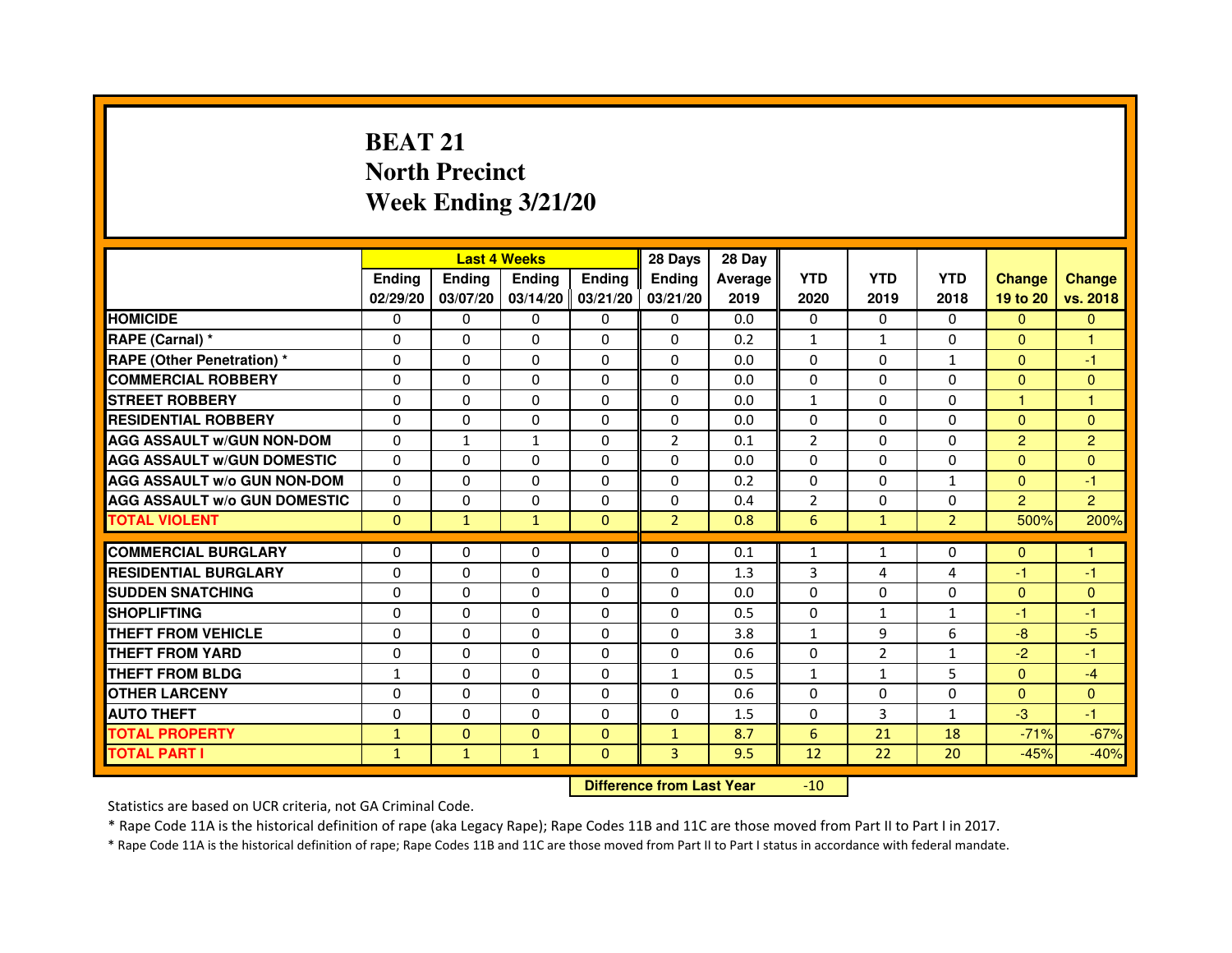# **BEAT 22 North PrecinctWeek Ending 3/21/20**

|                                     |                |                                  | <b>Last 4 Weeks</b> |                | 28 Days        | 28 Day  |                |                |                |                |                |
|-------------------------------------|----------------|----------------------------------|---------------------|----------------|----------------|---------|----------------|----------------|----------------|----------------|----------------|
|                                     | <b>Ending</b>  | Ending                           | <b>Ending</b>       | <b>Ending</b>  | <b>Ending</b>  | Average | <b>YTD</b>     | <b>YTD</b>     | <b>YTD</b>     | <b>Change</b>  | <b>Change</b>  |
|                                     | 02/29/20       | 03/07/20                         | 03/14/20            | 03/21/20       | 03/21/20       | 2019    | 2020           | 2019           | 2018           | 19 to 20       | vs. 2018       |
| <b>HOMICIDE</b>                     | 0              | $\Omega$                         | $\Omega$            | $\mathbf{1}$   | $\mathbf{1}$   | 0.1     | $\mathbf{1}$   | $\mathbf{1}$   | $\mathbf{1}$   | $\mathbf{0}$   | $\mathbf{0}$   |
| RAPE (Carnal) *                     | 0              | 0                                | 0                   | 0              | 0              | 0.2     | $\mathbf{1}$   | 0              | 0              | 1              | 1              |
| RAPE (Other Penetration) *          | $\Omega$       | 0                                | $\Omega$            | $\Omega$       | $\Omega$       | 0.0     | $\Omega$       | $\Omega$       | $\Omega$       | $\Omega$       | $\Omega$       |
| <b>COMMERCIAL ROBBERY</b>           | $\Omega$       | $\Omega$                         | $\Omega$            | $\Omega$       | $\Omega$       | 0.2     | $\Omega$       | $\Omega$       | $\Omega$       | $\Omega$       | $\mathbf{0}$   |
| <b>STREET ROBBERY</b>               | $\Omega$       | $\Omega$                         | $\Omega$            | $\Omega$       | $\Omega$       | 0.7     | $\Omega$       | $\overline{2}$ | 3              | $-2$           | $-3$           |
| <b>RESIDENTIAL ROBBERY</b>          | 0              | 0                                | 1                   | 0              | $\mathbf{1}$   | 0.1     | $\mathbf{1}$   | 0              | $\Omega$       | 1              | 1              |
| <b>AGG ASSAULT W/GUN NON-DOM</b>    | $\Omega$       | $\mathbf{1}$                     | $\overline{2}$      | $\Omega$       | 3              | 1.5     | 10             | 5              | $\mathbf{1}$   | 5              | 9              |
| <b>AGG ASSAULT W/GUN DOMESTIC</b>   | $\Omega$       | $\mathbf{1}$                     | $\Omega$            | $\Omega$       | $\mathbf{1}$   | 0.4     | $\mathbf{1}$   | $\Omega$       | $\Omega$       | $\mathbf{1}$   | $\mathbf{1}$   |
| <b>AGG ASSAULT W/o GUN NON-DOM</b>  | $\Omega$       | $\Omega$                         | $\Omega$            | $\Omega$       | $\Omega$       | 1.2     | $\mathbf{1}$   | $\mathbf{1}$   | 2              | $\Omega$       | $-1$           |
| <b>AGG ASSAULT W/o GUN DOMESTIC</b> | $\mathbf{1}$   | $\Omega$                         | 0                   | $\Omega$       | $\mathbf{1}$   | 1.6     | $\mathbf{1}$   | 4              | 3              | $-3$           | $-2$           |
| <b>TOTAL VIOLENT</b>                | $\mathbf{1}$   | $\overline{2}$                   | 3                   | $\mathbf{1}$   | $\overline{7}$ | 5.8     | 16             | 13             | 10             | 23%            | 60%            |
| <b>COMMERCIAL BURGLARY</b>          | 0              | 0                                | 0                   | 0              | 0              | 0.5     | $\mathbf{1}$   | 2              | 2              | $-1$           | $-1$           |
| <b>RESIDENTIAL BURGLARY</b>         | 2              | $\Omega$                         | $\overline{2}$      | $\overline{2}$ | 6              | 1.3     | 14             | 3              | 5              | 11             | $9\,$          |
| <b>SUDDEN SNATCHING</b>             | $\Omega$       | $\Omega$                         | $\Omega$            | $\Omega$       | $\Omega$       | 0.2     | $\Omega$       | $\Omega$       | $\mathbf{1}$   | $\Omega$       | $-1$           |
| <b>SHOPLIFTING</b>                  | 0              | 1                                | 0                   | $\mathbf{1}$   | $\overline{2}$ | 0.9     | 4              | 3              | 9              | 1              | $-5$           |
| THEFT FROM VEHICLE                  | 0              | $\mathbf{1}$                     | 0                   | $\Omega$       | $\mathbf{1}$   | 2.8     | 10             | 6              | 10             | $\overline{4}$ | $\mathbf{0}$   |
| <b>THEFT FROM YARD</b>              | $\Omega$       | $\Omega$                         | $\Omega$            | $\overline{2}$ | $\overline{2}$ | 1.4     | $\overline{2}$ | $\overline{7}$ | $\mathbf{1}$   | $-5$           | $\mathbf{1}$   |
| <b>THEFT FROM BLDG</b>              | $\Omega$       | $\mathbf{1}$                     | $\Omega$            | $\Omega$       | $\mathbf{1}$   | 1.8     | 6              | 6              | 4              | $\Omega$       | $\overline{2}$ |
| <b>OTHER LARCENY</b>                | 0              | $\Omega$                         | 0                   | $\Omega$       | 0              | 0.2     | $\Omega$       | 0              | 0              | $\Omega$       | $\Omega$       |
| <b>AUTO THEFT</b>                   | $\mathbf{1}$   | $\Omega$                         | $\Omega$            | $\mathbf{1}$   | $\overline{2}$ | 1.8     | 6              | $\overline{2}$ | $\overline{a}$ | 4              | $\overline{2}$ |
| <b>TOTAL PROPERTY</b>               | $\overline{3}$ | 3                                | $\overline{2}$      | 6              | 14             | 10.9    | 43             | 29             | 36             | 48%            | 19%            |
| <b>TOTAL PART I</b>                 | 4              | 5                                | 5                   | $\overline{7}$ | 21             | 16.7    | 59             | 42             | 46             | 40%            | 28%            |
|                                     |                | <b>Difference from Last Year</b> |                     | 17             |                |         |                |                |                |                |                |

 **Difference from Last Year**

Statistics are based on UCR criteria, not GA Criminal Code.

\* Rape Code 11A is the historical definition of rape (aka Legacy Rape); Rape Codes 11B and 11C are those moved from Part II to Part I in 2017.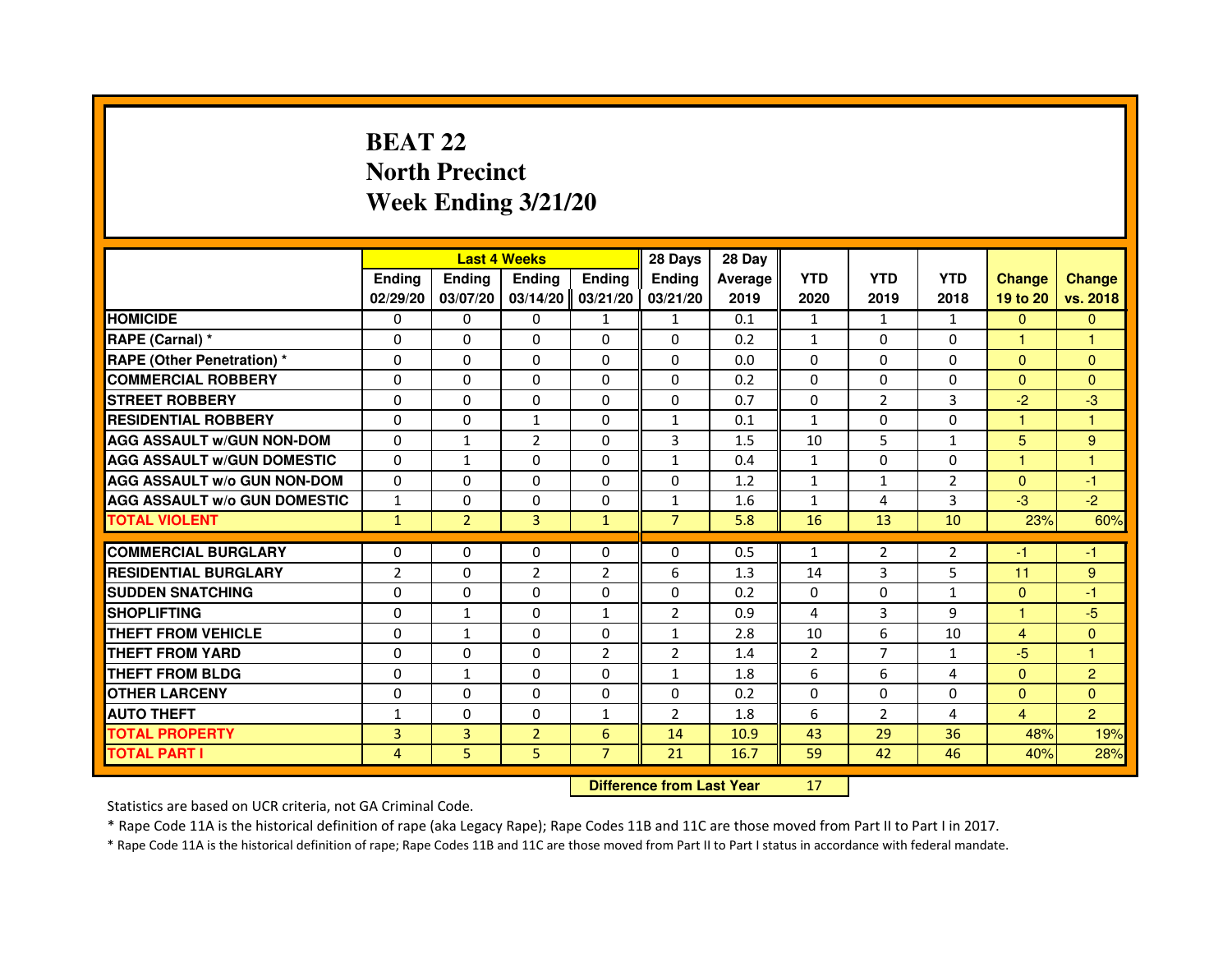# **BEAT 23 North PrecinctWeek Ending 3/21/20**

|                                     |                |               | <b>Last 4 Weeks</b>              |               | 28 Days        | 28 Day  |                |                |                |                      |                      |
|-------------------------------------|----------------|---------------|----------------------------------|---------------|----------------|---------|----------------|----------------|----------------|----------------------|----------------------|
|                                     | <b>Ending</b>  | <b>Ending</b> | <b>Ending</b>                    | <b>Ending</b> | <b>Ending</b>  | Average | <b>YTD</b>     | <b>YTD</b>     | <b>YTD</b>     | <b>Change</b>        | <b>Change</b>        |
|                                     | 02/29/20       | 03/07/20      | 03/14/20                         | 03/21/20      | 03/21/20       | 2019    | 2020           | 2019           | 2018           | 19 to 20             | vs. 2018             |
| <b>HOMICIDE</b>                     | $\Omega$       | $\Omega$      | $\Omega$                         | $\Omega$      | $\mathbf{0}$   | 0.2     | $\Omega$       | $\mathbf{1}$   | $\Omega$       | $-1$                 | $\mathbf{0}$         |
| RAPE (Carnal) *                     | 0              | $\mathbf{0}$  | 0                                | $\Omega$      | $\mathbf{0}$   | 0.1     | $\Omega$       | $\mathbf{1}$   | 0              | $-1$                 | $\mathbf{0}$         |
| <b>RAPE (Other Penetration) *</b>   | $\Omega$       | $\Omega$      | $\Omega$                         | $\Omega$      | $\Omega$       | 0.0     | $\Omega$       | $\Omega$       | $\Omega$       | $\Omega$             | $\mathbf{0}$         |
| <b>COMMERCIAL ROBBERY</b>           | 0              | $\Omega$      | $\Omega$                         | $\Omega$      | $\Omega$       | 0.0     | $\Omega$       | $\Omega$       | $\Omega$       | $\mathbf{0}$         | $\mathbf{0}$         |
| <b>STREET ROBBERY</b>               | $\mathbf{1}$   | $\Omega$      | 0                                | $\Omega$      | $\mathbf{1}$   | 0.2     | 3              | $\overline{2}$ | 3              | $\mathbf{1}$         | $\mathbf{0}$         |
| <b>RESIDENTIAL ROBBERY</b>          | 0              | $\Omega$      | 0                                | $\Omega$      | 0              | 0.0     | $\mathbf{1}$   | $\Omega$       | $\Omega$       | $\blacktriangleleft$ | $\blacktriangleleft$ |
| <b>AGG ASSAULT W/GUN NON-DOM</b>    | $\Omega$       | $\Omega$      | 0                                | $\Omega$      | $\Omega$       | 1.0     | $\mathbf{1}$   | $\overline{2}$ | $\overline{2}$ | -1                   | -1                   |
| <b>AGG ASSAULT W/GUN DOMESTIC</b>   | $\Omega$       | $\mathbf{1}$  | $\Omega$                         | $\Omega$      | $\mathbf{1}$   | 0.2     | $\mathbf{1}$   | $\Omega$       | $\overline{2}$ | $\mathbf{1}$         | $-1$                 |
| <b>AGG ASSAULT W/o GUN NON-DOM</b>  | $\Omega$       | $\mathbf{0}$  | 0                                | $\mathbf{0}$  | $\Omega$       | 1.2     | $\mathbf{1}$   | 5              | 0              | $-4$                 | 1                    |
| <b>AGG ASSAULT W/o GUN DOMESTIC</b> | 0              | 0             | 0                                | $\Omega$      | $\Omega$       | 0.8     | $\Omega$       | $\mathbf{1}$   | 3              | $-1$                 | $-3$                 |
| <b>TOTAL VIOLENT</b>                | $\mathbf{1}$   | $\mathbf{1}$  | $\mathbf{0}$                     | $\mathbf{0}$  | $\overline{2}$ | 3.6     | $\overline{7}$ | 12             | 10             | $-42%$               | $-30%$               |
| <b>COMMERCIAL BURGLARY</b>          | 1              | 0             | 0                                | $\mathbf{0}$  | $\mathbf{1}$   | 1.3     | $\overline{2}$ | $\overline{2}$ | 0              | $\Omega$             | $\overline{2}$       |
| <b>RESIDENTIAL BURGLARY</b>         | $\Omega$       | $\Omega$      | $\mathbf{1}$                     | 1             | $\overline{2}$ | 0.8     | 6              | 3              | 6              | 3                    | $\overline{0}$       |
| <b>SUDDEN SNATCHING</b>             | $\mathbf{1}$   | $\Omega$      | $\Omega$                         | $\Omega$      | $\mathbf{1}$   | 0.2     | $\mathbf{1}$   | $\mathbf{1}$   | $\mathbf{1}$   | $\Omega$             | $\Omega$             |
| <b>SHOPLIFTING</b>                  | 0              | 0             | 0                                | 2             | $\overline{2}$ | 1.5     | 3              | $\overline{2}$ | 3              | $\mathbf{1}$         | $\mathbf{0}$         |
| THEFT FROM VEHICLE                  | 0              | $\Omega$      | $\mathbf{1}$                     | $\Omega$      | $\mathbf{1}$   | 2.5     | 6              | 5              | 6              | 1                    | $\Omega$             |
| <b>THEFT FROM YARD</b>              | 0              | 0             | $\Omega$                         | 0             | 0              | 1.0     | 6              | $\mathbf{1}$   | 3              | 5                    | 3                    |
| <b>THEFT FROM BLDG</b>              | $\Omega$       | $\Omega$      | $\Omega$                         | $\Omega$      | $\mathbf{0}$   | 1.0     | $\overline{2}$ | 3              | 6              | $-1$                 | $-4$                 |
| <b>OTHER LARCENY</b>                | 0              | $\Omega$      | 0                                | $\Omega$      | $\mathbf{0}$   | 0.2     | $\mathbf{0}$   | $\mathbf{0}$   | $\overline{2}$ | $\Omega$             | $-2$                 |
| <b>AUTO THEFT</b>                   | $\Omega$       | $\Omega$      | $\mathbf{1}$                     | $\Omega$      | $\mathbf{1}$   | 1.1     | 3              | 5              | $\overline{2}$ | $-2$                 | $\mathbf{1}$         |
| <b>TOTAL PROPERTY</b>               | $\overline{2}$ | $\Omega$      | $\overline{3}$                   | 3             | 8              | 9.6     | 29             | 22             | 29             | 32%                  | 0%                   |
| <b>TOTAL PART I</b>                 | 3              | $\mathbf{1}$  | 3                                | 3             | 10             | 13.2    | 36             | 34             | 39             |                      |                      |
|                                     |                |               |                                  |               |                |         |                |                |                | 6%                   | $-8%$                |
|                                     |                |               | <b>Difference from Last Year</b> |               | $\overline{2}$ |         |                |                |                |                      |                      |

 **Difference from Last Year**

Statistics are based on UCR criteria, not GA Criminal Code.

\* Rape Code 11A is the historical definition of rape (aka Legacy Rape); Rape Codes 11B and 11C are those moved from Part II to Part I in 2017.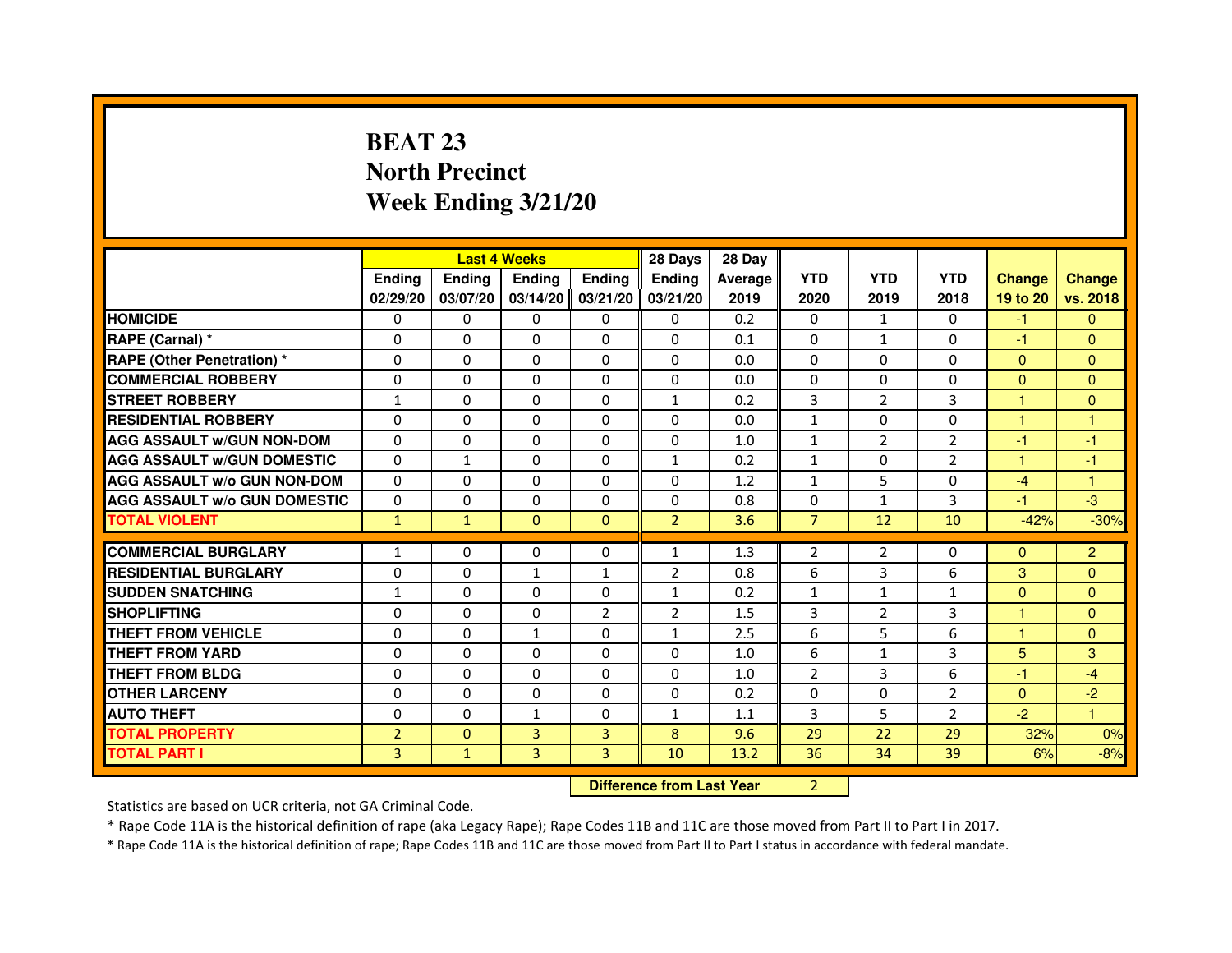# **BEAT 24 North PrecinctWeek Ending 3/21/20**

|                                     |                |               | <b>Last 4 Weeks</b> |               | 28 Days                          | 28 Day  |                |                |                |                      |                |
|-------------------------------------|----------------|---------------|---------------------|---------------|----------------------------------|---------|----------------|----------------|----------------|----------------------|----------------|
|                                     | <b>Ending</b>  | <b>Ending</b> | <b>Ending</b>       | <b>Ending</b> | <b>Ending</b>                    | Average | <b>YTD</b>     | <b>YTD</b>     | <b>YTD</b>     | <b>Change</b>        | <b>Change</b>  |
|                                     | 02/29/20       | 03/07/20      | 03/14/20            | 03/21/20      | 03/21/20                         | 2019    | 2020           | 2019           | 2018           | 19 to 20             | vs. 2018       |
| <b>HOMICIDE</b>                     | $\Omega$       | $\Omega$      | $\Omega$            | $\Omega$      | $\mathbf{0}$                     | 0.0     | $\Omega$       | $\Omega$       | $\Omega$       | $\Omega$             | $\mathbf{0}$   |
| RAPE (Carnal) *                     | 0              | $\mathbf{0}$  | 0                   | $\Omega$      | $\mathbf{0}$                     | 0.2     | $\mathbf{0}$   | $\mathbf{0}$   | 0              | $\mathbf{0}$         | $\mathbf{0}$   |
| <b>RAPE (Other Penetration) *</b>   | $\Omega$       | $\Omega$      | $\Omega$            | $\Omega$      | $\mathbf{0}$                     | 0.2     | $\mathbf{0}$   | $\mathbf{0}$   | $\Omega$       | $\Omega$             | $\mathbf{0}$   |
| <b>COMMERCIAL ROBBERY</b>           | $\Omega$       | $\Omega$      | $\Omega$            | $\Omega$      | $\Omega$                         | 0.2     | $\mathbf{1}$   | $\Omega$       | $\Omega$       | $\mathbf{1}$         | $\mathbf{1}$   |
| <b>STREET ROBBERY</b>               | 0              | $\Omega$      | 0                   | $\Omega$      | $\Omega$                         | 0.8     | $\Omega$       | $\Omega$       | $\overline{2}$ | $\Omega$             | $-2$           |
| <b>RESIDENTIAL ROBBERY</b>          | 0              | $\Omega$      | 0                   | $\Omega$      | $\Omega$                         | 0.1     | $\Omega$       | $\Omega$       | $\Omega$       | $\Omega$             | $\Omega$       |
| <b>AGG ASSAULT W/GUN NON-DOM</b>    | $\Omega$       | $\Omega$      | 0                   | $\Omega$      | $\Omega$                         | 0.3     | $\overline{2}$ | $\Omega$       | $\mathbf{1}$   | $\overline{2}$       | $\mathbf{1}$   |
| <b>AGG ASSAULT W/GUN DOMESTIC</b>   | $\Omega$       | $\Omega$      | $\Omega$            | $\Omega$      | $\Omega$                         | 0.0     | $\Omega$       | $\Omega$       | $\Omega$       | $\Omega$             | $\mathbf{0}$   |
| <b>AGG ASSAULT W/o GUN NON-DOM</b>  | $\Omega$       | $\mathbf{0}$  | 0                   | $\mathbf{0}$  | 0                                | 0.4     | $\overline{2}$ | 0              | $\mathbf{1}$   | $\overline{c}$       | 1              |
| <b>AGG ASSAULT W/o GUN DOMESTIC</b> | 0              | 0             | 0                   | $\Omega$      | $\Omega$                         | 0.5     | $\mathbf{1}$   | 0              | 1              |                      | $\Omega$       |
| <b>TOTAL VIOLENT</b>                | $\mathbf{0}$   | $\mathbf{0}$  | $\mathbf{0}$        | $\mathbf{0}$  | $\mathbf{0}$                     | 2.7     | 6              | $\mathbf{0}$   | 5              | #DIV/0!              | 20%            |
| <b>COMMERCIAL BURGLARY</b>          | 1              | 0             | 0                   | $\mathbf{0}$  | $\mathbf{1}$                     | 0.4     | $\mathbf{1}$   | 1              | 0              | $\Omega$             | 1              |
| <b>RESIDENTIAL BURGLARY</b>         | 1              | $\Omega$      | $\mathbf{1}$        | $\Omega$      | $\overline{2}$                   | 1.2     | 3              | $\Omega$       | $\mathbf{1}$   | 3                    | $\overline{2}$ |
| <b>SUDDEN SNATCHING</b>             | 0              | $\Omega$      | $\Omega$            | $\Omega$      | $\Omega$                         | 0.2     | $\mathbf{1}$   | $\Omega$       | $\mathbf{1}$   | $\blacktriangleleft$ | $\Omega$       |
| <b>SHOPLIFTING</b>                  | 1              | 0             | 0                   | 0             | $\mathbf{1}$                     | 2.1     | 3              | 12             | 40             | -9                   | $-37$          |
| THEFT FROM VEHICLE                  | 0              | $\Omega$      | 0                   | $\Omega$      | $\Omega$                         | 3.6     | 4              | 11             | 6              | $-7$                 | $-2$           |
| <b>THEFT FROM YARD</b>              |                |               | $\Omega$            |               |                                  |         |                |                | 4              |                      |                |
| <b>THEFT FROM BLDG</b>              | 0<br>$\Omega$  | 0<br>$\Omega$ | $\Omega$            | 0<br>$\Omega$ | 0<br>$\Omega$                    | 4.1     | 4<br>3         | 12             | 8              | $-8$<br>$\mathbf{1}$ | $\overline{0}$ |
|                                     |                |               |                     |               |                                  | 1.1     |                | $\overline{2}$ |                |                      | $-5$           |
| <b>OTHER LARCENY</b>                | 0              | $\mathbf{1}$  | 0                   | $\mathbf{1}$  | $\overline{2}$                   | 1.4     | 5              | 5              | $\mathbf{1}$   | $\Omega$             | 4              |
| <b>AUTO THEFT</b>                   | $\Omega$       | $\Omega$      | $\Omega$            | $\Omega$      | $\Omega$                         | 0.7     | $\overline{2}$ | $\mathbf{1}$   | $\Omega$       | $\mathbf{1}$         | $\overline{2}$ |
| <b>TOTAL PROPERTY</b>               | $\overline{3}$ | $\mathbf{1}$  | $\mathbf{1}$        | $\mathbf{1}$  | 6                                | 14.8    | 26             | 44             | 61             | $-41%$               | $-57%$         |
| <b>TOTAL PART I</b>                 | 3              | $\mathbf{1}$  | $\mathbf{1}$        | $\mathbf{1}$  | 6                                | 17.5    | 32             | 44             | 66             | $-27%$               | $-52%$         |
|                                     |                |               |                     |               | <b>Difference from Last Year</b> |         | $-12$          |                |                |                      |                |

 **Difference from Last Year**

Statistics are based on UCR criteria, not GA Criminal Code.

\* Rape Code 11A is the historical definition of rape (aka Legacy Rape); Rape Codes 11B and 11C are those moved from Part II to Part I in 2017.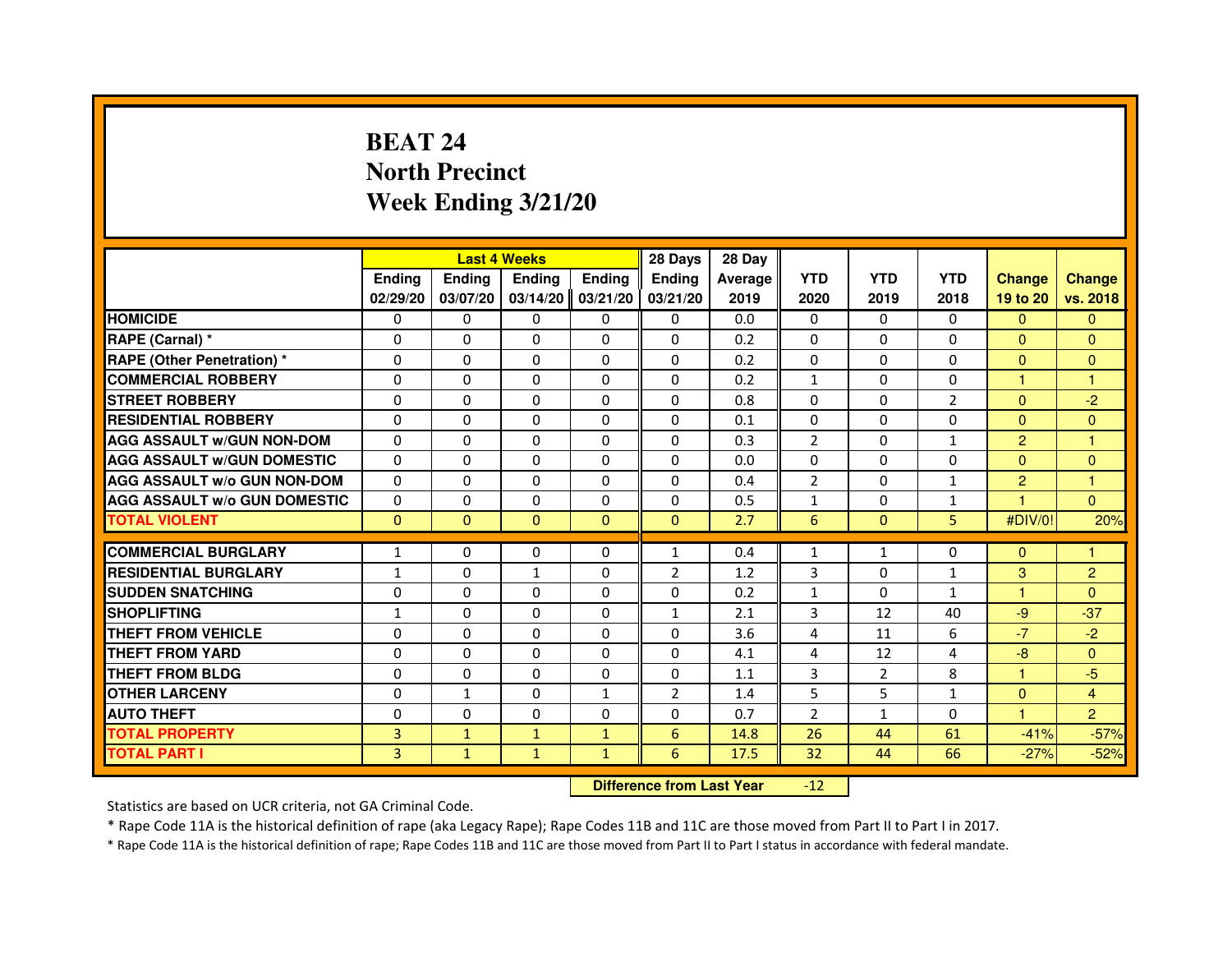### **BEAT 25 North PrecinctWeek Ending 3/21/20**

|                                     |                |               | <b>Last 4 Weeks</b> |              | 28 Days        | 28 Day  |                |                |                |                |                |
|-------------------------------------|----------------|---------------|---------------------|--------------|----------------|---------|----------------|----------------|----------------|----------------|----------------|
|                                     | <b>Endina</b>  | <b>Endina</b> | <b>Ending</b>       | Ending       | <b>Endina</b>  | Average | <b>YTD</b>     | <b>YTD</b>     | <b>YTD</b>     | <b>Change</b>  | <b>Change</b>  |
|                                     | 02/29/20       | 03/07/20      | 03/14/20            | 03/21/20     | 03/21/20       | 2019    | 2020           | 2019           | 2018           | 19 to 20       | vs. 2018       |
| <b>HOMICIDE</b>                     | 0              | 0             | 0                   | 0            | 0              | 0.0     | 0              | 0              | 0              | $\mathbf{0}$   | $\mathbf{0}$   |
| RAPE (Carnal) *                     | $\Omega$       | $\Omega$      | $\Omega$            | $\Omega$     | $\Omega$       | 0.1     | $\mathbf{1}$   | $\mathbf{1}$   | $\Omega$       | $\Omega$       | $\mathbf{1}$   |
| <b>RAPE (Other Penetration) *</b>   | $\Omega$       | $\Omega$      | $\Omega$            | $\Omega$     | $\Omega$       | 0.0     | $\Omega$       | $\Omega$       | $\Omega$       | $\Omega$       | $\Omega$       |
| <b>COMMERCIAL ROBBERY</b>           | 0              | 0             | 0                   | 0            | 0              | 0.1     | 0              | $\mathbf{1}$   | 0              | $-1$           | $\Omega$       |
| <b>STREET ROBBERY</b>               | $\Omega$       | $\Omega$      | $\Omega$            | $\Omega$     | $\Omega$       | 0.5     | $\Omega$       | 1              | $\overline{7}$ | $-1$           | $-7$           |
| <b>RESIDENTIAL ROBBERY</b>          | $\Omega$       | $\Omega$      | $\Omega$            | $\Omega$     | $\Omega$       | 0.0     | $\Omega$       | $\Omega$       | $\Omega$       | $\Omega$       | $\Omega$       |
| <b>AGG ASSAULT W/GUN NON-DOM</b>    | $\Omega$       | $\Omega$      | $\Omega$            | $\Omega$     | $\Omega$       | 0.2     | $\Omega$       | $\Omega$       | $\Omega$       | $\Omega$       | $\mathbf{0}$   |
| <b>AGG ASSAULT W/GUN DOMESTIC</b>   | $\Omega$       | $\Omega$      | $\Omega$            | $\Omega$     | $\Omega$       | 0.0     | $\Omega$       | $\Omega$       | $\mathbf{1}$   | $\Omega$       | $-1$           |
| <b>AGG ASSAULT W/o GUN NON-DOM</b>  | 0              | 0             | $\Omega$            | 0            | 0              | 0.2     | 3              | $\mathbf{1}$   | $\Omega$       | $\overline{2}$ | 3              |
| <b>AGG ASSAULT W/o GUN DOMESTIC</b> | $\Omega$       | $\mathbf{1}$  | $\Omega$            | 0            | $\mathbf{1}$   | 0.2     | $\overline{2}$ | 0              | $\mathbf{1}$   | $\overline{2}$ | 1              |
| <b>TOTAL VIOLENT</b>                | $\Omega$       | $\mathbf{1}$  | $\Omega$            | $\mathbf{0}$ | $\mathbf{1}$   | 1.2     | 6              | $\overline{4}$ | $\overline{9}$ | 50%            | $-33%$         |
|                                     |                |               |                     |              |                |         |                |                |                |                |                |
| <b>COMMERCIAL BURGLARY</b>          | 0              | 0             | 0                   | 0            | 0              | 0.8     | $\overline{2}$ | 0              | 0              | $\overline{2}$ | $\overline{c}$ |
| <b>RESIDENTIAL BURGLARY</b>         | $\overline{2}$ | 0             | 0                   | 0            | $\overline{2}$ | 1.4     | 3              | 0              | 0              | 3              | 3              |
| <b>SUDDEN SNATCHING</b>             | $\Omega$       | $\Omega$      | $\Omega$            | $\Omega$     | $\Omega$       | 0.1     | $\mathbf{1}$   | 0              | $\Omega$       | $\overline{1}$ | 1              |
| <b>SHOPLIFTING</b>                  | $\overline{2}$ | $\Omega$      | $\Omega$            | $\Omega$     | $\overline{2}$ | 1.5     | 4              | 5              | $\overline{2}$ | $-1$           | $\overline{c}$ |
| <b>THEFT FROM VEHICLE</b>           | $\Omega$       | $\Omega$      | $\Omega$            | $\mathbf{1}$ | 1              | 5.0     | 3              | 10             | 10             | $-7$           | $-7$           |
| <b>THEFT FROM YARD</b>              | $\Omega$       | $\Omega$      | $\Omega$            | $\Omega$     | $\Omega$       | 1.8     | 3              | 6              | 6              | $-3$           | $-3$           |
| <b>THEFT FROM BLDG</b>              | $\Omega$       | $\Omega$      | $\Omega$            | $\Omega$     | 0              | 2.0     | 4              | 5              | 9              | $-1$           | $-5$           |
| <b>OTHER LARCENY</b>                | 0              | 0             | 0                   | 0            | 0              | 0.5     | $\overline{2}$ | 2              | 3              | $\Omega$       | $-1$           |
| <b>AUTO THEFT</b>                   | $\Omega$       | $\Omega$      | $\overline{3}$      | $\Omega$     | $\overline{3}$ | 1.3     | 4              | $\mathbf{1}$   | $\mathbf{1}$   | 3              | 3              |
| <b>TOTAL PROPERTY</b>               | $\overline{4}$ | $\mathbf{0}$  | 3                   | $\mathbf{1}$ | 8              | 14.3    | 26             | 29             | 31             | $-10%$         | $-16%$         |
| <b>TOTAL PART I</b>                 | $\overline{4}$ | $\mathbf{1}$  | 3                   | $\mathbf{1}$ | 9              | 15.4    | 32             | 33             | 40             | $-3%$          | $-20%$         |

 **Difference from Last Year**

-1

Statistics are based on UCR criteria, not GA Criminal Code.

\* Rape Code 11A is the historical definition of rape (aka Legacy Rape); Rape Codes 11B and 11C are those moved from Part II to Part I in 2017.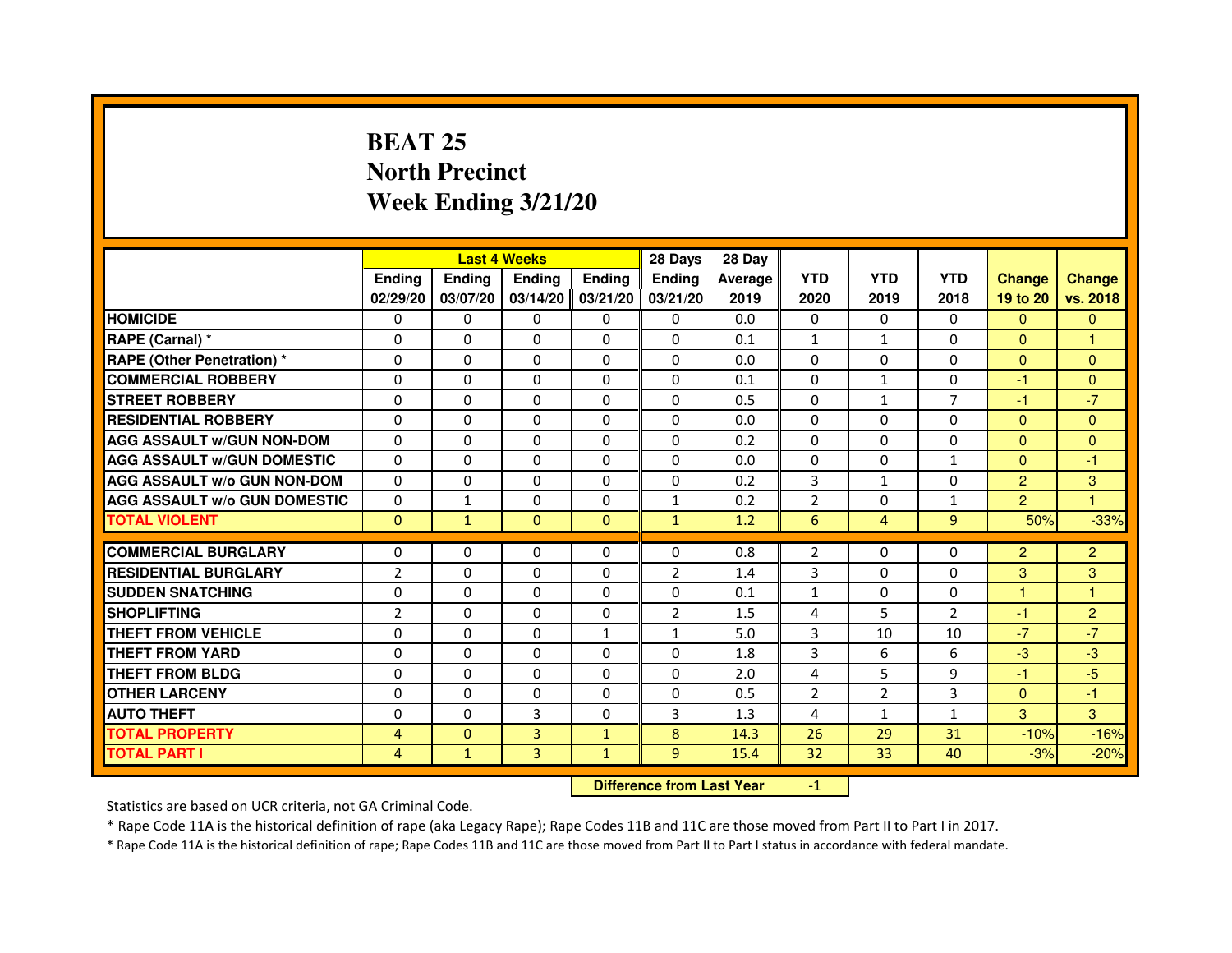# **BEAT 26 North PrecinctWeek Ending 3/21/20**

|                                     |                | <b>Last 4 Weeks</b> |                |                | 28 Days        | 28 Day  |                |                |                |               |                |
|-------------------------------------|----------------|---------------------|----------------|----------------|----------------|---------|----------------|----------------|----------------|---------------|----------------|
|                                     | <b>Endina</b>  | <b>Ending</b>       | <b>Endina</b>  | <b>Endina</b>  | <b>Endina</b>  | Average | <b>YTD</b>     | <b>YTD</b>     | <b>YTD</b>     | <b>Change</b> | <b>Change</b>  |
|                                     | 02/29/20       | 03/07/20            | 03/14/20       | 03/21/20       | 03/21/20       | 2019    | 2020           | 2019           | 2018           | 19 to 20      | vs. 2018       |
| <b>HOMICIDE</b>                     | 0              | $\Omega$            | 0              | 0              | 0              | 0.1     | $\mathbf{0}$   | 0              | 0              | $\Omega$      | $\mathbf{0}$   |
| RAPE (Carnal) *                     | $\Omega$       | $\Omega$            | $\Omega$       | $\Omega$       | $\Omega$       | 0.2     | $\mathbf{1}$   | $\mathbf{1}$   | $\mathbf{1}$   | $\Omega$      | $\mathbf{0}$   |
| <b>RAPE (Other Penetration)*</b>    | $\Omega$       | $\Omega$            | $\Omega$       | $\Omega$       | $\Omega$       | 0.0     | $\Omega$       | $\Omega$       | $\Omega$       | $\Omega$      | $\mathbf{0}$   |
| <b>COMMERCIAL ROBBERY</b>           | 0              | 0                   | 0              | 0              | 0              | 0.1     | $\mathbf{1}$   | 0              | 0              | 1             | 1              |
| <b>STREET ROBBERY</b>               | $\mathbf{1}$   | $\mathbf{0}$        | 0              | $\Omega$       | $\mathbf{1}$   | 1.2     | 3              | 3              | 5              | $\mathbf{0}$  | $-2$           |
| <b>RESIDENTIAL ROBBERY</b>          | $\Omega$       | $\Omega$            | $\Omega$       | $\Omega$       | 0              | 0.0     | $\Omega$       | $\Omega$       | $\Omega$       | $\Omega$      | $\mathbf{0}$   |
| <b>AGG ASSAULT W/GUN NON-DOM</b>    | $\Omega$       | $\Omega$            | $\Omega$       | $\overline{2}$ | $\overline{2}$ | 0.4     | $\Omega$       | $\mathbf{1}$   | $\Omega$       | $-1$          | $\mathbf{0}$   |
| <b>AGG ASSAULT W/GUN DOMESTIC</b>   | $\Omega$       | $\Omega$            | $\Omega$       | $\Omega$       | $\Omega$       | 0.0     | $\Omega$       | $\Omega$       | $\Omega$       | $\mathbf{0}$  | $\mathbf{0}$   |
| <b>AGG ASSAULT W/o GUN NON-DOM</b>  | $\mathbf{1}$   | 0                   | $\mathbf{1}$   | $\mathbf{1}$   | 3              | 1.2     | 6              | 3              | 6              | 3             | $\Omega$       |
| <b>AGG ASSAULT W/o GUN DOMESTIC</b> | 0              | $\mathbf{0}$        | 0              | 0              | 0              | 0.2     | 0              | $\mathbf{1}$   | 0              | $-1$          | $\Omega$       |
| <b>TOTAL VIOLENT</b>                | $\overline{2}$ | $\mathbf{0}$        | $\mathbf{1}$   | 3              | 6              | 3.4     | 11             | 9              | 12             | 22%           | $-8%$          |
|                                     |                |                     |                |                |                |         |                |                |                |               |                |
| <b>COMMERCIAL BURGLARY</b>          | 0              | $\mathbf{0}$        | 0              | $\mathbf{0}$   | 0              | 0.5     | $\mathbf{1}$   | 2              | $\mathbf{1}$   | -1            | $\mathbf{0}$   |
| <b>RESIDENTIAL BURGLARY</b>         | $\Omega$       | $\mathbf{0}$        | 0              | $\mathbf{0}$   | 0              | 0.2     | $\Omega$       | 0              | 0              | $\mathbf{0}$  | $\Omega$       |
| <b>SUDDEN SNATCHING</b>             | $\Omega$       | $\Omega$            | $\Omega$       | $\Omega$       | $\Omega$       | 0.5     | $\Omega$       | $\overline{2}$ | 3              | $-2$          | $-3$           |
| <b>SHOPLIFTING</b>                  | $\mathbf{1}$   | $\Omega$            | $\Omega$       | 4              | 5              | 2.6     | 10             | 9              | 3              | 1             | $\overline{7}$ |
| <b>THEFT FROM VEHICLE</b>           | $\mathbf{1}$   | $\mathbf{1}$        | $\mathbf{1}$   | $\mathbf{0}$   | 3              | 2.9     | 6              | 5              | $\overline{2}$ | $\mathbf{1}$  | 4              |
| <b>THEFT FROM YARD</b>              | $\Omega$       | $\mathbf{1}$        | $\Omega$       | $\mathbf{1}$   | $\overline{2}$ | 1.7     | 5              | 6              | 6              | $-1$          | $-1$           |
| <b>THEFT FROM BLDG</b>              | 0              | 1                   | 0              | $\Omega$       | $\mathbf{1}$   | 2.5     | $\overline{2}$ | $\overline{2}$ | 9              | $\mathbf{0}$  | $-7$           |
| <b>OTHER LARCENY</b>                | 0              | 0                   | 0              | 0              | 0              | 0.4     | 0              | $\overline{2}$ | $\mathbf{1}$   | $-2$          | $-1$           |
| <b>AUTO THEFT</b>                   | $\Omega$       | 0                   | 1              | 0              | $\mathbf{1}$   | 0.7     | $\overline{2}$ | $\mathbf{1}$   | 4              | $\mathbf{1}$  | $-2$           |
| <b>TOTAL PROPERTY</b>               | $\overline{2}$ | 3                   | $\overline{2}$ | 5              | 12             | 11.9    | 26             | 29             | 29             | $-10%$        | $-10%$         |
| <b>TOTAL PART I</b>                 | 4              | 3                   | 3              | 8              | 18             | 15.3    | 37             | 38             | 41             | $-3%$         | $-10%$         |

 **Difference from Last Year**

-1

Statistics are based on UCR criteria, not GA Criminal Code.

\* Rape Code 11A is the historical definition of rape (aka Legacy Rape); Rape Codes 11B and 11C are those moved from Part II to Part I in 2017.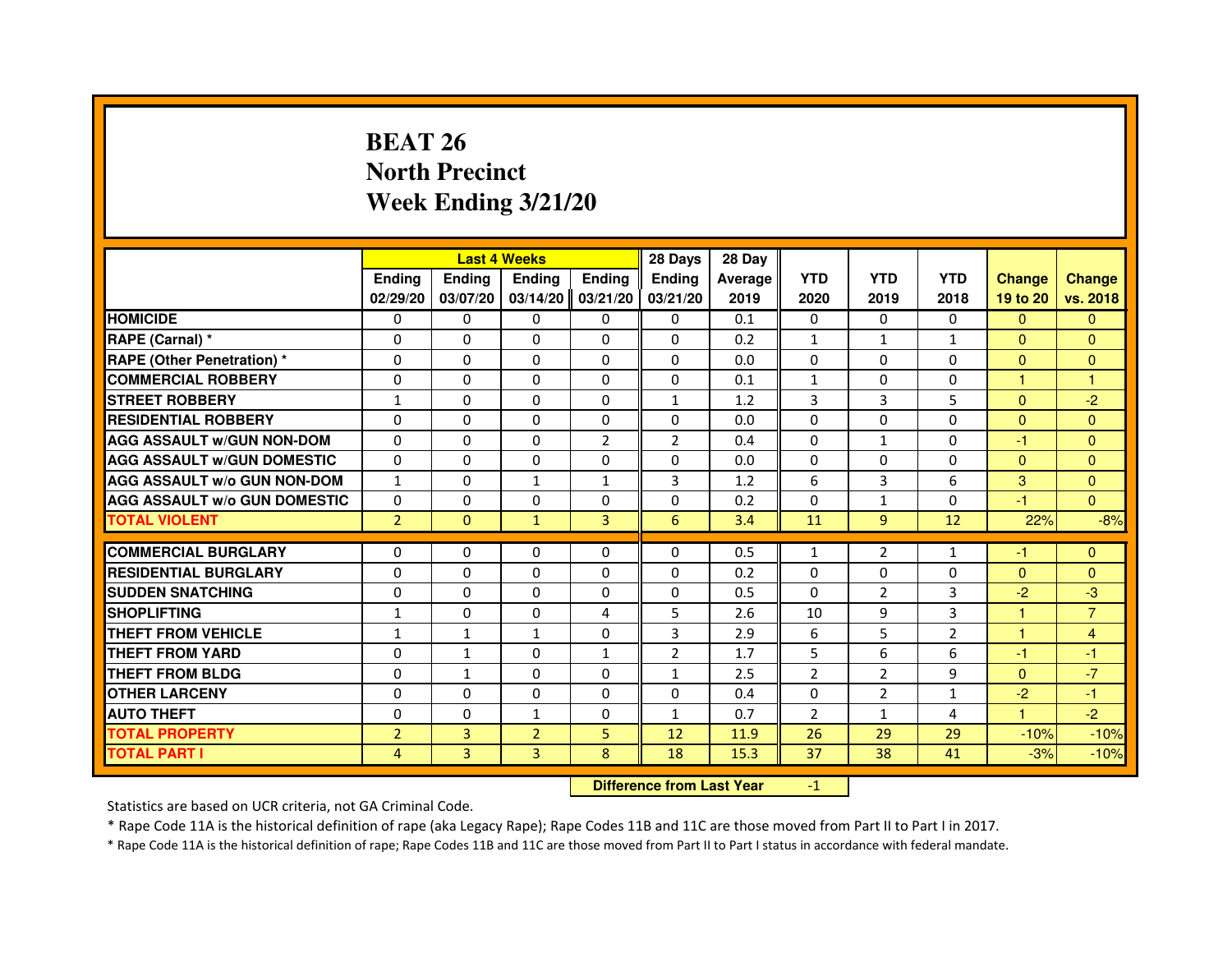# **BEAT 27 North PrecinctWeek Ending 3/21/20**

|                                     |                | <b>Last 4 Weeks</b> |                                  |                     | 28 Days        | 28 Day  |                |                |                |                |                |
|-------------------------------------|----------------|---------------------|----------------------------------|---------------------|----------------|---------|----------------|----------------|----------------|----------------|----------------|
|                                     | <b>Ending</b>  | <b>Ending</b>       | <b>Ending</b>                    | <b>Ending</b>       | <b>Ending</b>  | Average | <b>YTD</b>     | <b>YTD</b>     | <b>YTD</b>     | <b>Change</b>  | <b>Change</b>  |
|                                     | 02/29/20       | 03/07/20            |                                  | $03/14/20$ 03/21/20 | 03/21/20       | 2019    | 2020           | 2019           | 2018           | 19 to 20       | vs. 2018       |
| <b>HOMICIDE</b>                     | $\mathbf{0}$   | $\Omega$            | $\Omega$                         | $\Omega$            | 0              | 0.1     | $\Omega$       | $\Omega$       | 0              | $\Omega$       | $\Omega$       |
| RAPE (Carnal) *                     | 0              | $\Omega$            | 0                                | $\Omega$            | $\mathbf{0}$   | 0.3     | $\mathbf{1}$   | $\Omega$       | 0              | 1.             | 1              |
| <b>RAPE (Other Penetration) *</b>   | $\mathbf 0$    | 0                   | $\Omega$                         | $\Omega$            | $\Omega$       | 0.2     | $\Omega$       | $\Omega$       | $\mathbf{1}$   | $\Omega$       | $-1$           |
| <b>COMMERCIAL ROBBERY</b>           | $\mathbf 0$    | $\Omega$            | $\Omega$                         | $\mathbf{0}$        | $\mathbf{0}$   | 0.1     | $\mathbf{0}$   | $\mathbf{0}$   | $\overline{2}$ | $\Omega$       | $-2$           |
| <b>STREET ROBBERY</b>               | $\Omega$       | $\Omega$            | $\Omega$                         | $\Omega$            | $\Omega$       | 1.4     | $\mathbf{1}$   | $\overline{2}$ | 2              | $-1$           | $-1$           |
| <b>RESIDENTIAL ROBBERY</b>          | 0              | $\Omega$            | 0                                | $\Omega$            | $\Omega$       | 0.1     | 0              | $\Omega$       | $\mathbf{1}$   | $\Omega$       | $-1$           |
| <b>AGG ASSAULT W/GUN NON-GUN</b>    | $\mathbf{1}$   | 0                   | $\mathbf{1}$                     | $\Omega$            | $\overline{2}$ | 1.0     | 6              | $\mathbf{1}$   | $\overline{2}$ | 5              | 4              |
| <b>AGG ASSAULT W/GUN DOMESTIC</b>   | $\Omega$       | $\Omega$            | $\Omega$                         | $\Omega$            | $\Omega$       | 0.2     | $\mathbf{1}$   | $\mathbf{1}$   | $\Omega$       | $\Omega$       | $\mathbf{1}$   |
| <b>AGG ASSAULT W/o GUN NON-DOM</b>  | $\Omega$       | 0                   | 0                                | $\mathbf{0}$        | 0              | 1.5     | 4              | 5              | $\overline{2}$ | $-1$           | $\overline{c}$ |
| <b>AGG ASSAULT W/o GUN DOMESTIC</b> | $\Omega$       | 0                   | 0                                | $\mathbf{0}$        | 0              | 1.3     | $\overline{2}$ | 4              | $\Omega$       | $-2$           | $\overline{2}$ |
| <b>TOTAL VIOLENT</b>                | $\mathbf{1}$   | $\mathbf{0}$        | $\mathbf{1}$                     | $\mathbf{0}$        | $\overline{2}$ | 6.2     | 15             | 13             | 10             | 15%            | 50%            |
| <b>COMMERCIAL BURGLARY</b>          | 0              | 0                   | 0                                | $\mathbf{0}$        | 0              | 0.7     | 0              | 2              | 2              | $-2$           | $-2$           |
| <b>RESIDENTIAL BURGLARY</b>         | $\mathbf 0$    | $\overline{2}$      | $\Omega$                         | $\Omega$            | $\overline{2}$ | 0.5     | 4              | $\Omega$       | 4              | $\overline{4}$ | $\Omega$       |
| <b>SUDDEN SNATCHING</b>             | $\Omega$       | 0                   | $\Omega$                         | $\mathbf{1}$        | $\mathbf{1}$   | 0.3     | $\overline{2}$ | $\overline{2}$ | $\overline{a}$ | $\Omega$       | $-2$           |
| <b>SHOPLIFTING</b>                  | 0              | 0                   | 0                                | $\mathbf{0}$        | $\Omega$       | 3.1     | 5              | 8              | 7              | $-3$           | $-2$           |
| THEFT FROM VEHICLE                  | 0              | $\Omega$            | 0                                | $\mathbf{1}$        | $\mathbf{1}$   | 3.1     | 3              | 11             | 3              | $-8$           | $\Omega$       |
| <b>THEFT FROM YARD</b>              | $\mathbf 0$    | $\mathbf 0$         | $\mathbf{1}$                     | $\mathbf{1}$        | $\overline{2}$ | 0.8     | 3              | $\mathbf{1}$   | 6              | $\overline{2}$ | $-3$           |
| <b>THEFT FROM BLDG</b>              | 0              | $\mathbf{1}$        | $\mathbf{1}$                     | $\Omega$            | $\overline{2}$ | 2.4     | 4              | 9              | 6              | $-5$           | $-2$           |
| <b>OTHER LARCENY</b>                | 0              | $\Omega$            | 0                                | $\Omega$            | $\Omega$       | 0.2     | $\Omega$       | $\Omega$       | $\Omega$       | $\Omega$       | $\Omega$       |
| <b>AUTO THEFT</b>                   | $\mathbf{1}$   | $\mathbf{1}$        | $\overline{2}$                   | $\Omega$            | 4              | 0.9     | 6              | $\mathbf{1}$   | 2              | 5              | 4              |
| <b>TOTAL PROPERTY</b>               | $\mathbf{1}$   | 4                   | $\overline{4}$                   | 3                   | 12             | 12.0    | 27             | 34             | 34             | $-21%$         | $-21%$         |
| <b>TOTAL PART I</b>                 | $\overline{2}$ | 4                   | 5                                | 3                   | 14             | 18.3    | 42             | 47             | 44             | $-11%$         | $-5%$          |
|                                     |                |                     | <b>Difference from Last Year</b> |                     | $-5$           |         |                |                |                |                |                |

 **Difference from Last Year**

Statistics are based on UCR criteria, not GA Criminal Code.

\* Rape Code 11A is the historical definition of rape (aka Legacy Rape); Rape Codes 11B and 11C are those moved from Part II to Part I in 2017.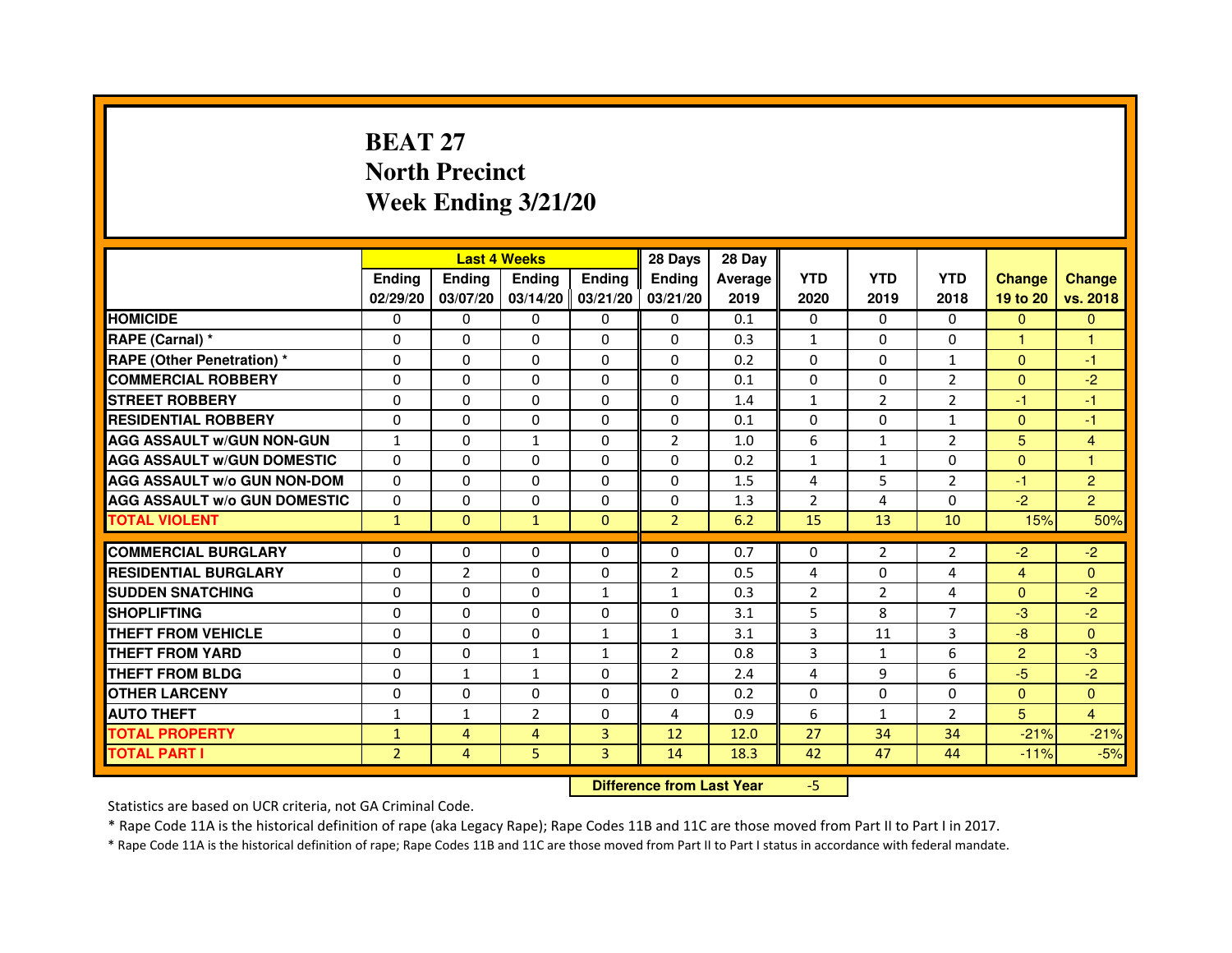# **BEAT 31 Central PrecinctWeek Ending 3/21/20**

|                                     |                | <b>Last 4 Weeks</b> |                   |                | 28 Days        | 28 Day                           |                |                |                |                |                |
|-------------------------------------|----------------|---------------------|-------------------|----------------|----------------|----------------------------------|----------------|----------------|----------------|----------------|----------------|
|                                     | Ending         | Ending              | Ending            | <b>Ending</b>  | Ending         | Average                          | <b>YTD</b>     | <b>YTD</b>     | <b>YTD</b>     | <b>Change</b>  | <b>Change</b>  |
|                                     | 02/29/20       | 03/07/20            | 03/14/20 03/21/20 |                | 03/21/20       | 2019                             | 2020           | 2019           | 2018           | 19 to 20       | vs. 2018       |
| <b>HOMICIDE</b>                     | 0              | $\Omega$            | $\mathbf{0}$      | 0              | 0              | 0.1                              | $\mathbf{1}$   | $\Omega$       | $\Omega$       | $\mathbf{1}$   | 1.             |
| RAPE (Carnal) *                     | 0              | 0                   | 0                 | 0              | 0              | 0.3                              | 3              | $\mathbf{1}$   | $\Omega$       | $\overline{2}$ | 3              |
| RAPE (Other Penetration) *          | $\Omega$       | $\mathbf 0$         | $\Omega$          | 0              | 0              | 0.2                              | $\Omega$       | $\mathbf{0}$   | $\mathbf{1}$   | $\mathbf{0}$   | $-1$           |
| <b>COMMERCIAL ROBBERY</b>           | $\mathbf 0$    | 0                   | $\Omega$          | 0              | 0              | 0.0                              | $\mathbf{0}$   | $\mathbf{0}$   | $\Omega$       | $\Omega$       | $\mathbf{0}$   |
| <b>STREET ROBBERY</b>               | $\Omega$       | $\Omega$            | $\mathbf{1}$      | $\Omega$       | 1              | 0.7                              | $\mathbf{1}$   | $\Omega$       | 5              | $\mathbf{1}$   | $-4$           |
| <b>RESIDENTIAL ROBBERY</b>          | $\Omega$       | $\mathbf 0$         | $\Omega$          | 0              | 0              | 0.0                              | $\Omega$       | $\mathbf{0}$   | 0              | $\Omega$       | $\mathbf{0}$   |
| <b>AGG ASSAULT w/GUN NON-DOM</b>    | $\Omega$       | $\Omega$            | $\Omega$          | $\Omega$       | 0              | 1.1                              | 3              | $\overline{2}$ | $\overline{2}$ | $\mathbf{1}$   | $\mathbf{1}$   |
| <b>AGG ASSAULT W/GUN DOMESTIC</b>   | $\Omega$       | $\Omega$            | $\mathbf 0$       | $\Omega$       | $\Omega$       | 0.2                              | $\Omega$       | $\mathbf{0}$   | $\mathbf{1}$   | $\Omega$       | $-1$           |
| <b>AGG ASSAULT W/o GUN NON-DOM</b>  | $\Omega$       | $\Omega$            | $\Omega$          | $\Omega$       | $\Omega$       | 0.7                              | $\mathbf{1}$   | 3              | 2              | $-2$           | $-1$           |
| <b>AGG ASSAULT w/o GUN DOMESTIC</b> | $\Omega$       | $\mathbf 0$         | $\Omega$          | $\mathbf{1}$   | $\mathbf{1}$   | 0.9                              | 3              | 3              | $\mathbf{1}$   | $\Omega$       | $\overline{2}$ |
| <b>TOTAL VIOLENT</b>                | $\mathbf{0}$   | $\mathbf{0}$        | $\mathbf{1}$      | $\mathbf{1}$   | $\overline{2}$ | 4.1                              | 12             | 9              | 12             | 33%            | 0%             |
| <b>COMMERCIAL BURGLARY</b>          | 2              | 0                   | 0                 | 0              | 2              | 1.2                              | 3              | $\overline{2}$ | 6              | 1              | $-3$           |
| <b>RESIDENTIAL BURGLARY</b>         | 1              | $\mathbf{1}$        | 0                 | 3              | 5              | 3.5                              | 14             | 5              | 4              | 9              | 10             |
| <b>SUDDEN SNATCHING</b>             | $\Omega$       | $\Omega$            | $\Omega$          | 0              | $\Omega$       | 0.3                              | $\Omega$       | $\mathbf{1}$   | $\Omega$       | $-1$           | $\mathbf{0}$   |
| <b>SHOPLIFTING</b>                  | 0              | $\Omega$            | $\Omega$          | 1              | 1              | 0.4                              | $\overline{2}$ | $\mathbf{1}$   | 0              | $\mathbf{1}$   | $\overline{2}$ |
| THEFT FROM VEHICLE                  | $\overline{2}$ | 0                   | 0                 | $\overline{2}$ | 4              | 4.3                              | $\overline{7}$ | 9              | 11             | $-2$           | $-4$           |
| <b>THEFT FROM YARD</b>              | $\mathbf{1}$   | $\mathbf 1$         | $\mathbf{1}$      | 3              | 6              | 4.4                              | 10             | 4              | 8              | 6              | $\overline{2}$ |
| <b>THEFT FROM BLDG</b>              | $\Omega$       | $\mathbf{1}$        | $\mathbf{1}$      | 0              | $\overline{2}$ | 1.5                              | 3              | 5              | 6              | $-2$           | $-3$           |
| <b>OTHER LARCENY</b>                | $\mathbf{1}$   | $\Omega$            | $\Omega$          | $\Omega$       | $\mathbf{1}$   | 1.9                              | $\overline{2}$ | 5              | $\Omega$       | $-3$           | $\overline{2}$ |
| <b>AUTO THEFT</b>                   | $\Omega$       | 0                   | $\mathbf 0$       | $\Omega$       | $\Omega$       | 1.1                              | 6              | 4              | 4              | $\overline{2}$ | $\overline{2}$ |
| <b>TOTAL PROPERTY</b>               | $\overline{7}$ | 3                   | $\overline{2}$    | $\overline{9}$ | 21             | 18.6                             | 47             | 36             | 39             | 31%            | 21%            |
| <b>TOTAL PART I</b>                 | $\overline{7}$ | 3                   | 3                 | 10             | 23             | 22.7                             | 59             | 45             | 51             | 31%            | 16%            |
|                                     |                |                     |                   |                |                | <b>Difference from Last Year</b> | 14             |                |                |                |                |

 **Difference from Last Year**

Statistics are based on UCR criteria, not GA Criminal Code.

\* Rape Code 11A is the historical definition of rape (aka Legacy Rape); Rape Codes 11B and 11C are those moved from Part II to Part I in 2017.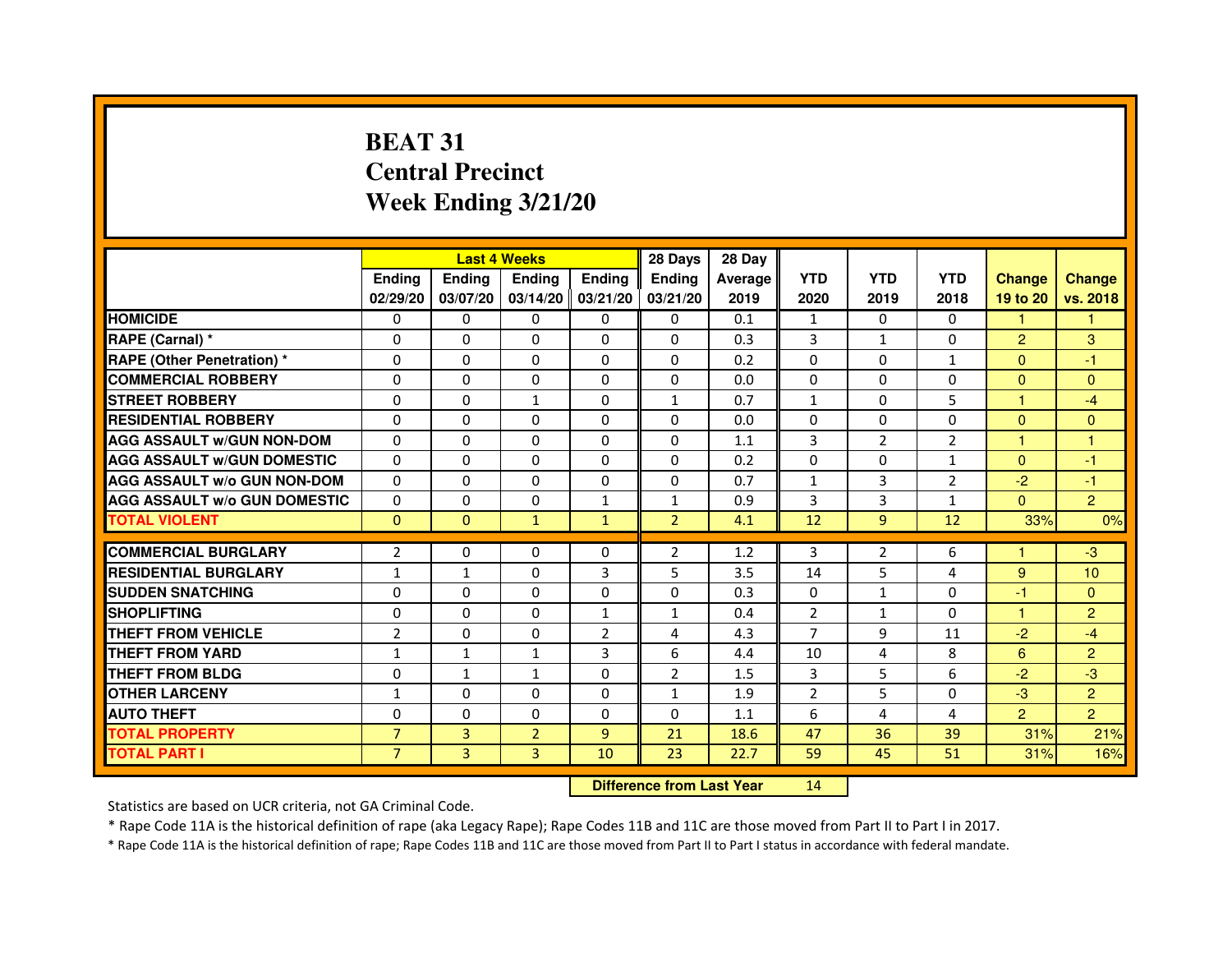# **BEAT 32 Central PrecinctWeek Ending 3/21/20**

|                                     |                |                | <b>Last 4 Weeks</b>              |               | 28 Days        | 28 Day  |                |                |                |                |                |
|-------------------------------------|----------------|----------------|----------------------------------|---------------|----------------|---------|----------------|----------------|----------------|----------------|----------------|
|                                     | <b>Ending</b>  | Ending         | <b>Ending</b>                    | <b>Ending</b> | Ending         | Average | <b>YTD</b>     | <b>YTD</b>     | <b>YTD</b>     | <b>Change</b>  | <b>Change</b>  |
|                                     | 02/29/20       | 03/07/20       | 03/14/20                         | 03/21/20      | 03/21/20       | 2019    | 2020           | 2019           | 2018           | 19 to 20       | vs. 2018       |
| <b>HOMICIDE</b>                     | 0              | $\Omega$       | 0                                | 0             | $\mathbf{0}$   | 0.1     | $\mathbf{0}$   | $\Omega$       | $\Omega$       | $\mathbf{0}$   | $\mathbf{0}$   |
| RAPE (Carnal) *                     | 0              | 0              | 0                                | $\mathbf{1}$  | $\mathbf{1}$   | 0.2     | $\mathbf{1}$   | $\mathbf{1}$   | 0              | $\mathbf{0}$   | 1              |
| RAPE (Other Penetration) *          | $\Omega$       | 0              | $\Omega$                         | $\Omega$      | $\Omega$       | 0.1     | $\Omega$       | $\Omega$       | $\Omega$       | $\Omega$       | $\mathbf{0}$   |
| <b>COMMERCIAL ROBBERY</b>           | 0              | $\Omega$       | $\Omega$                         | $\Omega$      | $\Omega$       | 0.9     | $\overline{2}$ | $\mathbf{1}$   | $\Omega$       | $\mathbf{1}$   | $\overline{2}$ |
| <b>STREET ROBBERY</b>               | $\Omega$       | $\Omega$       | $\Omega$                         | $\Omega$      | $\Omega$       | 0.2     | $\Omega$       | $\Omega$       | $\mathbf{1}$   | $\Omega$       | $-1$           |
| <b>RESIDENTIAL ROBBERY</b>          | 0              | 0              | 0                                | 0             | 0              | 0.0     | 0              | 0              | $\Omega$       | $\Omega$       | $\mathbf{0}$   |
| <b>AGG ASSAULT w/GUN NON-DOM</b>    | $\Omega$       | $\Omega$       | $\Omega$                         | $\Omega$      | $\Omega$       | 0.2     | $\overline{2}$ | $\overline{2}$ | 0              | $\Omega$       | $\overline{2}$ |
| <b>AGG ASSAULT W/GUN DOMESTIC</b>   | $\Omega$       | $\Omega$       | $\Omega$                         | $\Omega$      | $\Omega$       | 0.0     | $\mathbf{1}$   | $\Omega$       | $\Omega$       | $\mathbf{1}$   | $\mathbf{1}$   |
| <b>AGG ASSAULT W/o GUN NON-DOM</b>  | $\Omega$       | $\Omega$       | $\Omega$                         | $\Omega$      | $\Omega$       | 0.3     | $\Omega$       | $\Omega$       | $\mathbf{1}$   | $\Omega$       | $-1$           |
| <b>AGG ASSAULT w/o GUN DOMESTIC</b> | $\Omega$       | $\Omega$       | $\Omega$                         | $\Omega$      | $\Omega$       | 0.4     | $\Omega$       | $\Omega$       | $\Omega$       | $\Omega$       | $\Omega$       |
| <b>TOTAL VIOLENT</b>                | $\mathbf{0}$   | $\mathbf{0}$   | $\mathbf{0}$                     | $\mathbf{1}$  | $\mathbf{1}$   | 2.5     | $6\phantom{1}$ | $\overline{4}$ | $\overline{2}$ | 50%            | 200%           |
| <b>COMMERCIAL BURGLARY</b>          | 0              | 0              | 0                                | 0             | 0              | 0.3     | $\mathbf{1}$   | 0              | 0              | 1              | 1              |
| <b>RESIDENTIAL BURGLARY</b>         | $\overline{2}$ | $\Omega$       | $\Omega$                         | $\Omega$      | $\overline{2}$ | 1.8     | 6              | 6              | 5              | $\mathbf{0}$   | $\mathbf{1}$   |
| <b>SUDDEN SNATCHING</b>             | $\Omega$       | $\Omega$       | $\Omega$                         | $\Omega$      | $\Omega$       | 0.2     | $\Omega$       | $\Omega$       | $\Omega$       | $\Omega$       | $\mathbf{0}$   |
| <b>SHOPLIFTING</b>                  | 0              | $\Omega$       | $\Omega$                         | 1             | $\mathbf{1}$   | 3.1     | $\overline{7}$ | 10             | 13             | $-3$           | $-6$           |
| <b>THEFT FROM VEHICLE</b>           | 1              | 3              | $\mathbf{1}$                     | $\mathbf{1}$  | 6              | 4.9     | 9              | 15             | 20             | $-6$           | $-11$          |
| <b>THEFT FROM YARD</b>              | $\Omega$       | $\Omega$       | $\Omega$                         | $\Omega$      | $\Omega$       | 2.6     | $\overline{4}$ | $\overline{4}$ | $\overline{7}$ | $\Omega$       | $-3$           |
| <b>THEFT FROM BLDG</b>              | $\overline{2}$ | $\Omega$       | $\mathbf{1}$                     | $\Omega$      | 3              | 2.5     | 5              | 5              | 8              | $\Omega$       | $-3$           |
| <b>OTHER LARCENY</b>                | $\overline{2}$ | $\overline{2}$ | $\Omega$                         | $\mathbf{1}$  | 5              | 0.8     | 8              | $\mathbf{1}$   | 1              | $\overline{7}$ | $\overline{7}$ |
| <b>AUTO THEFT</b>                   | $\Omega$       | $\Omega$       | $\Omega$                         | $\mathbf{1}$  | $\mathbf{1}$   | 1.2     | $\overline{2}$ | $\overline{7}$ | $\overline{7}$ | $-5$           | $-5$           |
| <b>TOTAL PROPERTY</b>               | $\overline{7}$ | 5              | $\overline{2}$                   | 4             | 18             | 17.3    | 42             | 48             | 61             | $-13%$         | $-31%$         |
| <b>TOTAL PART I</b>                 | $\overline{7}$ | 5              | $\overline{2}$                   | 5             | 19             | 19.8    | 48             | 52             | 63             | $-8%$          | $-24%$         |
|                                     |                |                | <b>Difference from Last Year</b> |               | $-4$           |         |                |                |                |                |                |

 **Difference from Last Year**

Statistics are based on UCR criteria, not GA Criminal Code.

\* Rape Code 11A is the historical definition of rape (aka Legacy Rape); Rape Codes 11B and 11C are those moved from Part II to Part I in 2017.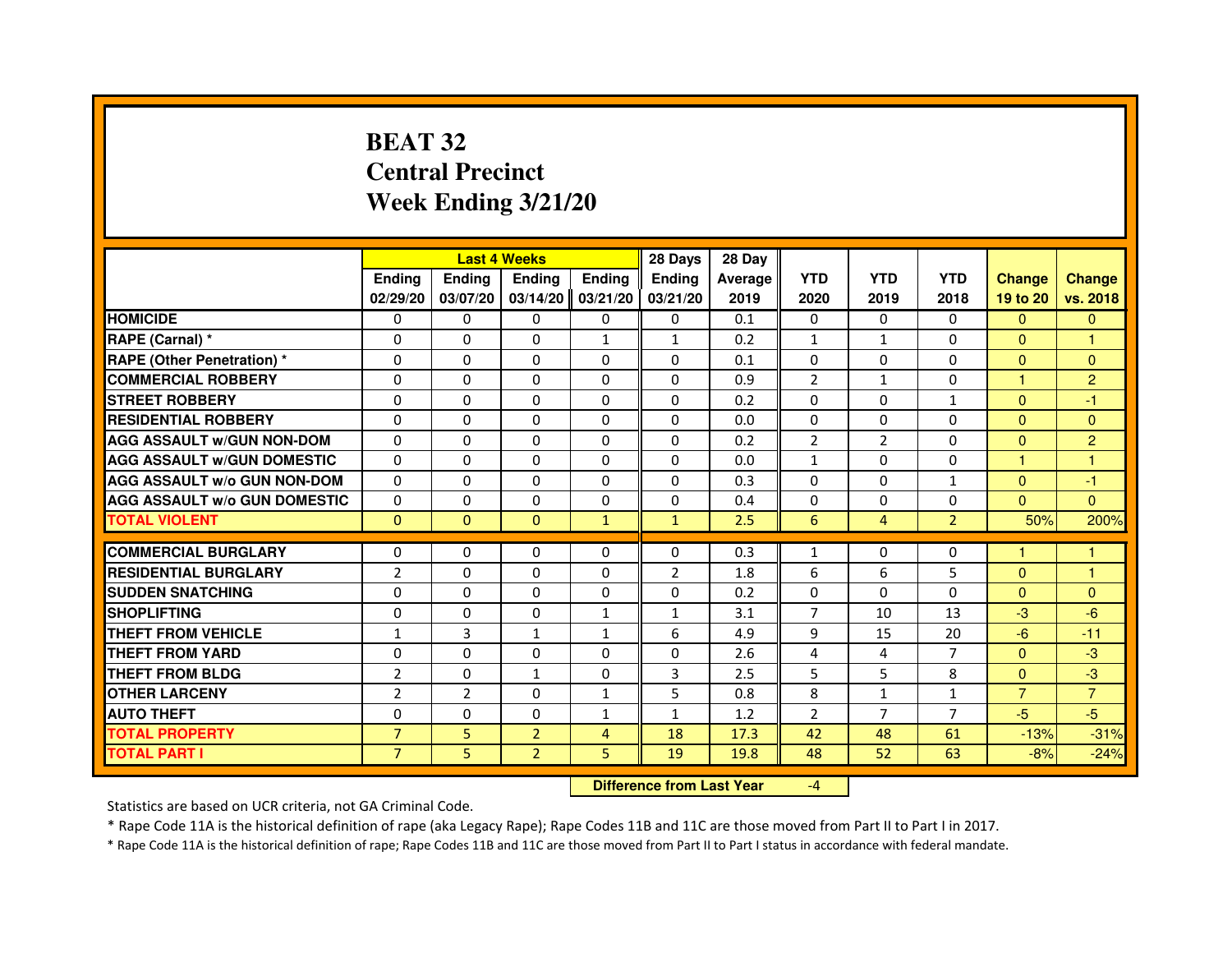# **BEAT 33 Central PrecinctWeek Ending 3/21/20**

|                                     |               | <b>Last 4 Weeks</b> |                   |                | 28 Days        | 28 Day  |                |                |                |                |                |
|-------------------------------------|---------------|---------------------|-------------------|----------------|----------------|---------|----------------|----------------|----------------|----------------|----------------|
|                                     | <b>Endina</b> | <b>Ending</b>       | <b>Endina</b>     | <b>Ending</b>  | <b>Endina</b>  | Average | <b>YTD</b>     | <b>YTD</b>     | <b>YTD</b>     | <b>Change</b>  | <b>Change</b>  |
|                                     | 02/29/20      | 03/07/20            | 03/14/20 03/21/20 |                | 03/21/20       | 2019    | 2020           | 2019           | 2018           | 19 to 20       | vs. 2018       |
| <b>HOMICIDE</b>                     | 0             | 0                   | 0                 | 0              | $\Omega$       | 0.2     | $\mathbf{0}$   | $\mathbf{1}$   | 0              | $-1$           | $\Omega$       |
| RAPE (Carnal) *                     | 0             | $\Omega$            | $\Omega$          | $\Omega$       | $\Omega$       | 0.0     | $\Omega$       | $\Omega$       | $\Omega$       | $\Omega$       | $\mathbf{0}$   |
| <b>RAPE (Other Penetration)*</b>    | 0             | 0                   | 0                 | $\Omega$       | 0              | 0.1     | $\Omega$       | 0              | $\mathbf{1}$   | $\Omega$       | $-1$           |
| <b>COMMERCIAL ROBBERY</b>           | 0             | 0                   | 0                 | 0              | 0              | 0.3     | $\Omega$       | $\Omega$       | $\Omega$       | $\overline{0}$ | $\mathbf{0}$   |
| <b>STREET ROBBERY</b>               | $\Omega$      | $\Omega$            | $\Omega$          | 0              | 0              | 1.3     | $\overline{2}$ | $\overline{2}$ | 3              | $\Omega$       | $-1$           |
| <b>RESIDENTIAL ROBBERY</b>          | 0             | $\Omega$            | $\Omega$          | $\Omega$       | 0              | 0.0     | $\Omega$       | $\Omega$       | $\Omega$       | $\Omega$       | $\Omega$       |
| <b>AGG ASSAULT W/GUN NON-DOM</b>    | $\Omega$      | $\Omega$            | $\mathbf 0$       | $\Omega$       | $\Omega$       | 1.0     | 3              | 3              | $\overline{2}$ | $\Omega$       | $\mathbf{1}$   |
| <b>AGG ASSAULT W/GUN DOMESTIC</b>   | $\Omega$      | $\Omega$            | $\Omega$          | 0              | 0              | 0.2     | $\Omega$       | $\Omega$       | $\Omega$       | $\Omega$       | $\mathbf{0}$   |
| <b>AGG ASSAULT W/o GUN NON-DOM</b>  | $\mathbf{1}$  | 0                   | 0                 | 0              | 1              | 0.9     | $\mathcal{P}$  | 3              | $\overline{2}$ | $-1$           | $\Omega$       |
| <b>AGG ASSAULT W/o GUN DOMESTIC</b> | $\Omega$      | $\mathbf{1}$        | $\Omega$          | 0              | 1              | 0.7     | $\overline{2}$ | 4              | $\Omega$       | $-2$           | $\overline{2}$ |
| <b>TOTAL VIOLENT</b>                | $\mathbf{1}$  | $\mathbf{1}$        | $\Omega$          | $\Omega$       | $\overline{2}$ | 4.7     | 9              | 13             | 8              | $-31%$         | 13%            |
|                                     |               |                     |                   |                |                |         |                |                |                |                |                |
| <b>COMMERCIAL BURGLARY</b>          | $\mathbf{1}$  | 0                   | 0                 | $\Omega$       | 1              | 1.3     | $\overline{4}$ | $\overline{2}$ | $\mathbf{1}$   | $\overline{2}$ | 3              |
| <b>RESIDENTIAL BURGLARY</b>         | 0             | 0                   | 0                 | 0              | 0              | 1.8     | $\overline{2}$ | 8              | 0              | $-6$           | $\overline{2}$ |
| <b>SUDDEN SNATCHING</b>             | 0             | $\Omega$            | 0                 | 0              | 0              | 0.1     | $\Omega$       | $\Omega$       | 0              | $\Omega$       | $\Omega$       |
| <b>SHOPLIFTING</b>                  | $\Omega$      | 1                   | $\Omega$          | $\overline{2}$ | 3              | 7.9     | 10             | 24             | 6              | $-14$          | $\overline{4}$ |
| <b>THEFT FROM VEHICLE</b>           | 1             | $\Omega$            | 3                 | $\mathbf{1}$   | 5              | 3.4     | 9              | $\overline{7}$ | 11             | $\overline{2}$ | $-2$           |
| <b>THEFT FROM YARD</b>              | $\Omega$      | $\Omega$            | $\Omega$          | $\mathbf{1}$   | $\mathbf{1}$   | 3.6     | 11             | 17             | 5              | $-6$           | 6              |
| THEFT FROM BLDG                     | 1             | 1                   | 0                 | 0              | 2              | 1.7     | $\overline{2}$ | 3              | 8              | -1             | $-6$           |
| <b>OTHER LARCENY</b>                | 0             | $\Omega$            | 0                 | 0              | 0              | 2.0     | $\Omega$       | 6              | $\mathbf{1}$   | $-6$           | $-1$           |
| <b>AUTO THEFT</b>                   | $\Omega$      | 0                   | $\Omega$          | 0              | 0              | 1.4     | 5              | 6              | 8              | $-1$           | $-3$           |
| <b>TOTAL PROPERTY</b>               | 3             | $\overline{2}$      | 3                 | 4              | 12             | 23.2    | 43             | 73             | 40             | $-41%$         | 8%             |
| <b>TOTAL PART I</b>                 | 4             | 3                   | 3                 | $\overline{4}$ | 14             | 27.8    | 52             | 86             | 48             | $-40%$         | 8%             |

 **Difference from Last Year**-34

Statistics are based on UCR criteria, not GA Criminal Code.

\* Rape Code 11A is the historical definition of rape (aka Legacy Rape); Rape Codes 11B and 11C are those moved from Part II to Part I in 2017.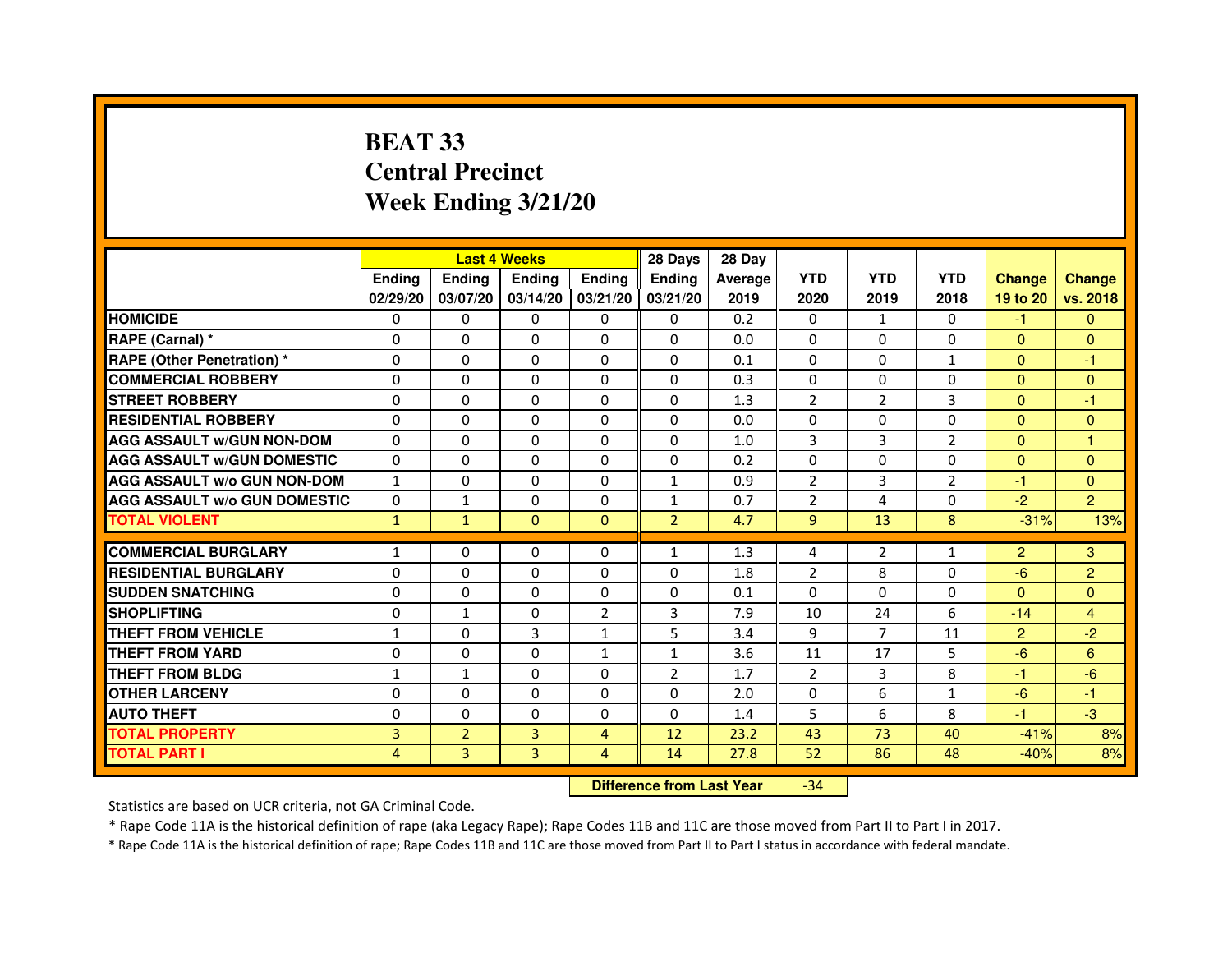# **BEAT 34 Central PrecinctWeek Ending 3/21/20**

|                                     |                |                | <b>Last 4 Weeks</b> |                     | 28 Days        | 28 Day         |                |                |                |                      |                |
|-------------------------------------|----------------|----------------|---------------------|---------------------|----------------|----------------|----------------|----------------|----------------|----------------------|----------------|
|                                     | <b>Ending</b>  | <b>Ending</b>  | <b>Ending</b>       | <b>Endina</b>       | <b>Endina</b>  | <b>Average</b> | <b>YTD</b>     | <b>YTD</b>     | <b>YTD</b>     | <b>Change</b>        | <b>Change</b>  |
|                                     | 02/29/20       | 03/07/20       |                     | $03/14/20$ 03/21/20 | 03/21/20       | 2019           | 2020           | 2019           | 2018           | 19 to 20             | vs. 2018       |
| <b>HOMICIDE</b>                     | 1              | 0              | $\Omega$            | $\Omega$            | $\mathbf{1}$   | 0.1            | 2              | $\Omega$       | $\Omega$       | $\overline{2}$       | $\overline{2}$ |
| RAPE (Carnal) *                     | $\mathbf 0$    | $\mathbf 0$    | $\Omega$            | $\Omega$            | $\Omega$       | 0.2            | $\mathbf{1}$   | $\Omega$       | $\Omega$       | $\overline{1}$       | 1              |
| <b>RAPE (Other Penetration) *</b>   | $\Omega$       | $\Omega$       | $\Omega$            | 0                   | $\Omega$       | 0.1            | $\mathbf{1}$   | $\mathbf{1}$   | $\Omega$       | $\Omega$             | 1              |
| <b>COMMERCIAL ROBBERY</b>           | 0              | 0              | 0                   | 0                   | $\Omega$       | 0.0            | 0              | $\Omega$       | $\Omega$       | $\Omega$             | $\Omega$       |
| <b>STREET ROBBERY</b>               | $\overline{2}$ | 0              | $\mathbf{1}$        | $\mathbf{0}$        | 3              | 0.9            | $\overline{4}$ | 3              | $\Omega$       | 1                    | 4              |
| <b>RESIDENTIAL ROBBERY</b>          | 0              | $\mathbf 0$    | 0                   | $\Omega$            | $\Omega$       | 0.2            | $\Omega$       | $\Omega$       | $\mathbf{1}$   | $\Omega$             | -1             |
| <b>AGG ASSAULT w/GUN NON-DOM</b>    | $\Omega$       | 1              | $\Omega$            | $\mathbf{1}$        | $\overline{2}$ | 1.8            | 5              | 4              | $\Omega$       | $\blacktriangleleft$ | 5              |
| <b>AGG ASSAULT W/GUN DOMESTIC</b>   | $\Omega$       | $\Omega$       | 0                   | $\mathbf{0}$        | $\Omega$       | 0.5            | $\Omega$       | 3              | $\mathbf{1}$   | $-3$                 | $-1$           |
| <b>AGG ASSAULT W/o GUN NON-DOM</b>  | $\Omega$       | $\mathbf{1}$   | $\Omega$            | $\mathbf{1}$        | $\overline{2}$ | 0.9            | 5              | $\Omega$       | 4              | 5                    | $\mathbf{1}$   |
| <b>AGG ASSAULT W/o GUN DOMESTIC</b> | $\overline{2}$ | $\overline{2}$ | 0                   | 1                   | 5              | 1.6            | 6              | 3              | 1              | 3                    | 5              |
| <b>TOTAL VIOLENT</b>                | 5              | 4              | $\mathbf{1}$        | $\overline{3}$      | 13             | 6.2            | 24             | 14             | $\overline{7}$ | 71%                  | 243%           |
| <b>COMMERCIAL BURGLARY</b>          |                | 0              | 0                   |                     | $\Omega$       | 0.5            | $\Omega$       | $\Omega$       |                |                      |                |
| <b>RESIDENTIAL BURGLARY</b>         | 0<br>0         | $\mathbf{1}$   | 0                   | 0<br>0              | $\mathbf{1}$   | 3.2            | 4              | 11             | 1<br>14        | $\Omega$<br>$-7$     | $-1$<br>$-10$  |
| <b>SUDDEN SNATCHING</b>             | 0              | 0              | 0                   | 0                   | 0              | 0.2            | $\mathbf{1}$   | 1              | $\mathbf{1}$   | $\Omega$             | $\mathbf{0}$   |
| <b>SHOPLIFTING</b>                  | 0              | $\mathbf{1}$   | 0                   | 0                   | $\mathbf{1}$   | 1.2            | $\mathbf{1}$   | $\overline{2}$ | $\overline{2}$ | $-1$                 | $-1$           |
| <b>THEFT FROM VEHICLE</b>           | $\mathbf{1}$   | $\mathbf 0$    | $\Omega$            | $\Omega$            | $\mathbf{1}$   | 2.3            | 5              | 4              | 9              | $\overline{1}$       | $-4$           |
| <b>THEFT FROM YARD</b>              | $\Omega$       | $\Omega$       | $\Omega$            | $\mathbf{1}$        | $\mathbf{1}$   | 2.3            | 3              | 9              | 3              | $-6$                 | $\mathbf{0}$   |
| <b>THEFT FROM BLDG</b>              | $\mathbf{1}$   | 0              | 0                   | 0                   | $\mathbf{1}$   | 1.4            | 5              | 3              | 6              | $\overline{2}$       | -1             |
| <b>OTHER LARCENY</b>                | 0              | 0              | 0                   | $\Omega$            | 0              | 0.3            | $\Omega$       | $\overline{2}$ | $\Omega$       | $-2$                 | $\mathbf{0}$   |
| <b>AUTO THEFT</b>                   | $\Omega$       | $\Omega$       | $\mathbf{1}$        | 3                   | 4              | 2.0            | 6              | 4              | 9              | $\overline{2}$       | $-3$           |
| <b>TOTAL PROPERTY</b>               | $\overline{2}$ | $\overline{2}$ | 1                   | 4                   | 9              | 13.3           | 25             | 36             | 45             | $-31%$               | $-44%$         |
| <b>TOTAL PART I</b>                 | $\overline{7}$ | 6              | $\overline{2}$      | $\overline{7}$      | 22             | 19.6           | 49             | 50             | 52             | $-2%$                | $-6%$          |
|                                     |                |                |                     |                     |                |                |                |                |                |                      |                |

 **Difference from Last Year**

-1

Statistics are based on UCR criteria, not GA Criminal Code.

\* Rape Code 11A is the historical definition of rape (aka Legacy Rape); Rape Codes 11B and 11C are those moved from Part II to Part I in 2017.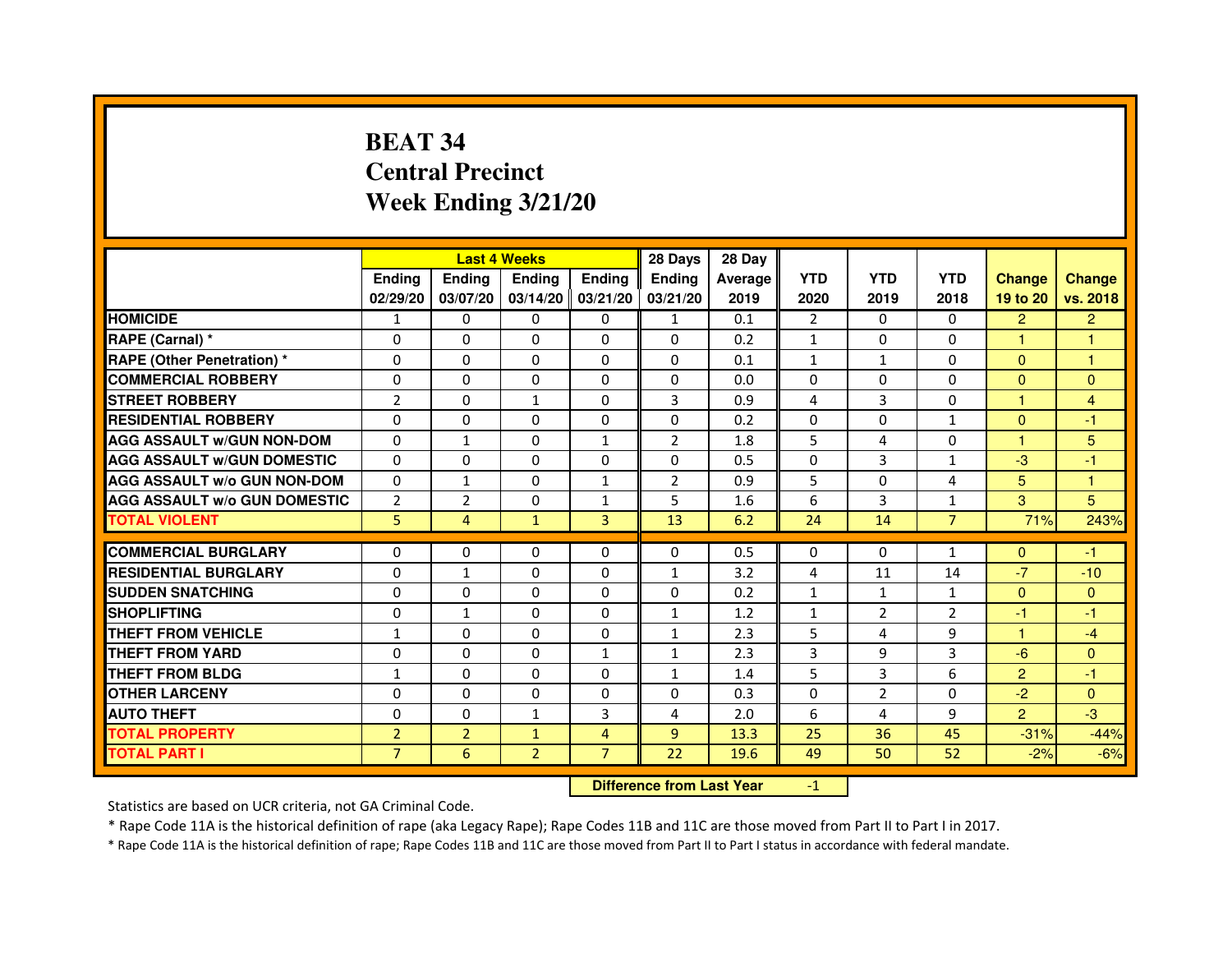# **BEAT 35 Central PrecinctWeek Ending 3/21/20**

|                                     |                | <b>Last 4 Weeks</b> |                |                     | 28 Days        | 28 Day                           |                |                |                |                |                |
|-------------------------------------|----------------|---------------------|----------------|---------------------|----------------|----------------------------------|----------------|----------------|----------------|----------------|----------------|
|                                     | <b>Ending</b>  | Ending              | <b>Ending</b>  | <b>Ending</b>       | <b>Ending</b>  | Average                          | <b>YTD</b>     | <b>YTD</b>     | <b>YTD</b>     | <b>Change</b>  | <b>Change</b>  |
|                                     | 02/29/20       | 03/07/20            |                | $03/14/20$ 03/21/20 | 03/21/20       | 2019                             | 2020           | 2019           | 2018           | 19 to 20       | vs. 2018       |
| <b>HOMICIDE</b>                     | 0              | 0                   | $\mathbf{0}$   | 0                   | 0              | 0.0                              | 3              | $\Omega$       | 0              | 3              | 3              |
| RAPE (Carnal) *                     | 0              | $\mathbf{0}$        | 0              | 0                   | $\Omega$       | 0.0                              | 1              | 0              | 1              | 1              | $\mathbf{0}$   |
| <b>RAPE (Other Penetration) *</b>   | 0              | 0                   | 0              | $\mathbf{0}$        | $\Omega$       | 0.0                              | 0              | $\mathbf{0}$   | $\mathbf{1}$   | $\Omega$       | $-1$           |
| <b>COMMERCIAL ROBBERY</b>           | $\mathbf 0$    | 0                   | $\Omega$       | $\mathbf{0}$        | $\mathbf{0}$   | 0.2                              | $\mathbf{0}$   | $\mathbf{0}$   | $\Omega$       | $\Omega$       | $\mathbf{0}$   |
| <b>STREET ROBBERY</b>               | 0              | $\mathbf{1}$        | $\Omega$       | $\Omega$            | $\mathbf{1}$   | 1.1                              | $\mathbf{1}$   | 3              | $\mathbf{1}$   | $-2$           | $\Omega$       |
| <b>RESIDENTIAL ROBBERY</b>          | 0              | 0                   | 0              | 1                   | $\mathbf{1}$   | 0.0                              | 1              | $\Omega$       | $\Omega$       | 1              | 1              |
| <b>AGG ASSAULT W/GUN NON-DOM</b>    | $\Omega$       | $\Omega$            | 0              | $\Omega$            | $\Omega$       | 2.2                              | $\mathbf{1}$   | 3              | 4              | $-2$           | $-3$           |
| <b>AGG ASSAULT W/GUN DOMESTIC</b>   | $\Omega$       | $\Omega$            | $\Omega$       | $\Omega$            | $\Omega$       | 0.2                              | $\mathbf{1}$   | $\mathbf{1}$   | $\overline{2}$ | $\Omega$       | $-1$           |
| <b>AGG ASSAULT W/o GUN NON-DOM</b>  | $\Omega$       | $\Omega$            | $\Omega$       | $\Omega$            | $\Omega$       | 0.6                              | $\mathbf{1}$   | $\Omega$       | $\mathbf{1}$   | $\mathbf{1}$   | $\Omega$       |
| <b>AGG ASSAULT W/o GUN DOMESTIC</b> | $\Omega$       | 0                   | 0              | $\Omega$            | 0              | 0.9                              | $\overline{2}$ | 3              | $\Omega$       | $-1$           | $\overline{2}$ |
| <b>TOTAL VIOLENT</b>                | $\mathbf{0}$   | $\mathbf{1}$        | $\mathbf{0}$   | $\mathbf{1}$        | $\overline{2}$ | 5.2                              | 11             | 10             | 10             | 10%            | 10%            |
| <b>COMMERCIAL BURGLARY</b>          | 0              | 0                   | 0              | 0                   | 0              | 1.2                              | 2              | $\mathbf{1}$   | $\mathbf{1}$   | 1              | 1              |
| <b>RESIDENTIAL BURGLARY</b>         | $\mathbf{1}$   | 0                   | $\Omega$       | $\mathbf{0}$        | $\mathbf{1}$   | 2.9                              | 13             | 6              | $\overline{7}$ | $\overline{7}$ | 6              |
| <b>SUDDEN SNATCHING</b>             | 0              | $\Omega$            | $\Omega$       | $\Omega$            | $\Omega$       | 0.2                              | $\Omega$       | $\Omega$       | $\mathbf{1}$   | $\Omega$       | $-1$           |
| <b>SHOPLIFTING</b>                  | 0              | $\mathbf{0}$        | 0              | $\mathbf{0}$        | $\mathbf{0}$   | 2.4                              | 7              | 8              | $\mathbf{1}$   | $-1$           | 6              |
| THEFT FROM VEHICLE                  | 0              | $\mathbf{1}$        | 0              | $\Omega$            | $\mathbf{1}$   | 6.5                              | 5              | 12             | 9              | $-7$           | $-4$           |
| <b>THEFT FROM YARD</b>              | $\Omega$       | 0                   | $\mathbf{1}$   | $\mathbf{0}$        | $\mathbf{1}$   | 1.4                              | $\Omega$       | $\overline{2}$ | 3              | $-2$           | $-3$           |
| <b>THEFT FROM BLDG</b>              | 0              | $\mathbf{1}$        | 0              | $\mathbf{0}$        | $\mathbf{1}$   | 1.8                              | 3              | $\overline{2}$ | 5              | $\mathbf{1}$   | $-2$           |
| <b>OTHER LARCENY</b>                | 0              | $\mathbf{1}$        | $\Omega$       | $\mathbf{1}$        | 2              | 1.2                              | $\mathbf{1}$   | 4              | $\overline{2}$ | $-3$           | $-1$           |
| <b>AUTO THEFT</b>                   | $\mathbf{1}$   | 1                   | $\mathbf{1}$   | $\overline{2}$      | 5              | 2.1                              | 11             | 6              | 12             | 5 <sup>5</sup> | $-1$           |
| <b>TOTAL PROPERTY</b>               | $\overline{2}$ | 4                   | $\overline{2}$ | 3                   | 11             | 19.7                             | 42             | 41             | 41             | 2%             | 2%             |
| <b>TOTAL PART I</b>                 | $\overline{2}$ | 5                   | $\overline{2}$ | $\overline{4}$      | 13             | 24.9                             | 53             | 51             | 51             | 4%             | 4%             |
|                                     |                |                     |                |                     |                | <b>Difference from Last Year</b> | $\overline{2}$ |                |                |                |                |

 **Difference from Last Year**

Statistics are based on UCR criteria, not GA Criminal Code.

\* Rape Code 11A is the historical definition of rape (aka Legacy Rape); Rape Codes 11B and 11C are those moved from Part II to Part I in 2017.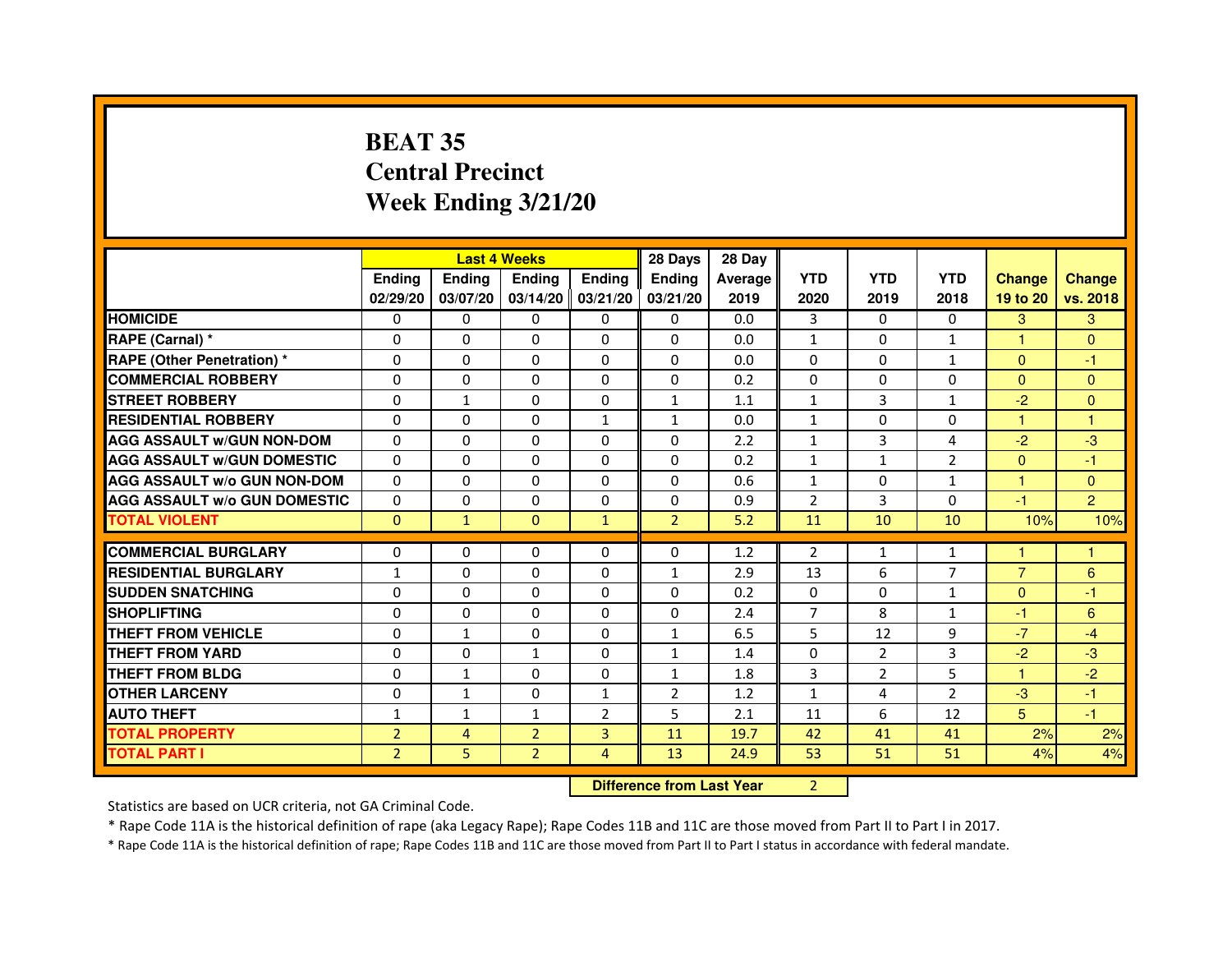#### **BEAT 36 Central PrecinctWeek Ending 3/21/20**

|                                     |              | <b>Last 4 Weeks</b> |                     |                | 28 Days                          | 28 Day  |                |                |                |                      |                |
|-------------------------------------|--------------|---------------------|---------------------|----------------|----------------------------------|---------|----------------|----------------|----------------|----------------------|----------------|
|                                     | Ending       | Ending              | Ending              | Ending         | <b>Ending</b>                    | Average | <b>YTD</b>     | <b>YTD</b>     | <b>YTD</b>     | <b>Change</b>        | <b>Change</b>  |
|                                     | 02/29/20     | 03/07/20            | $03/14/20$ 03/21/20 |                | 03/21/20                         | 2019    | 2020           | 2019           | 2018           | 19 to 20             | vs. 2018       |
| <b>HOMICIDE</b>                     | 0            | 0                   | 0                   | $\mathbf{0}$   | 0                                | 0.0     | 0              | $\Omega$       | $\mathbf{0}$   | $\Omega$             | $\mathbf{0}$   |
| RAPE (Carnal) *                     | 0            | $\mathbf{1}$        | $\Omega$            | $\Omega$       | $\mathbf{1}$                     | 0.2     | $\mathbf{1}$   | $\Omega$       | $\mathbf{1}$   |                      | $\Omega$       |
| <b>RAPE (Other Penetration) *</b>   | $\Omega$     | $\Omega$            | $\Omega$            | $\Omega$       | $\Omega$                         | 0.0     | $\Omega$       | $\Omega$       | $\Omega$       | $\Omega$             | $\Omega$       |
| <b>COMMERCIAL ROBBERY</b>           | $\Omega$     | $\Omega$            | $\Omega$            | $\Omega$       | $\Omega$                         | 0.2     | $\Omega$       | $\Omega$       | $\Omega$       | $\Omega$             | $\Omega$       |
| <b>STREET ROBBERY</b>               | $\Omega$     | $\Omega$            | $\Omega$            | $\Omega$       | $\Omega$                         | 0.6     | $\Omega$       | $\mathbf{1}$   | $\Omega$       | -1                   | $\Omega$       |
| <b>RESIDENTIAL ROBBERY</b>          | $\Omega$     | $\mathbf 0$         | 0                   | $\mathbf{1}$   | $\mathbf{1}$                     | 0.1     | $\overline{2}$ | $\mathbf{1}$   | $\Omega$       | $\overline{1}$       | $\overline{2}$ |
| <b>AGG ASSAULT w/GUN NON-DOM</b>    | $\Omega$     | 0                   | $\Omega$            | $\Omega$       | 0                                | 0.8     | 0              | $\overline{2}$ | 0              | $-2$                 | $\Omega$       |
| <b>AGG ASSAULT W/GUN DOMESTIC</b>   | $\Omega$     | $\Omega$            | $\mathbf{1}$        | $\Omega$       | $\mathbf{1}$                     | 0.2     | $\mathbf{1}$   | $\Omega$       | $\mathbf{1}$   | $\blacktriangleleft$ | $\Omega$       |
| <b>AGG ASSAULT w/o GUN NON-DOM</b>  | $\Omega$     | 0                   | 0                   | 0              | 0                                | 0.5     | 0              | 0              | 0              | $\Omega$             | $\mathbf{0}$   |
| <b>AGG ASSAULT W/o GUN DOMESTIC</b> | $\mathbf{1}$ | 0                   | 1                   | 0              | $\overline{2}$                   | 0.3     | 4              | $\mathbf{1}$   | $\mathbf{1}$   | 3                    | 3              |
| <b>TOTAL VIOLENT</b>                | $\mathbf{1}$ | $\mathbf{1}$        | $\overline{2}$      | $\mathbf{1}$   | 5                                | 2.9     | 8              | 5              | 3              | 60%                  | 167%           |
| <b>COMMERCIAL BURGLARY</b>          | $\Omega$     | 0                   | 0                   | 0              | 0                                | 1.1     | 0              | 3              | $\overline{2}$ | -3                   | $-2$           |
| <b>RESIDENTIAL BURGLARY</b>         | 0            | $\overline{2}$      | 3                   | $\mathbf{1}$   | 6                                | 2.3     | 8              | $\mathbf{1}$   | 6              | $\overline{7}$       | 2              |
| <b>SUDDEN SNATCHING</b>             | $\Omega$     | 0                   | $\Omega$            | $\Omega$       | $\Omega$                         | 0.1     | $\Omega$       | $\Omega$       | $\Omega$       | $\Omega$             | $\Omega$       |
| <b>SHOPLIFTING</b>                  | 2            | 4                   | 2                   | 0              | 8                                | 3.7     | 14             | 10             | 9              | $\overline{4}$       | 5              |
| THEFT FROM VEHICLE                  | 0            | $\Omega$            | $\mathbf{1}$        | $\overline{2}$ | 3                                | 3.3     | 10             | 8              | 10             | 2                    | $\Omega$       |
| <b>THEFT FROM YARD</b>              | $\Omega$     | $\Omega$            | $\mathbf{1}$        | $\Omega$       | $\mathbf{1}$                     | 0.7     | 3              | 3              | 3              | $\Omega$             | $\Omega$       |
| <b>THEFT FROM BLDG</b>              | 0            | $\Omega$            | $\mathbf{1}$        | 0              | $\mathbf{1}$                     | 1.5     | 4              | 12             | 5              | $-8$                 | $-1$           |
| <b>OTHER LARCENY</b>                | $\mathbf{1}$ | $\Omega$            | $\Omega$            | 0              | $\mathbf{1}$                     | 0.3     | $\overline{2}$ | 0              | $\Omega$       | 2                    | $\overline{2}$ |
| <b>AUTO THEFT</b>                   | 0            | 0                   | 0                   | $\mathbf{1}$   | $\mathbf{1}$                     | 1.8     | $\overline{7}$ | 5              | 3              | $\overline{2}$       | $\overline{4}$ |
| <b>TOTAL PROPERTY</b>               | 3            | 6                   | 8                   | $\overline{4}$ | 21                               | 14.8    | 48             | 42             | 38             | 14%                  | 26%            |
| <b>TOTAL PART I</b>                 | 4            | $\overline{7}$      | 10                  | 5              | 26                               | 17.7    | 56             | 47             | 41             | 19%                  | 37%            |
|                                     |              |                     |                     |                | <b>Difference from Last Year</b> |         | $\overline{9}$ |                |                |                      |                |

 **Difference from Last Year**

Statistics are based on UCR criteria, not GA Criminal Code.

\* Rape Code 11A is the historical definition of rape (aka Legacy Rape); Rape Codes 11B and 11C are those moved from Part II to Part I in 2017.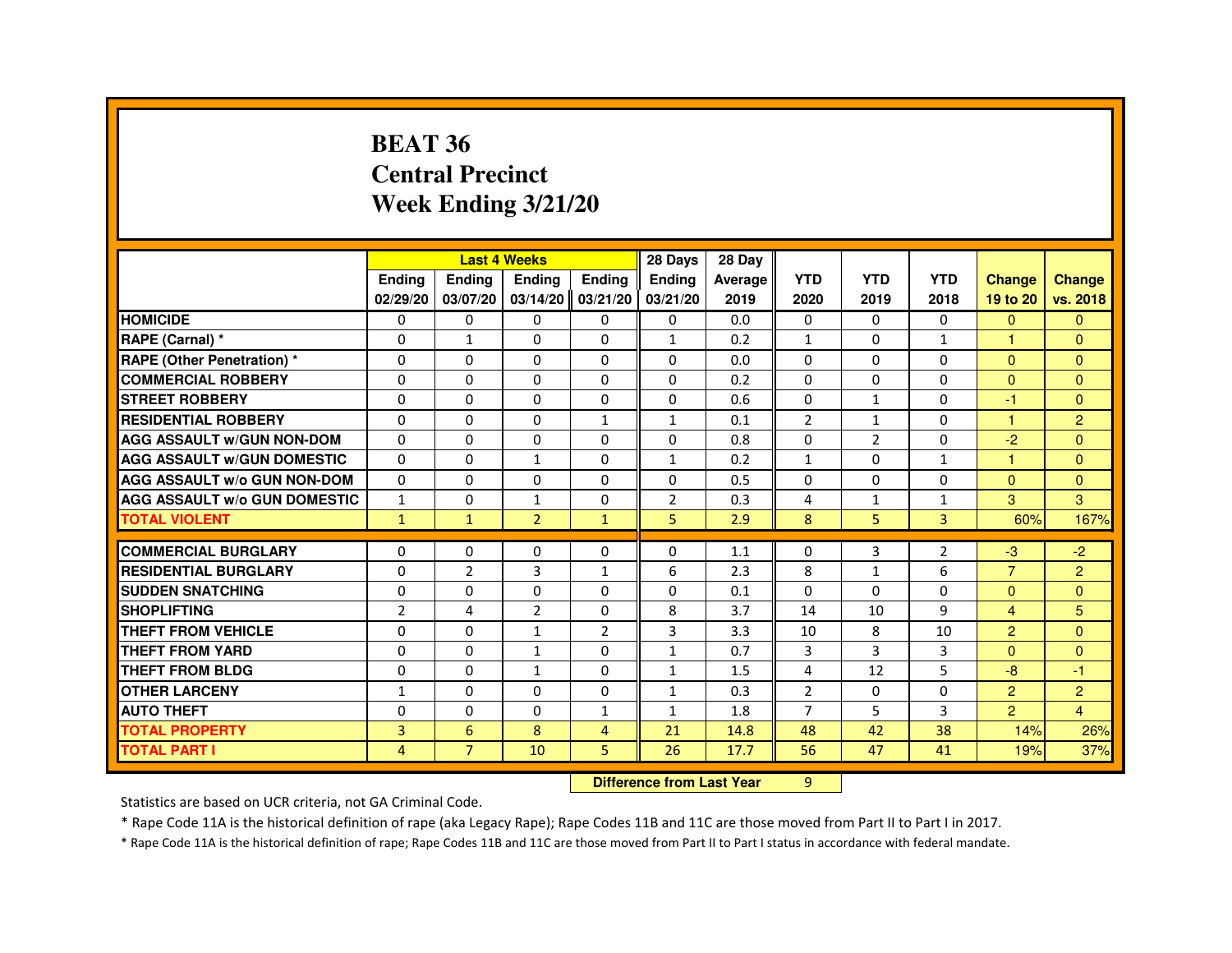# **BEAT 41 South PrecinctWeek Ending 3/21/20**

|                                     |               |              | <b>Last 4 Weeks</b>              |                | 28 Days        | 28 Day  |                |                |                |                         |                |
|-------------------------------------|---------------|--------------|----------------------------------|----------------|----------------|---------|----------------|----------------|----------------|-------------------------|----------------|
|                                     | <b>Ending</b> | Ending       | <b>Ending</b>                    | <b>Ending</b>  | <b>Endina</b>  | Average | <b>YTD</b>     | <b>YTD</b>     | <b>YTD</b>     | <b>Change</b>           | <b>Change</b>  |
|                                     | 02/29/20      | 03/07/20     | 03/14/20                         | 03/21/20       | 03/21/20       | 2019    | 2020           | 2019           | 2018           | 19 to 20                | vs. 2018       |
| <b>HOMICIDE</b>                     | $\Omega$      | $\Omega$     | $\Omega$                         | $\mathbf{0}$   | $\mathbf{0}$   | 0.1     | $\Omega$       | 0              | $\Omega$       | $\Omega$                | $\Omega$       |
| RAPE (Carnal) *                     | 0             | $\Omega$     | $\Omega$                         | $\Omega$       | $\Omega$       | 0.2     | $\Omega$       | $\Omega$       | $\Omega$       | $\Omega$                | $\Omega$       |
| <b>RAPE (Other Penetration) *</b>   | $\Omega$      | $\Omega$     | $\Omega$                         | $\Omega$       | $\Omega$       | 0.0     | $\Omega$       | $\Omega$       | $\Omega$       | $\Omega$                | $\overline{0}$ |
| <b>COMMERCIAL ROBBERY</b>           | $\Omega$      | $\Omega$     | $\Omega$                         | $\Omega$       | $\Omega$       | 0.6     | $\Omega$       | $\Omega$       | $\Omega$       | $\mathbf{0}$            | $\mathbf{0}$   |
| <b>STREET ROBBERY</b>               | $\Omega$      | $\Omega$     | $\Omega$                         | $\Omega$       | $\Omega$       | 0.9     | $\mathbf{1}$   | 2              | $\mathbf{1}$   | $-1$                    | $\overline{0}$ |
| <b>RESIDENTIAL ROBBERY</b>          | $\Omega$      | $\Omega$     | $\Omega$                         | $\Omega$       | $\Omega$       | 0.1     | $\Omega$       | $\Omega$       | $\Omega$       | $\mathbf{0}$            | $\Omega$       |
| <b>AGG ASSAULT W/GUN NON-DOM</b>    | $\Omega$      | $\Omega$     | $\Omega$                         | $\Omega$       | $\Omega$       | 0.2     | $\Omega$       | $\Omega$       | $\Omega$       | $\Omega$                | $\Omega$       |
| <b>AGG ASSAULT W/GUN DOMESTIC</b>   | $\Omega$      | $\Omega$     | $\Omega$                         | $\Omega$       | $\Omega$       | 0.1     | $\Omega$       | $\Omega$       | $\Omega$       | $\Omega$                | $\Omega$       |
| <b>AGG ASSAULT w/o GUN NON-DOM</b>  | 0             | 0            | 0                                | $\mathbf{0}$   | $\mathbf{0}$   | 0.3     | $\mathbf{1}$   | $\mathbf{1}$   | $\mathbf{1}$   | $\Omega$                | $\mathbf{0}$   |
| <b>AGG ASSAULT W/o GUN DOMESTIC</b> | $\Omega$      | 0            | $\Omega$                         | $\Omega$       | $\Omega$       | 0.5     | $\Omega$       | $\mathbf{1}$   | $\Omega$       | $\overline{\mathbf{1}}$ | $\Omega$       |
| <b>TOTAL VIOLENT</b>                | $\mathbf{0}$  | $\mathbf{0}$ | $\mathbf 0$                      | $\mathbf{0}$   | $\mathbf{0}$   | 3.0     | $\overline{2}$ | $\overline{4}$ | $\overline{2}$ | $-50%$                  | 0%             |
| <b>COMMERCIAL BURGLARY</b>          | $\Omega$      | $\Omega$     | 0                                | $\Omega$       | $\Omega$       | 1.1     | $\Omega$       | 3              | $\mathbf{1}$   | $-3$                    | $-1$           |
| <b>RESIDENTIAL BURGLARY</b>         | $\Omega$      | $\Omega$     | $\Omega$                         | $\Omega$       | $\Omega$       | 0.8     | $\overline{2}$ | $\Omega$       | 5              | $\overline{2}$          | $-3$           |
| <b>SUDDEN SNATCHING</b>             | $\Omega$      | $\Omega$     | $\Omega$                         | $\Omega$       | $\Omega$       | 0.2     | $\Omega$       | $\Omega$       | $\mathcal{P}$  | $\Omega$                | $-2$           |
| <b>SHOPLIFTING</b>                  | 0             | 0            | 1                                | 0              | 1              | 1.8     | $\mathbf{1}$   | 11             | 3              | $-10$                   | $-2$           |
| <b>THEFT FROM VEHICLE</b>           | 1             | $\Omega$     | $\Omega$                         | $\Omega$       | 1              | 5.4     | $\overline{7}$ | 18             | $\overline{7}$ | $-11$                   | $\Omega$       |
| <b>THEFT FROM YARD</b>              | 0             | 0            | 0                                | 0              | 0              | 0.9     | 0              | 3              | $\mathbf{1}$   | $-3$                    | $-1$           |
| <b>THEFT FROM BLDG</b>              | $\Omega$      | $\Omega$     | $\mathbf{1}$                     | 2              | 3              | 3.3     | 4              | 12             | $\overline{7}$ | $-8$                    | $-3$           |
| <b>OTHER LARCENY</b>                | $\Omega$      | $\Omega$     | $\Omega$                         | $\Omega$       | $\Omega$       | 0.3     | $\mathbf{1}$   | 0              | $\mathbf{1}$   | $\mathbf{1}$            | $\Omega$       |
| <b>AUTO THEFT</b>                   | $\Omega$      | $\Omega$     | $\Omega$                         | $\overline{2}$ | $\overline{2}$ | 1.5     | 5              | 4              | 4              | $\mathbf{1}$            | 1              |
| <b>TOTAL PROPERTY</b>               | $\mathbf{1}$  | $\Omega$     | $\overline{2}$                   | 4              | $\overline{7}$ | 15.3    | 20             | 51             | 31             | $-61%$                  | $-35%$         |
| <b>TOTAL PART I</b>                 | $\mathbf{1}$  | $\mathbf{0}$ | $\overline{2}$                   | 4              | $\overline{7}$ | 18.3    | 22             | 55             | 33             | $-60%$                  | $-33%$         |
|                                     |               |              | <b>Difference from Last Year</b> |                | $-33$          |         |                |                |                |                         |                |

Statistics are based on UCR criteria, not GA Criminal Code.

\* Rape Code 11A is the historical definition of rape (aka Legacy Rape); Rape Codes 11B and 11C are those moved from Part II to Part I in 2017.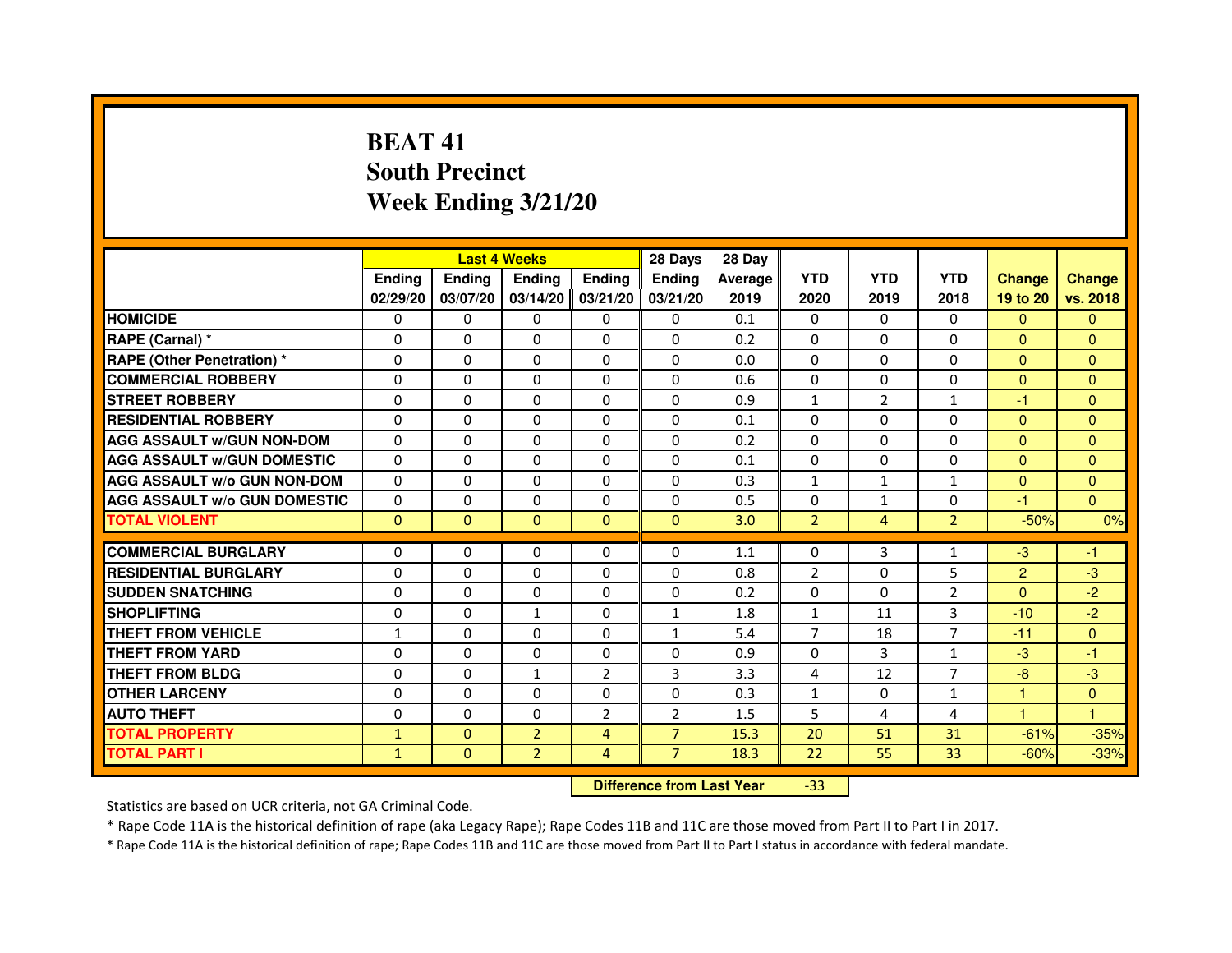# **BEAT 42 South PrecinctWeek Ending 3/21/20**

|                                     |               |              | <b>Last 4 Weeks</b> |                | 28 Days       | 28 Day  |                |                |              |               |                |
|-------------------------------------|---------------|--------------|---------------------|----------------|---------------|---------|----------------|----------------|--------------|---------------|----------------|
|                                     | <b>Endina</b> | Ending       | <b>Endina</b>       | <b>Endina</b>  | <b>Endina</b> | Average | <b>YTD</b>     | <b>YTD</b>     | <b>YTD</b>   | <b>Change</b> | <b>Change</b>  |
|                                     | 02/29/20      | 03/07/20     | 03/14/20            | 03/21/20       | 03/21/20      | 2019    | 2020           | 2019           | 2018         | 19 to 20      | vs. 2018       |
| <b>HOMICIDE</b>                     | 0             | 0            | 0                   | 0              | 0             | 0.1     | 0              | $\Omega$       | $\Omega$     | $\mathbf{0}$  | $\Omega$       |
| RAPE (Carnal) *                     | $\Omega$      | $\Omega$     | $\Omega$            | $\Omega$       | $\Omega$      | 0.2     | $\Omega$       | $\Omega$       | $\Omega$     | $\Omega$      | $\Omega$       |
| <b>RAPE (Other Penetration)*</b>    | $\Omega$      | $\Omega$     | $\Omega$            | $\Omega$       | $\Omega$      | 0.1     | $\mathbf{1}$   | $\Omega$       | $\mathbf{1}$ | 1             | $\Omega$       |
| <b>COMMERCIAL ROBBERY</b>           | 0             | $\Omega$     | 0                   | 0              | $\Omega$      | 0.2     | 3              | $\overline{2}$ | 1            | 1             | $\overline{2}$ |
| <b>STREET ROBBERY</b>               | $\Omega$      | 0            | $\Omega$            | 0              | $\Omega$      | 0.4     | $\Omega$       | $\mathbf{1}$   | 3            | $-1$          | $-3$           |
| <b>RESIDENTIAL ROBBERY</b>          | $\Omega$      | $\Omega$     | $\Omega$            | $\Omega$       | $\Omega$      | 0.1     | $\mathbf{1}$   | $\Omega$       | $\Omega$     | 1             | 1              |
| <b>AGG ASSAULT W/GUN NON-DOM</b>    | $\Omega$      | $\Omega$     | $\Omega$            | $\Omega$       | $\Omega$      | 0.4     | $\mathbf{1}$   | $\Omega$       | $\Omega$     | 1             | 1              |
| <b>AGG ASSAULT W/GUN DOMESTIC</b>   | $\Omega$      | $\Omega$     | $\Omega$            | $\Omega$       | $\Omega$      | 0.1     | $\Omega$       | $\mathbf{1}$   | $\Omega$     | $-1$          | $\Omega$       |
| <b>AGG ASSAULT W/o GUN NON-DOM</b>  | $\Omega$      | 0            | 0                   | $\Omega$       | $\Omega$      | 0.2     | 0              | $\overline{2}$ | 1            | $-2$          | $-1$           |
| <b>AGG ASSAULT W/o GUN DOMESTIC</b> | $\Omega$      | 0            | 0                   | 0              | 0             | 0.3     | $\mathbf{1}$   | 0              | 0            | 1             | 1              |
| <b>TOTAL VIOLENT</b>                | $\Omega$      | $\Omega$     | $\Omega$            | $\Omega$       | $\Omega$      | 2.1     | $\overline{7}$ | 6              | 6            | 17%           | 17%            |
| <b>COMMERCIAL BURGLARY</b>          |               |              |                     |                |               |         |                |                |              |               |                |
| <b>RESIDENTIAL BURGLARY</b>         | $\Omega$      | 0            | $\Omega$            | 0              | 0             | 0.9     | 0              | 3              | 1            | $-3$          | -1             |
|                                     | $\Omega$      | 0            | 0                   | 0              | 0             | 0.8     | 0              | $\mathbf{1}$   | 0            | $-1$          | $\Omega$       |
| <b>SUDDEN SNATCHING</b>             | $\Omega$      | $\Omega$     | $\Omega$            | $\Omega$       | $\Omega$      | 0.2     | $\Omega$       | 2              | $\Omega$     | $-2$          | $\Omega$       |
| <b>SHOPLIFTING</b>                  | 5             | 8            | 8                   | $\mathbf{1}$   | 22            | 18.6    | 58             | 77             | 57           | $-19$         | 1              |
| <b>THEFT FROM VEHICLE</b>           | $\mathbf{1}$  | $\mathbf{1}$ | $\Omega$            | $\overline{2}$ | 4             | 3.2     | 8              | 10             | 10           | $-2$          | $-2$           |
| <b>THEFT FROM YARD</b>              | $\Omega$      | $\Omega$     | $\Omega$            | $\Omega$       | $\Omega$      | 0.7     | $\overline{2}$ | 2              | 5            | $\Omega$      | $-3$           |
| <b>THEFT FROM BLDG</b>              | $\Omega$      | 1            | 1                   | 1              | 3             | 2.3     | 11             | 8              | $\Omega$     | 3             | 11             |
| <b>OTHER LARCENY</b>                | $\Omega$      | $\Omega$     | $\Omega$            | $\Omega$       | $\Omega$      | 0.8     | $\Omega$       | $\mathbf{1}$   | $\Omega$     | $-1$          | $\Omega$       |
| <b>AUTO THEFT</b>                   | $\Omega$      | $\Omega$     | $\Omega$            | $\Omega$       | $\Omega$      | 2.0     | 3              | 5              | 5            | $-2$          | $-2$           |
| <b>TOTAL PROPERTY</b>               | 6             | 10           | 9                   | $\overline{4}$ | 29            | 29.5    | 82             | 109            | 78           | $-25%$        | 5%             |
| <b>TOTAL PART I</b>                 | 6             | 10           | 9                   | 4              | 29            | 31.5    | 89             | 115            | 84           | $-23%$        | 6%             |

 **Difference from Last Year**-26

Statistics are based on UCR criteria, not GA Criminal Code.

\* Rape Code 11A is the historical definition of rape (aka Legacy Rape); Rape Codes 11B and 11C are those moved from Part II to Part I in 2017.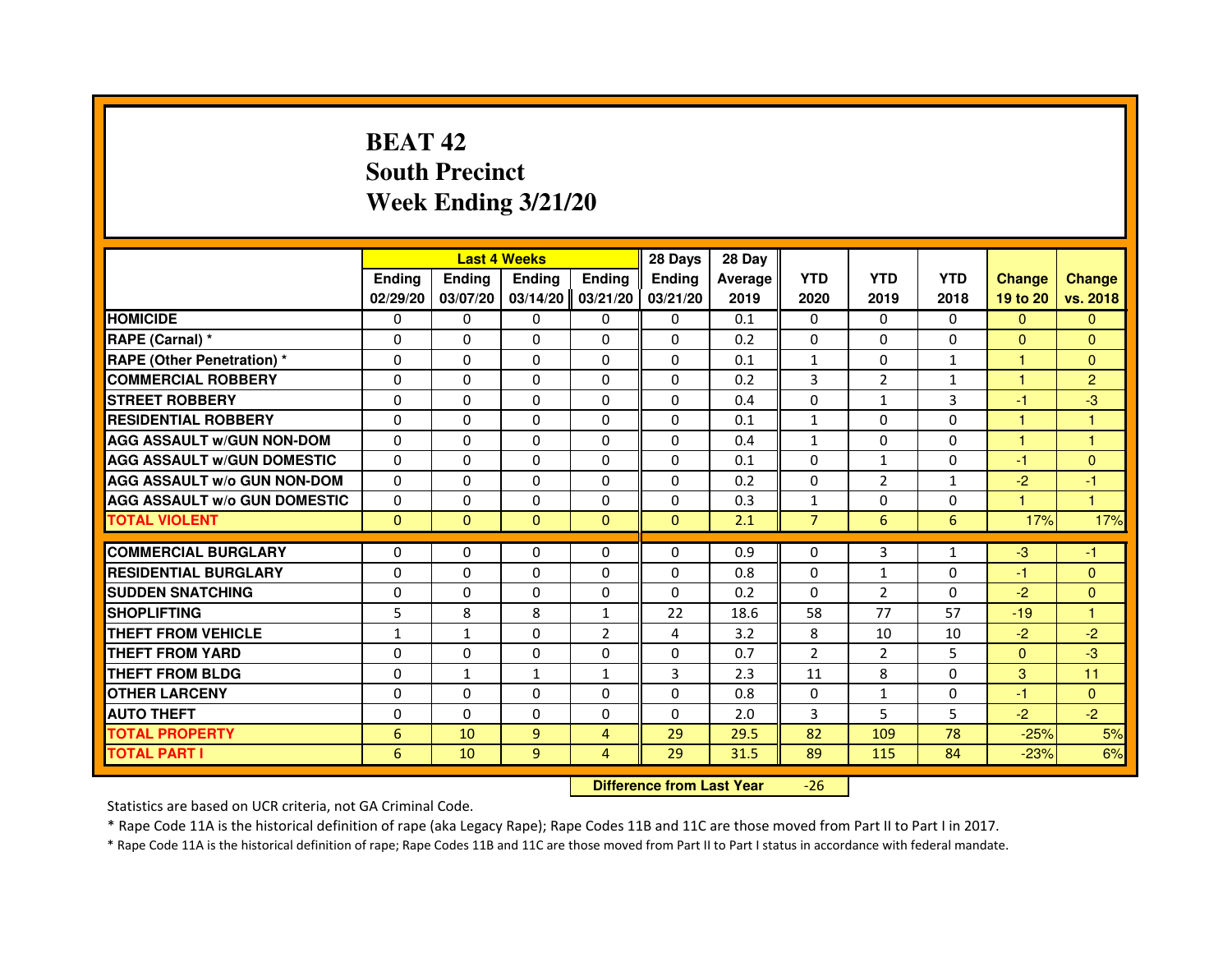# **BEAT 43 South PrecinctWeek Ending 3/21/20**

|                                     |                | <b>Last 4 Weeks</b> |                   |               | 28 Days                          | 28 Day  |                |                |              |                |                |
|-------------------------------------|----------------|---------------------|-------------------|---------------|----------------------------------|---------|----------------|----------------|--------------|----------------|----------------|
|                                     | <b>Ending</b>  | Ending              | <b>Ending</b>     | <b>Ending</b> | <b>Ending</b>                    | Average | <b>YTD</b>     | <b>YTD</b>     | <b>YTD</b>   | <b>Change</b>  | <b>Change</b>  |
|                                     | 02/29/20       | 03/07/20            | 03/14/20 03/21/20 |               | 03/21/20                         | 2019    | 2020           | 2019           | 2018         | 19 to 20       | vs. 2018       |
| <b>HOMICIDE</b>                     | 0              | $\Omega$            | $\Omega$          | $\Omega$      | 0                                | 0.2     | $\Omega$       | $\mathbf{1}$   | $\mathbf{1}$ | $-1$           | $-1$           |
| RAPE (Carnal) *                     | 0              | 0                   | 0                 | 0             | 0                                | 0.2     | $\mathbf{0}$   | $\Omega$       | $\mathbf{1}$ | $\mathbf{0}$   | $-1$           |
| <b>RAPE (Other Penetration) *</b>   | 0              | 0                   | $\Omega$          | 0             | $\Omega$                         | 0.1     | $\Omega$       | $\mathbf{0}$   | $\mathbf{1}$ | $\mathbf{0}$   | $-1$           |
| <b>COMMERCIAL ROBBERY</b>           | $\Omega$       | $\Omega$            | $\Omega$          | $\Omega$      | $\Omega$                         | 0.3     | $\overline{2}$ | $\mathbf{0}$   | $\Omega$     | $\overline{2}$ | $\overline{2}$ |
| <b>STREET ROBBERY</b>               | $\Omega$       | $\Omega$            | $\Omega$          | $\Omega$      | $\Omega$                         | 0.7     | $\Omega$       | $\overline{2}$ | $\mathbf{1}$ | $-2$           | $-1$           |
| <b>RESIDENTIAL ROBBERY</b>          | $\Omega$       | $\Omega$            | $\Omega$          | $\Omega$      | 0                                | 0.1     | $\Omega$       | $\Omega$       | 0            | $\mathbf{0}$   | $\Omega$       |
| <b>AGG ASSAULT w/GUN ON-DOM</b>     | $\mathbf{1}$   | $\Omega$            | $\mathbf 0$       | $\Omega$      | $\mathbf{1}$                     | 0.6     | 4              | $\overline{2}$ | $\Omega$     | $\overline{2}$ | 4              |
| <b>AGG ASSAULT w/GUN DOMESTIC</b>   | $\Omega$       | $\Omega$            | $\mathbf{1}$      | $\Omega$      | $\mathbf{1}$                     | 0.2     | $\Omega$       | $\Omega$       | $\Omega$     | $\Omega$       | $\Omega$       |
| <b>AGG ASSAULT W/o GUN NON-DOM</b>  | 0              | 0                   | $\mathbf{1}$      | 0             | 1                                | 0.6     | $\mathbf{1}$   | $\overline{2}$ | $\mathbf{1}$ | $-1$           | $\Omega$       |
| <b>AGG ASSAULT w/o GUN DOMESTIC</b> | $\Omega$       | $\mathbf 0$         | $\mathbf{1}$      | 0             | $\mathbf{1}$                     | 0.6     | $\overline{7}$ | $\mathbf{1}$   | $\mathbf{1}$ | 6              | 6              |
| <b>TOTAL VIOLENT</b>                | $\mathbf{1}$   | $\mathbf{0}$        | 3                 | $\mathbf{0}$  | $\overline{4}$                   | 3.5     | 14             | 8              | 6            | 75%            | 133%           |
| <b>COMMERCIAL BURGLARY</b>          | $\Omega$       | $\Omega$            | 0                 | $\Omega$      | 0                                | 1.2     | 0              | 3              | 3            | $-3$           | $-3$           |
| <b>RESIDENTIAL BURGLARY</b>         | $\Omega$       | $\Omega$            | $\Omega$          | $\Omega$      | $\Omega$                         | 2.1     | 6              | 3              | 12           | 3              | $-6$           |
| <b>SUDDEN SNATCHING</b>             | $\Omega$       | $\Omega$            | $\Omega$          | $\Omega$      | $\Omega$                         | 0.2     | $\Omega$       | $\Omega$       | $\Omega$     | $\Omega$       | $\Omega$       |
| <b>SHOPLIFTING</b>                  | $\mathbf{1}$   | $\mathbf{1}$        | 0                 | $\mathbf{1}$  | 3                                | 6.8     | 9              | 24             | 12           | $-15$          | $-3$           |
| <b>THEFT FROM VEHICLE</b>           | $\overline{2}$ | $\Omega$            | $\Omega$          | $\Omega$      | $\overline{2}$                   | 2.7     | 11             | 6              | 9            | 5              | $\overline{2}$ |
| <b>THEFT FROM YARD</b>              | $\mathbf 0$    | 0                   | $\mathbf 0$       | 0             | $\mathbf 0$                      | 1.2     | 3              | $\mathbf{1}$   | $\mathbf{1}$ | $\overline{2}$ | $\overline{2}$ |
| <b>THEFT FROM BLDG</b>              | $\Omega$       | $\mathbf{1}$        | $\Omega$          | $\Omega$      | $\mathbf{1}$                     | 2.1     | $\overline{2}$ | 8              | 10           | $-6$           | $-8$           |
| <b>OTHER LARCENY</b>                | $\mathbf 0$    | $\Omega$            | $\mathbf{1}$      | $\Omega$      | $\mathbf{1}$                     | 0.5     | $\mathbf{1}$   | $\mathbf{1}$   | $\mathbf{1}$ | $\mathbf{0}$   | $\Omega$       |
| <b>AUTO THEFT</b>                   | $\mathbf{1}$   | $\mathbf{1}$        | $\mathbf 0$       | $\Omega$      | $\overline{2}$                   | 1.8     | $\overline{2}$ | $\overline{2}$ | 3            | $\Omega$       | $-1$           |
| <b>TOTAL PROPERTY</b>               | 4              | 3                   | $\mathbf{1}$      |               | 9                                | 18.6    | 34             | 48             | 51           | $-29%$         | $-33%$         |
|                                     |                |                     |                   | $\mathbf{1}$  |                                  |         |                |                |              |                |                |
| <b>TOTAL PART I</b>                 | 5              | 3                   | 4                 | $\mathbf{1}$  | 13                               | 22.1    | 48             | 56             | 57           | $-14%$         | $-16%$         |
|                                     |                |                     |                   |               | <b>Difference from Last Year</b> |         | $-8$           |                |              |                |                |

 **Difference from Last Year**

Statistics are based on UCR criteria, not GA Criminal Code.

\* Rape Code 11A is the historical definition of rape (aka Legacy Rape); Rape Codes 11B and 11C are those moved from Part II to Part I in 2017.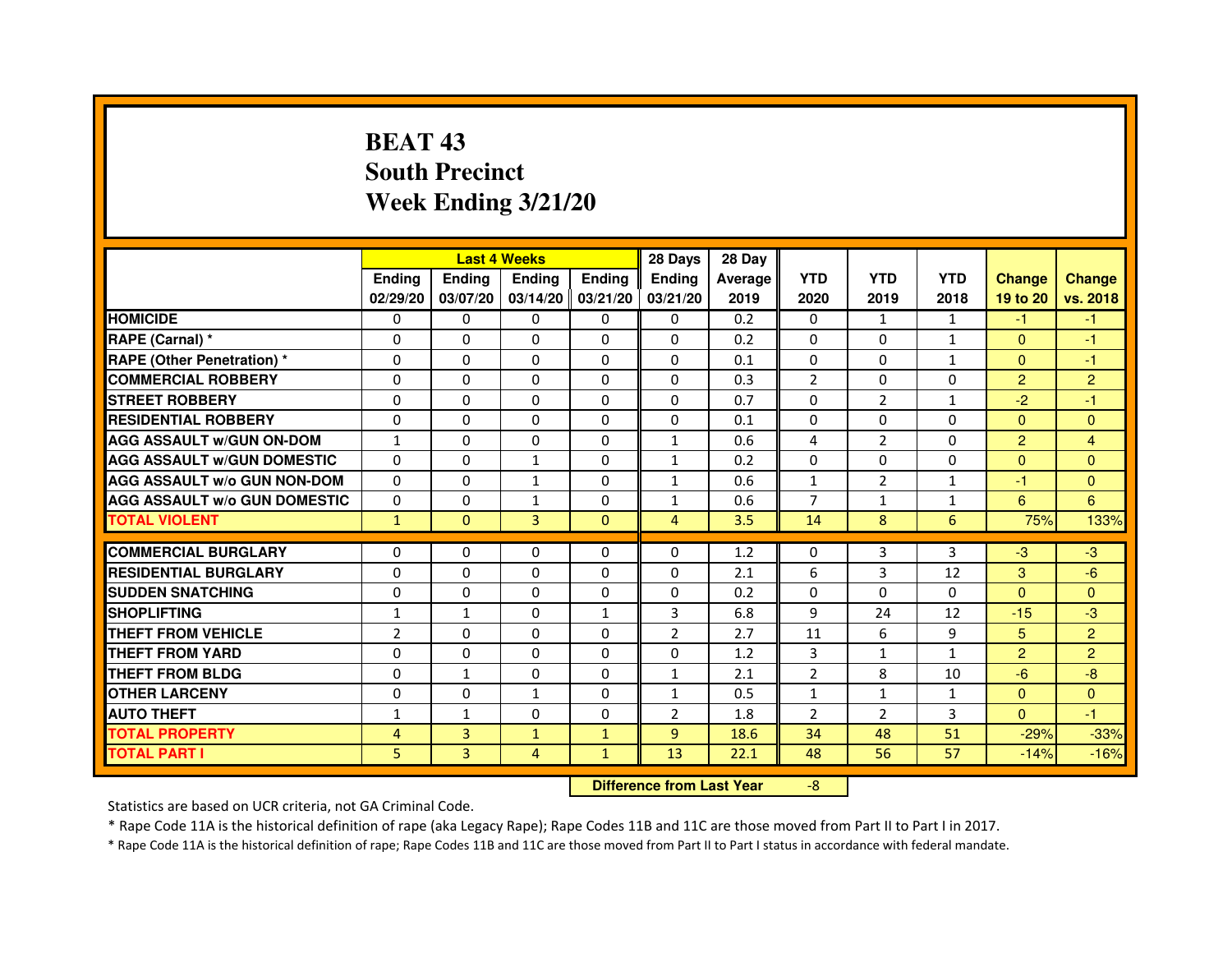# **BEAT 44 South PrecinctWeek Ending 3/21/20**

|                                     |               | <b>Last 4 Weeks</b> |                                  |                | 28 Days        | 28 Day  |                |                |                |                |                |
|-------------------------------------|---------------|---------------------|----------------------------------|----------------|----------------|---------|----------------|----------------|----------------|----------------|----------------|
|                                     | <b>Ending</b> | Ending              | <b>Ending</b>                    | <b>Ending</b>  | <b>Ending</b>  | Average | <b>YTD</b>     | <b>YTD</b>     | <b>YTD</b>     | <b>Change</b>  | <b>Change</b>  |
|                                     | 02/29/20      | 03/07/20            | 03/14/20 03/21/20                |                | 03/21/20       | 2019    | 2020           | 2019           | 2018           | 19 to 20       | vs. 2018       |
| <b>HOMICIDE</b>                     | 0             | $\Omega$            | $\Omega$                         | $\Omega$       | 0              | 0.1     | $\Omega$       | $\mathbf{1}$   | $\Omega$       | $-1$           | $\mathbf{0}$   |
| RAPE (Carnal) *                     | 0             | 0                   | 0                                | 0              | 0              | 0.2     | $\mathbf{0}$   | $\mathbf{1}$   | 0              | $-1$           | $\Omega$       |
| <b>RAPE (Other Penetration) *</b>   | 0             | 0                   | $\Omega$                         | 0              | $\Omega$       | 0.0     | $\overline{2}$ | $\Omega$       | 0              | $\overline{2}$ | $\overline{2}$ |
| <b>COMMERCIAL ROBBERY</b>           | $\Omega$      | $\Omega$            | $\Omega$                         | $\Omega$       | $\Omega$       | 0.0     | $\Omega$       | $\mathbf{0}$   | $\Omega$       | $\Omega$       | $\Omega$       |
| <b>STREET ROBBERY</b>               | $\Omega$      | $\Omega$            | $\Omega$                         | $\mathbf{1}$   | $\mathbf{1}$   | 0.5     | 3              | $\mathbf{1}$   | $\Omega$       | $\overline{2}$ | 3              |
| <b>RESIDENTIAL ROBBERY</b>          | $\Omega$      | $\Omega$            | $\Omega$                         | $\Omega$       | 0              | 0.0     | $\mathbf{1}$   | $\mathbf{0}$   | $\mathbf{1}$   | $\mathbf{1}$   | $\Omega$       |
| <b>AGG ASSAULT w/GUN NON-DOM</b>    | $\Omega$      | 0                   | $\mathbf 0$                      | $\Omega$       | $\Omega$       | 0.8     | 3              | 3              | $\mathbf{1}$   | $\Omega$       | $\overline{2}$ |
| <b>AGG ASSAULT w/GUN DOMESTIC</b>   | $\Omega$      | $\Omega$            | $\mathbf{1}$                     | $\Omega$       | $\mathbf{1}$   | 0.2     | $\Omega$       | $\mathbf{1}$   | $\mathbf{1}$   | $-1$           | $-1$           |
| <b>AGG ASSAULT W/o GUN NON-DOM</b>  | $\mathbf{1}$  | 0                   | $\mathbf{1}$                     | 0              | 2              | 0.4     | 3              | $\mathbf{1}$   | 2              | $\overline{2}$ | 1              |
| <b>AGG ASSAULT w/o GUN DOMESTIC</b> | $\Omega$      | $\mathbf 0$         | $\mathbf{1}$                     | 0              | $\mathbf{1}$   | 1.2     | 3              | $\overline{2}$ | $\mathbf{1}$   | 1              | $\overline{2}$ |
| <b>TOTAL VIOLENT</b>                | $\mathbf{1}$  | $\mathbf{0}$        | 3                                | $\mathbf{1}$   | 5              | 3.3     | 15             | 10             | 6              | 50%            | 150%           |
| <b>COMMERCIAL BURGLARY</b>          | $\mathbf{1}$  | 0                   | 0                                | 0              | $\mathbf{1}$   | 0.8     | $\overline{2}$ | 3              | 0              | -1             | $\overline{2}$ |
| <b>RESIDENTIAL BURGLARY</b>         | $\mathbf{1}$  | $\mathbf{1}$        | $\mathbf{1}$                     | $\Omega$       | 3              | 1.5     | 9              | $\overline{2}$ | 3              | $\overline{7}$ | 6              |
| <b>SUDDEN SNATCHING</b>             | $\Omega$      | $\Omega$            | $\Omega$                         | $\Omega$       | $\Omega$       | 0.2     | $\Omega$       | $\overline{2}$ | $\Omega$       | $-2$           | $\Omega$       |
| <b>SHOPLIFTING</b>                  | $\mathbf{1}$  | $\overline{2}$      | 0                                | $\mathbf{1}$   | 4              | 2.7     | $\overline{7}$ | $\overline{2}$ | 15             | 5 <sup>5</sup> | $-8$           |
| <b>THEFT FROM VEHICLE</b>           | $\mathbf{1}$  | $\mathbf{1}$        | $\overline{2}$                   | $\Omega$       | 4              | 6.5     | 12             | 19             | 17             | $-7$           | $-5$           |
| <b>THEFT FROM YARD</b>              | $\mathbf 0$   | 0                   | $\mathbf{1}$                     | 0              | $\mathbf{1}$   | 0.7     | $\mathbf{1}$   | 3              | 3              | $-2$           | $-2$           |
| <b>THEFT FROM BLDG</b>              | $\Omega$      | $\mathbf{1}$        | $\mathbf{1}$                     | $\Omega$       | $\overline{2}$ | 1.4     | 3              | 5              | $\overline{2}$ | $-2$           | $\mathbf{1}$   |
| <b>OTHER LARCENY</b>                | $\mathbf 0$   | $\Omega$            | $\mathbf 0$                      | $\Omega$       | $\Omega$       | 0.8     | $\mathbf{1}$   | $\overline{2}$ | 3              | $-1$           | $-2$           |
| <b>AUTO THEFT</b>                   | $\Omega$      | $\Omega$            | $\Omega$                         | $\Omega$       | $\Omega$       | 2.7     | $\overline{2}$ | 6              | 3              | $-4$           | $-1$           |
| <b>TOTAL PROPERTY</b>               | 4             | 5                   | 5                                | $\mathbf{1}$   | 15             | 17.3    | 37             | 44             | 46             | $-16%$         | $-20%$         |
| <b>TOTAL PART I</b>                 | 5             | 5                   | 8                                | $\overline{2}$ | 20             | 20.6    | 52             | 54             | 52             | $-4%$          | 0%             |
|                                     |               |                     | <b>Difference from Last Year</b> |                | $-2$           |         |                |                |                |                |                |

 **Difference from Last Year**

Statistics are based on UCR criteria, not GA Criminal Code.

\* Rape Code 11A is the historical definition of rape (aka Legacy Rape); Rape Codes 11B and 11C are those moved from Part II to Part I in 2017.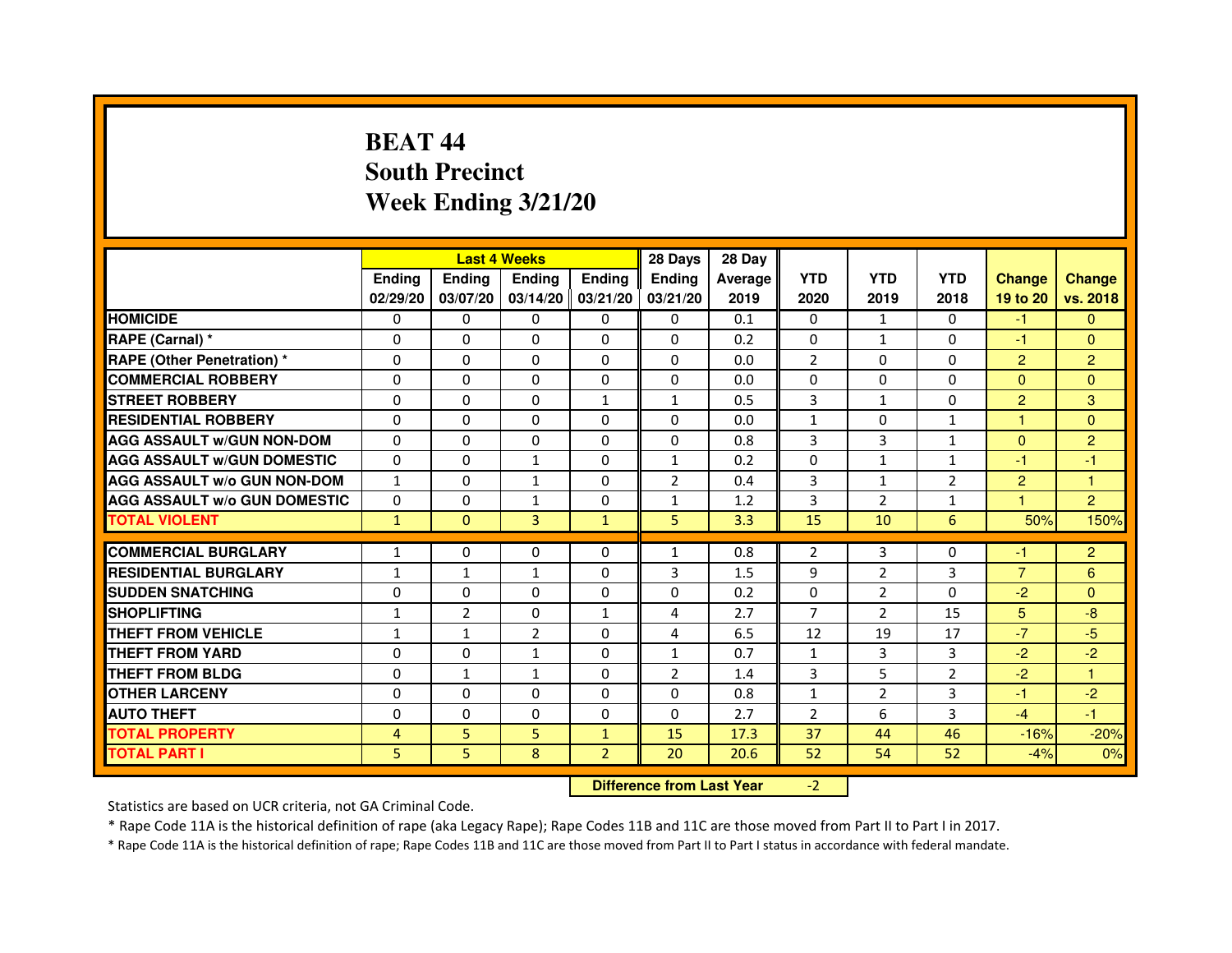# **BEAT 45 South PrecinctWeek Ending 3/21/20**

|                                     |                | <b>Last 4 Weeks</b> |                |                     | 28 Days        | 28 Day  |                |                |                |               |                |
|-------------------------------------|----------------|---------------------|----------------|---------------------|----------------|---------|----------------|----------------|----------------|---------------|----------------|
|                                     | <b>Endina</b>  | Ending              | <b>Endina</b>  | <b>Endina</b>       | <b>Endina</b>  | Average | <b>YTD</b>     | <b>YTD</b>     | <b>YTD</b>     | <b>Change</b> | <b>Change</b>  |
|                                     | 02/29/20       | 03/07/20            |                | $03/14/20$ 03/21/20 | 03/21/20       | 2019    | 2020           | 2019           | 2018           | 19 to 20      | vs. 2018       |
| <b>HOMICIDE</b>                     | 0              | 0                   | 0              | 0                   | 0              | 0.0     | $\mathbf{1}$   | 0              | 0              | 1.            | 1              |
| RAPE (Carnal) *                     | $\Omega$       | $\Omega$            | $\Omega$       | $\Omega$            | $\Omega$       | 0.1     | $\mathbf{1}$   | $\Omega$       | $\mathbf{1}$   | $\mathbf{1}$  | $\Omega$       |
| <b>RAPE (Other Penetration) *</b>   | 0              | 0                   | $\Omega$       | $\Omega$            | $\Omega$       | 0.0     | $\mathbf{1}$   | $\Omega$       | $\Omega$       | $\mathbf{1}$  | 1              |
| <b>COMMERCIAL ROBBERY</b>           | 0              | 0                   | 0              | $\Omega$            | $\Omega$       | 0.2     | $\mathbf{1}$   | $\Omega$       | 1              | 1             | $\Omega$       |
| <b>STREET ROBBERY</b>               | 0              | $\Omega$            | 0              | $\Omega$            | 0              | 0.3     | 0              | 2              | $\Omega$       | $-2$          | $\Omega$       |
| <b>RESIDENTIAL ROBBERY</b>          | 0              | $\Omega$            | 0              | $\Omega$            | 0              | 0.1     | 0              | $\Omega$       | $\Omega$       | $\Omega$      | $\Omega$       |
| <b>AGG ASSAULT W/GUN NON-DOM</b>    | $\mathbf{1}$   | $\mathbf 0$         | $\Omega$       | $\Omega$            | $\mathbf{1}$   | 0.5     | $\mathbf{1}$   | $\overline{2}$ | $\Omega$       | $-1$          | 1              |
| <b>AGG ASSAULT W/GUN DOMESTIC</b>   | $\Omega$       | $\mathbf{1}$        | 0              | 0                   | $\mathbf{1}$   | 0.2     | $\mathbf{1}$   | $\mathbf{1}$   | $\Omega$       | $\Omega$      | 1              |
| <b>AGG ASSAULT W/o GUN NON-DOM</b>  | $\Omega$       | 0                   | $\Omega$       | 0                   | $\Omega$       | 0.2     | $\Omega$       | $\Omega$       | $\overline{2}$ | $\Omega$      | $-2$           |
| <b>AGG ASSAULT W/o GUN DOMESTIC</b> | $\Omega$       | $\Omega$            | 0              | $\Omega$            | $\Omega$       | 0.5     | $\mathbf{1}$   | $\overline{2}$ | $\Omega$       | $-1$          | 1.             |
| <b>TOTAL VIOLENT</b>                | $\mathbf{1}$   | $\mathbf{1}$        | $\Omega$       | $\mathbf{0}$        | $\overline{2}$ | 1.9     | $\overline{7}$ | $\overline{7}$ | $\overline{4}$ | 0%            | 75%            |
|                                     |                |                     |                |                     |                |         |                |                |                |               |                |
| <b>COMMERCIAL BURGLARY</b>          | 0              | 0                   | $\Omega$       | 0                   | $\Omega$       | 0.2     | $\Omega$       | $\mathbf{1}$   | $\Omega$       | $-1$          | $\mathbf{0}$   |
| <b>RESIDENTIAL BURGLARY</b>         | 0              | $\mathbf{1}$        | 0              | $\Omega$            | $\mathbf{1}$   | 1.2     | 3              | 2              | 8              | $\mathbf{1}$  | $-5$           |
| <b>SUDDEN SNATCHING</b>             | 0              | 0                   | $\Omega$       | $\Omega$            | $\Omega$       | 0.1     | $\Omega$       | $\Omega$       | $\Omega$       | $\Omega$      | $\Omega$       |
| <b>SHOPLIFTING</b>                  | $\mathbf 0$    | $\mathbf{1}$        | $\mathbf{1}$   | $\Omega$            | $\overline{2}$ | 8.0     | 5              | 30             | 10             | $-25$         | $-5$           |
| <b>THEFT FROM VEHICLE</b>           | 0              | $\mathbf{1}$        | $\mathbf{1}$   | $\Omega$            | $\overline{2}$ | 3.1     | $\overline{7}$ | $\overline{7}$ | 13             | $\Omega$      | $-6$           |
| <b>THEFT FROM YARD</b>              | 0              | $\mathbf{1}$        | $\Omega$       | $\Omega$            | $\mathbf{1}$   | 1.2     | $\overline{2}$ | 6              | $\overline{2}$ | $-4$          | $\Omega$       |
| <b>THEFT FROM BLDG</b>              | 1              | 1                   | 0              | 0                   | $\overline{2}$ | 1.2     | 4              | $\mathbf{1}$   | $\overline{2}$ | 3             | $\overline{2}$ |
| <b>OTHER LARCENY</b>                | 0              | 0                   | 0              | 0                   | $\Omega$       | 0.5     | $\mathbf{1}$   | $\Omega$       | $\mathbf{1}$   | 1             | $\Omega$       |
| <b>AUTO THEFT</b>                   | $\mathbf 0$    | 0                   | $\mathbf 0$    | $\Omega$            | $\Omega$       | 1.0     | $\overline{2}$ | $\overline{2}$ | $\overline{4}$ | $\Omega$      | $-2$           |
| <b>TOTAL PROPERTY</b>               | $\mathbf{1}$   | 5                   | $\overline{2}$ | $\mathbf{0}$        | 8              | 16.3    | 24             | 49             | 40             | $-51%$        | $-40%$         |
| <b>TOTAL PART I</b>                 | $\overline{2}$ | 6                   | $\overline{2}$ | $\Omega$            | 10             | 18.2    | 31             | 56             | 44             | $-45%$        | $-30%$         |

 **Difference from Last Year**-25

Statistics are based on UCR criteria, not GA Criminal Code.

\* Rape Code 11A is the historical definition of rape (aka Legacy Rape); Rape Codes 11B and 11C are those moved from Part II to Part I in 2017.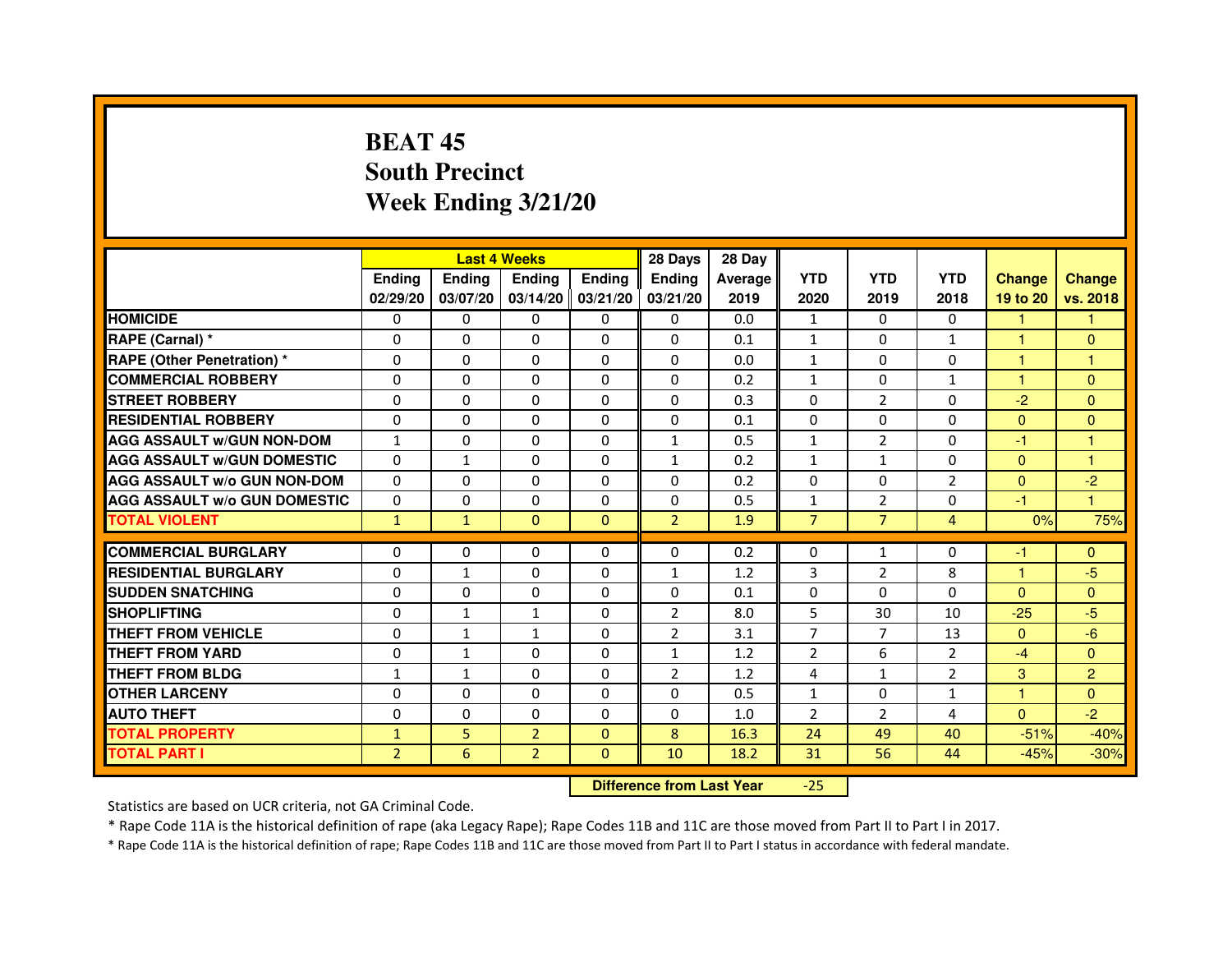# **BEAT 46 South PrecinctWeek Ending 3/21/20**

|                                     |                | <b>Last 4 Weeks</b> |               |                | 28 Days        | 28 Day  |                |                |                |                      |                |
|-------------------------------------|----------------|---------------------|---------------|----------------|----------------|---------|----------------|----------------|----------------|----------------------|----------------|
|                                     | <b>Endina</b>  | <b>Ending</b>       | <b>Endina</b> | <b>Ending</b>  | <b>Endina</b>  | Average | <b>YTD</b>     | <b>YTD</b>     | <b>YTD</b>     | <b>Change</b>        | <b>Change</b>  |
|                                     | 02/29/20       | 03/07/20            | 03/14/20      | 03/21/20       | 03/21/20       | 2019    | 2020           | 2019           | 2018           | 19 to 20             | vs. 2019       |
| <b>HOMICIDE</b>                     | $\mathbf{0}$   | 0                   | 0             | $\mathbf{0}$   | 0              | 0.2     | 0              | $\overline{2}$ | 0              | $-2$                 | $\mathbf{0}$   |
| RAPE (Carnal) *                     | $\Omega$       | $\Omega$            | $\Omega$      | $\mathbf{1}$   | $\mathbf{1}$   | 0.2     | $\overline{2}$ | $\Omega$       | $\mathbf{1}$   | $\overline{2}$       | $\mathbf{1}$   |
| RAPE (Other Penetration) *          | $\Omega$       | $\Omega$            | $\Omega$      | $\Omega$       | $\Omega$       | 0.0     | $\Omega$       | $\Omega$       | $\overline{2}$ | $\Omega$             | $-2$           |
| <b>COMMERCIAL ROBBERY</b>           | 0              | $\mathbf{0}$        | 0             | 0              | 0              | 0.2     | 0              | $\mathbf{1}$   | 2              | -1                   | $-2$           |
| <b>STREET ROBBERY</b>               | $\mathbf{1}$   | $\Omega$            | 0             | 1              | $\overline{2}$ | 0.2     | 3              | $\Omega$       | 0              | 3                    | 3              |
| <b>RESIDENTIAL ROBBERY</b>          | 0              | $\Omega$            | 0             | $\Omega$       | $\Omega$       | 0.0     | $\Omega$       | $\Omega$       | $\Omega$       | $\Omega$             | $\Omega$       |
| <b>AGG ASSAULT W/GUN NON-DOM</b>    | 1              | $\Omega$            | $\Omega$      | $\Omega$       | $\mathbf{1}$   | 0.3     | $\overline{2}$ | $\mathbf{1}$   | $\Omega$       | $\mathbf{1}$         | $\overline{2}$ |
| <b>AGG ASSAULT W/GUN DOMESTIC</b>   | $\Omega$       | $\Omega$            | $\Omega$      | $\mathbf{1}$   | $\mathbf{1}$   | 0.2     | $\mathbf{1}$   | $\mathbf{0}$   | 0              | $\mathbf{1}$         | 1              |
| <b>AGG ASSAULT W/o GUN NON-DOM</b>  | 0              | 0                   | 0             | 0              | $\Omega$       | 0.4     | $\mathbf{1}$   | 0              | 0              | 1                    | 1              |
| <b>AGG ASSAULT W/o GUN DOMESTIC</b> | 0              | $\mathbf{0}$        | 0             | 0              | 0              | 0.9     | 0              | 2              | 1              | $-2$                 | $-1$           |
| <b>TOTAL VIOLENT</b>                | $\overline{2}$ | $\mathbf{0}$        | $\mathbf{0}$  | 3              | 5              | 2.5     | 9              | 6              | 6              | 50%                  | 50%            |
|                                     |                |                     |               |                |                |         |                |                |                |                      |                |
| <b>COMMERCIAL BURGLARY</b>          | 0              | 0                   | 0             | $\mathbf{0}$   | 0              | 0.8     | 0              | 4              | 4              | -4                   | $-4$           |
| <b>RESIDENTIAL BURGLARY</b>         | 0              | $\mathbf{0}$        | $\mathbf{1}$  | $\mathbf{1}$   | 2              | 2.2     | 4              | 3              | 14             | $\blacktriangleleft$ | $-10$          |
| <b>SUDDEN SNATCHING</b>             | 0              | $\Omega$            | 0             | $\Omega$       | 0              | 0.3     | $\mathbf{1}$   | 0              | $\mathbf{1}$   | 1                    | $\Omega$       |
| <b>SHOPLIFTING</b>                  | $\Omega$       | 4                   | $\mathbf{1}$  | 3              | 8              | 9.6     | 22             | 29             | 28             | $-7$                 | $-6$           |
| <b>THEFT FROM VEHICLE</b>           | $\Omega$       | $\mathbf{1}$        | $\mathbf{1}$  | 4              | 6              | 4.1     | 9              | 10             | 6              | $-1$                 | 3              |
| <b>THEFT FROM YARD</b>              | $\Omega$       | $\Omega$            | $\Omega$      | $\mathbf{1}$   | $\mathbf{1}$   | 0.6     | $\overline{2}$ | $\mathbf{1}$   | $\mathbf{1}$   | $\mathbf{1}$         | $\mathbf{1}$   |
| <b>THEFT FROM BLDG</b>              | $\overline{2}$ | 1                   | 0             | $\Omega$       | 3              | 2.1     | 6              | 3              | 5              | 3                    | 1              |
| <b>OTHER LARCENY</b>                | 0              | $\mathbf{0}$        | 0             | $\Omega$       | 0              | 0.8     | $\mathbf{1}$   | 0              | $\mathbf{1}$   | $\overline{1}$       | $\Omega$       |
| <b>AUTO THEFT</b>                   | $\Omega$       | $\Omega$            | $\Omega$      | $\Omega$       | $\Omega$       | 1.9     | $\mathbf{1}$   | 9              | 14             | -8                   | $-13$          |
| <b>TOTAL PROPERTY</b>               | $\overline{2}$ | 6                   | 3             | $\overline{9}$ | 20             | 22.3    | 46             | 59             | 74             | $-22%$               | $-38%$         |
| <b>TOTAL PART I</b>                 | 4              | 6                   | 3             | 12             | 25             | 24.8    | 55             | 65             | 80             | $-15%$               | $-31%$         |

 **Difference from Last Year**-10

Statistics are based on UCR criteria, not GA Criminal Code.

\* Rape Code 11A is the historical definition of rape (aka Legacy Rape); Rape Codes 11B and 11C are those moved from Part II to Part I in 2017.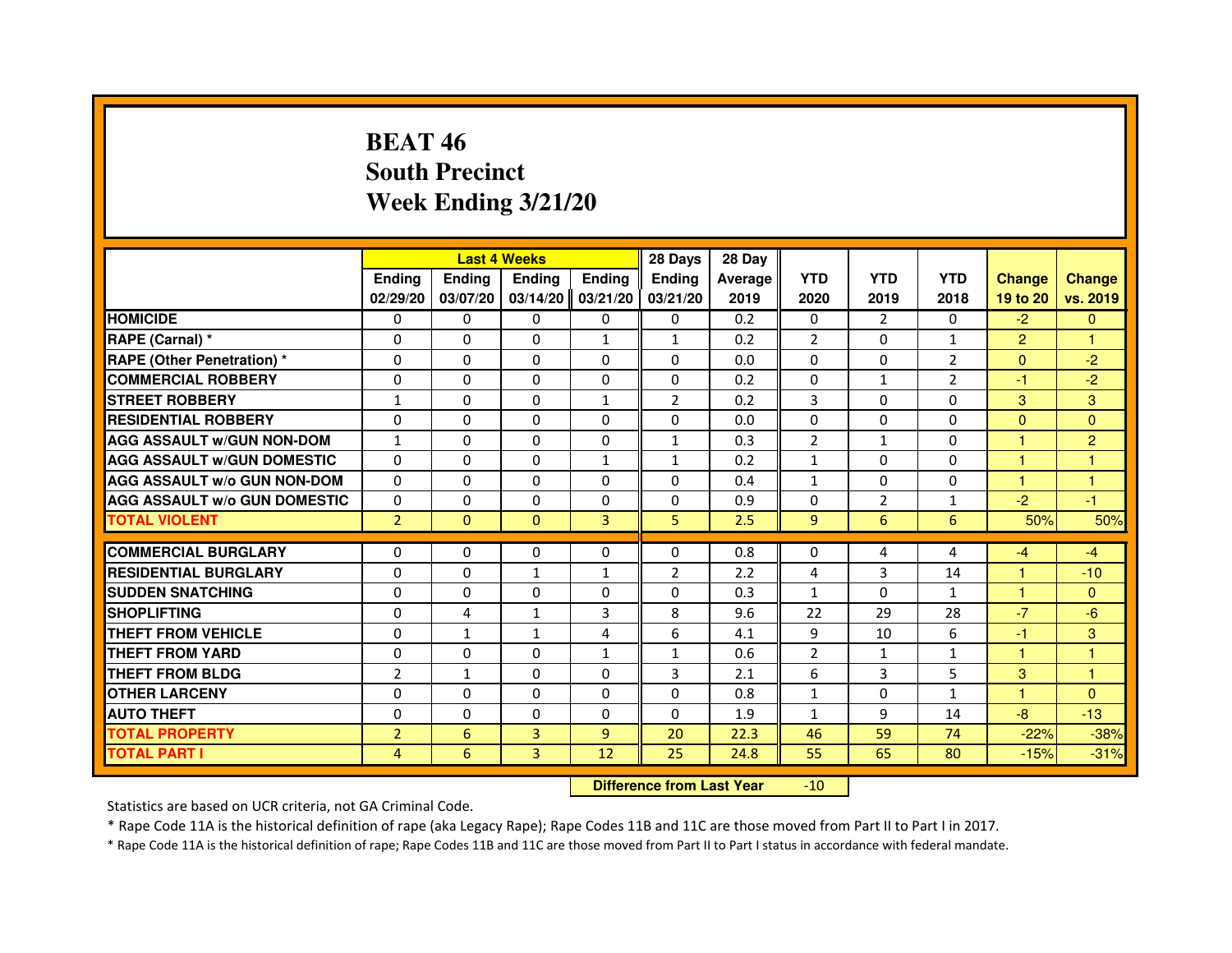# **BEAT 47 South PrecinctWeek Ending 3/21/20**

|                                     |                | <b>Last 4 Weeks</b> |                                  |               | 28 Days        | 28 Day  |                |                |                |                |                |
|-------------------------------------|----------------|---------------------|----------------------------------|---------------|----------------|---------|----------------|----------------|----------------|----------------|----------------|
|                                     | <b>Ending</b>  | Ending              | <b>Ending</b>                    | <b>Ending</b> | Ending         | Average | <b>YTD</b>     | <b>YTD</b>     | <b>YTD</b>     | <b>Change</b>  | <b>Change</b>  |
|                                     | 02/29/20       | 03/07/20            | 03/14/20                         | 03/21/20      | 03/21/20       | 2019    | 2020           | 2019           | 2018           | 19 to 20       | vs. 2018       |
| <b>HOMICIDE</b>                     | 0              | $\Omega$            | 0                                | 0             | $\mathbf{0}$   | 0.0     | $\mathbf{0}$   | $\Omega$       | $\Omega$       | $\mathbf{0}$   | $\mathbf{0}$   |
| RAPE (Carnal) *                     | 0              | 0                   | 0                                | 0             | 0              | 0.0     | 0              | 0              | 0              | $\Omega$       | $\mathbf{0}$   |
| RAPE (Other Penetration) *          | $\Omega$       | 0                   | $\Omega$                         | $\Omega$      | $\Omega$       | 0.0     | $\Omega$       | $\Omega$       | $\Omega$       | $\Omega$       | $\overline{0}$ |
| <b>COMMERCIAL ROBBERY</b>           | 0              | $\Omega$            | $\Omega$                         | $\Omega$      | $\Omega$       | 0.0     | $\Omega$       | $\Omega$       | $\Omega$       | $\Omega$       | $\mathbf{0}$   |
| <b>STREET ROBBERY</b>               | $\Omega$       | $\Omega$            | $\Omega$                         | $\Omega$      | $\Omega$       | 0.1     | $\Omega$       | $\Omega$       | $\Omega$       | $\Omega$       | $\mathbf{0}$   |
| <b>RESIDENTIAL ROBBERY</b>          | $\mathbf{1}$   | 0                   | 0                                | 0             | $\mathbf{1}$   | 0.0     | $\mathbf{1}$   | 0              | 0              | $\mathbf{1}$   | $\mathbf{1}$   |
| <b>AGG ASSAULT w/GUN NON-GUN</b>    | $\Omega$       | $\Omega$            | $\Omega$                         | $\Omega$      | $\Omega$       | 0.2     | $\Omega$       | $\Omega$       | 0              | $\Omega$       | $\Omega$       |
| <b>AGG ASSAULT W/GUN DOMESTIC</b>   | $\Omega$       | $\Omega$            | $\Omega$                         | $\Omega$      | $\Omega$       | 0.1     | $\Omega$       | $\Omega$       | 0              | $\Omega$       | $\Omega$       |
| <b>AGG ASSAULT W/o GUN NON-DOM</b>  | $\Omega$       | $\Omega$            | $\Omega$                         | $\Omega$      | $\Omega$       | 0.3     | $\Omega$       | $\Omega$       | $\Omega$       | $\Omega$       | $\mathbf{0}$   |
| <b>AGG ASSAULT w/o GUN DOMESTIC</b> | $\Omega$       | $\Omega$            | $\Omega$                         | $\Omega$      | $\Omega$       | 0.4     | $\Omega$       | $\mathbf{1}$   | $\Omega$       | -1             | $\Omega$       |
| <b>TOTAL VIOLENT</b>                | $\mathbf{1}$   | $\mathbf{0}$        | $\mathbf{0}$                     | $\mathbf{0}$  | $\mathbf{1}$   | 1.1     | $\mathbf{1}$   | $\mathbf{1}$   | $\mathbf{0}$   | 0%             | #DIV/0!        |
| <b>COMMERCIAL BURGLARY</b>          | 0              | 0                   | 0                                | 0             | 0              | 0.1     | 0              | 0              | 0              | $\mathbf{0}$   | $\mathbf{0}$   |
| <b>RESIDENTIAL BURGLARY</b>         | 0              | $\Omega$            | $\Omega$                         | $\Omega$      | 0              | 0.3     | $\mathbf{1}$   | $\mathbf{1}$   | 5              | $\mathbf{0}$   | $-4$           |
| <b>SUDDEN SNATCHING</b>             | $\Omega$       | $\Omega$            | $\Omega$                         | $\Omega$      | $\Omega$       | 0.0     | $\Omega$       | $\Omega$       | 0              | $\Omega$       | $\overline{0}$ |
| <b>SHOPLIFTING</b>                  | 0              | $\Omega$            | $\Omega$                         | $\Omega$      | $\Omega$       | 0.1     | $\Omega$       | 0              | $\mathbf{1}$   | $\Omega$       | -1             |
| <b>THEFT FROM VEHICLE</b>           | 0              | 0                   | $\Omega$                         | $\Omega$      | 0              | 1.3     | 2              | $\overline{7}$ | 8              | $-5$           | $-6$           |
| <b>THEFT FROM YARD</b>              | $\Omega$       | $\Omega$            | $\Omega$                         | $\Omega$      | $\Omega$       | 0.7     | $\overline{2}$ | $\overline{2}$ | $\overline{2}$ | $\overline{0}$ | $\overline{0}$ |
| <b>THEFT FROM BLDG</b>              | $\Omega$       | $\Omega$            | $\Omega$                         | $\Omega$      | $\Omega$       | 0.5     | $\mathbf{1}$   | $\Omega$       | $\overline{2}$ | $\mathbf{1}$   | $-1$           |
| <b>OTHER LARCENY</b>                | 0              | $\Omega$            | $\Omega$                         | $\Omega$      | $\Omega$       | 0.8     | $\Omega$       | $\overline{2}$ | $\Omega$       | $-2$           | $\overline{0}$ |
| <b>AUTO THEFT</b>                   | $\mathbf{1}$   | $\Omega$            | $\mathbf{1}$                     | $\Omega$      | $\overline{2}$ | 0.5     | $\overline{2}$ | $\overline{2}$ | $\mathbf{1}$   | $\Omega$       | $\mathbf{1}$   |
| <b>TOTAL PROPERTY</b>               | $\mathbf{1}$   | $\Omega$            | $\mathbf{1}$                     | $\Omega$      | $\overline{2}$ | 4.2     | 8              | 14             | 19             | $-43%$         | $-58%$         |
| <b>TOTAL PART I</b>                 | $\overline{2}$ | $\mathbf{0}$        | $\mathbf{1}$                     | $\mathbf{0}$  | 3              | 5.3     | 9              | 15             | 19             | $-40%$         | $-53%$         |
|                                     |                |                     | <b>Difference from Last Year</b> |               | $-6$           |         |                |                |                |                |                |

#### **Difference from Last Year**

Statistics are based on UCR criteria, not GA Criminal Code.

\* Rape Code 11A is the historical definition of rape (aka Legacy Rape); Rape Codes 11B and 11C are those moved from Part II to Part I in 2017.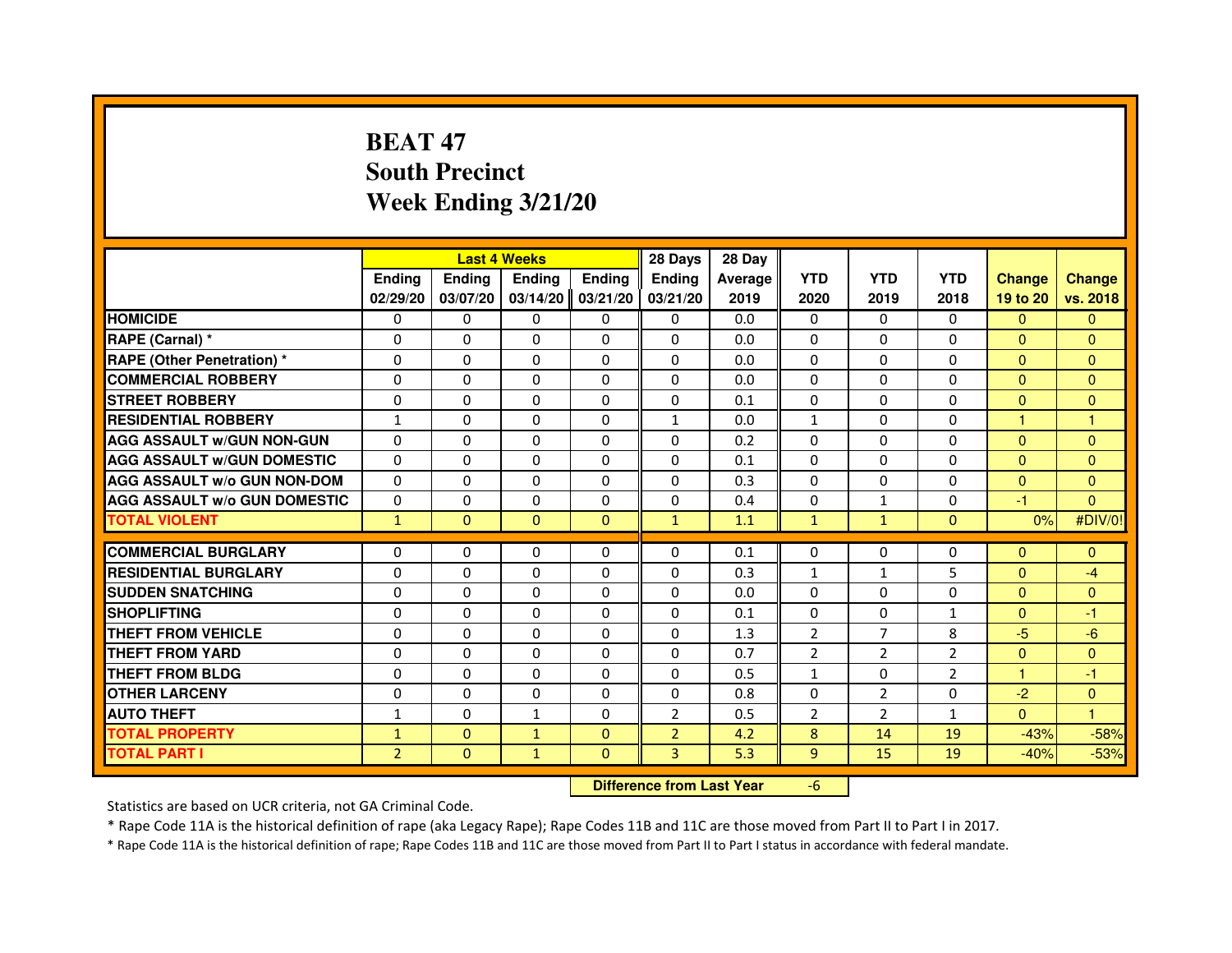#### **BEAT 51 East PrecinctWeek Ending 3/21/20**

|                                     |                |                                  | <b>Last 4 Weeks</b> |                | 28 Days        | 28 Day  |                |                |                |                      |                |
|-------------------------------------|----------------|----------------------------------|---------------------|----------------|----------------|---------|----------------|----------------|----------------|----------------------|----------------|
|                                     | <b>Ending</b>  | Ending                           | Ending              | <b>Ending</b>  | <b>Ending</b>  | Average | <b>YTD</b>     | <b>YTD</b>     | <b>YTD</b>     | <b>Change</b>        | <b>Change</b>  |
|                                     | 02/29/20       | 03/07/20                         | 03/14/20            | 03/21/20       | 03/21/20       | 2019    | 2020           | 2019           | 2018           | 19 to 20             | vs. 2018       |
| <b>HOMICIDE</b>                     | 0              | $\mathbf{0}$                     | $\Omega$            | $\Omega$       | 0              | 0.2     | $\Omega$       | $\mathbf{1}$   | $\Omega$       | $-1$                 | $\mathbf{0}$   |
| RAPE (Carnal) *                     | 0              | 0                                | 0                   | $\Omega$       | $\Omega$       | 0.2     | 0              | $\mathbf{1}$   | $\mathbf{1}$   | $-1$                 | $-1$           |
| <b>RAPE (Other Penetration) *</b>   | $\Omega$       | $\Omega$                         | $\Omega$            | $\Omega$       | $\Omega$       | 0.1     | $\Omega$       | $\Omega$       | $\mathbf{1}$   | $\Omega$             | $-1$           |
| <b>COMMERCIAL ROBBERY</b>           | $\Omega$       | $\Omega$                         | $\Omega$            | $\Omega$       | $\Omega$       | 0.1     | $\Omega$       | $\Omega$       | $\Omega$       | $\Omega$             | $\Omega$       |
| <b>STREET ROBBERY</b>               | $\Omega$       | $\Omega$                         | $\Omega$            | $\Omega$       | $\Omega$       | 1.2     | 0              | $\Omega$       | 3              | $\Omega$             | $-3$           |
| <b>RESIDENTIAL ROBBERY</b>          | 0              | 0                                | 0                   | $\Omega$       | $\Omega$       | 0.2     | $\Omega$       | $\Omega$       | 0              | $\Omega$             | $\overline{0}$ |
| <b>AGG ASSAULT W/GUN NON-DOM</b>    | $\Omega$       | $\Omega$                         | $\Omega$            | $\Omega$       | $\Omega$       | 1.7     | $\overline{2}$ | 4              | 3              | $-2$                 | $-1$           |
| <b>AGG ASSAULT W/GUN DOMESTIC</b>   | $\Omega$       | $\Omega$                         | $\Omega$            | $\Omega$       | $\Omega$       | 0.5     | $\Omega$       | $\Omega$       | 0              | $\Omega$             | $\mathbf{0}$   |
| <b>AGG ASSAULT W/o GUN NON-DOM</b>  | $\Omega$       | 0                                | 0                   | $\Omega$       | $\Omega$       | 1.5     | $\overline{2}$ | 3              | $\mathbf{1}$   | $-1$                 | $\overline{1}$ |
| <b>AGG ASSAULT W/o GUN DOMESTIC</b> | $\Omega$       | $\Omega$                         | $\Omega$            | $\Omega$       | $\Omega$       | 0.8     | 3              | $\overline{2}$ | $\mathbf{1}$   | $\blacktriangleleft$ | $\overline{2}$ |
| <b>TOTAL VIOLENT</b>                | $\Omega$       | $\mathbf{0}$                     | $\Omega$            | $\Omega$       | $\Omega$       | 6.4     | $\overline{7}$ | 11             | 10             | $-36%$               | $-30%$         |
| <b>COMMERCIAL BURGLARY</b>          | 0              | 0                                | 0                   | $\Omega$       | $\Omega$       | 0.2     | $\overline{2}$ | $\mathbf{1}$   | $\overline{2}$ | -1                   | $\Omega$       |
| <b>RESIDENTIAL BURGLARY</b>         | $\Omega$       | $\Omega$                         | $\mathbf{1}$        | $\Omega$       | $\mathbf{1}$   | 2.8     | 6              | 13             | 6              | $-7$                 | $\Omega$       |
| <b>SUDDEN SNATCHING</b>             | $\Omega$       | $\Omega$                         | $\Omega$            | $\Omega$       | $\Omega$       | 0.0     | 0              | $\Omega$       | $\overline{2}$ | $\Omega$             | $-2$           |
| <b>SHOPLIFTING</b>                  | 0              | 0                                | 0                   | 3              | 3              | 2.0     | 8              | 4              | 5              | $\overline{4}$       | 3              |
| <b>THEFT FROM VEHICLE</b>           | $\overline{2}$ | $\mathbf{1}$                     | $\Omega$            | $\Omega$       | 3              | 2.2     | 10             | 6              | 11             | $\overline{4}$       | $-1$           |
| <b>THEFT FROM YARD</b>              | $\Omega$       | $\Omega$                         | $\Omega$            | $\Omega$       | $\Omega$       | 1.2     | 6              | $\overline{2}$ | 3              | $\overline{4}$       | 3              |
| <b>THEFT FROM BLDG</b>              | 0              | $\Omega$                         | $\Omega$            | $\mathbf{1}$   | $\mathbf{1}$   | 1.3     | 9              | $\overline{2}$ | 6              | $\overline{7}$       | 3              |
| <b>OTHER LARCENY</b>                | $\Omega$       | $\Omega$                         | $\Omega$            | $\Omega$       | $\Omega$       | 1.4     | $\overline{2}$ | 4              | 4              | $-2$                 | $-2$           |
| <b>AUTO THEFT</b>                   | $\mathbf{1}$   | 0                                | $\Omega$            | $\Omega$       | $\mathbf{1}$   | 2.3     | 3              | 6              | $\overline{7}$ | $-3$                 | $-4$           |
| <b>TOTAL PROPERTY</b>               | $\overline{3}$ | $\mathbf{1}$                     | $\mathbf{1}$        | $\overline{4}$ | $\overline{9}$ | 13.3    | 46             | 38             | 46             | 21%                  | 0%             |
| <b>TOTAL PART I</b>                 | 3              | $\mathbf{1}$                     | $\mathbf{1}$        | 4              | 9              | 19.8    | 53             | 49             | 56             | 8%                   | $-5%$          |
|                                     |                | <b>Difference from Last Year</b> |                     | 4              |                |         |                |                |                |                      |                |

 **Difference from Last Year**

Statistics are based on UCR criteria, not GA Criminal Code.

\* Rape Code 11A is the historical definition of rape (aka Legacy Rape); Rape Codes 11B and 11C are those moved from Part II to Part I in 2017.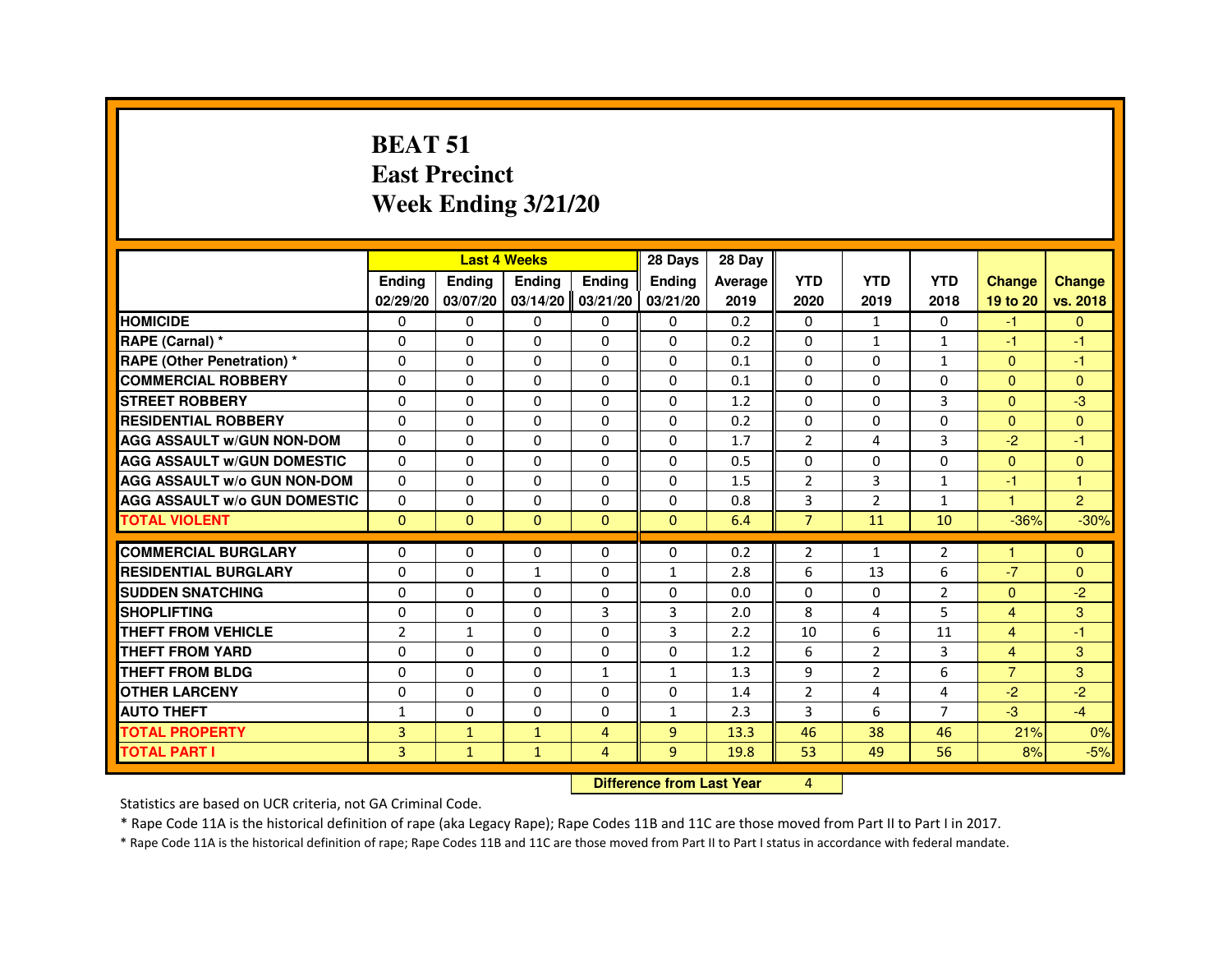# **BEAT 52 East PrecinctWeek Ending 3/21/20**

|                                     |                | <b>Last 4 Weeks</b> |                                  |                     | 28 Days        | 28 Day  |                |                |                |                |                |
|-------------------------------------|----------------|---------------------|----------------------------------|---------------------|----------------|---------|----------------|----------------|----------------|----------------|----------------|
|                                     | <b>Ending</b>  | <b>Ending</b>       | <b>Ending</b>                    | <b>Ending</b>       | <b>Ending</b>  | Average | <b>YTD</b>     | <b>YTD</b>     | <b>YTD</b>     | <b>Change</b>  | <b>Change</b>  |
|                                     | 02/29/20       | 03/07/20            |                                  | $03/14/20$ 03/21/20 | 03/21/20       | 2019    | 2020           | 2019           | 2018           | 19 to 20       | vs. 2018       |
| <b>HOMICIDE</b>                     | 0              | $\Omega$            | $\Omega$                         | $\Omega$            | 0              | 0.1     | $\Omega$       | $\Omega$       | 0              | $\Omega$       | $\Omega$       |
| RAPE (Carnal) *                     | 0              | $\Omega$            | 0                                | $\Omega$            | $\mathbf{0}$   | 0.3     | $\mathbf{0}$   | $\Omega$       | 0              | $\mathbf{0}$   | $\mathbf{0}$   |
| <b>RAPE (Other Penetration) *</b>   | $\mathbf 0$    | 0                   | $\Omega$                         | $\Omega$            | $\Omega$       | 0.0     | $\Omega$       | $\Omega$       | $\Omega$       | $\Omega$       | $\Omega$       |
| <b>COMMERCIAL ROBBERY</b>           | $\mathbf 0$    | $\Omega$            | $\Omega$                         | $\mathbf{0}$        | $\mathbf{0}$   | 0.2     | $\Omega$       | $\mathbf{0}$   | $\mathbf{1}$   | $\Omega$       | $-1$           |
| <b>STREET ROBBERY</b>               | $\Omega$       | $\Omega$            | $\Omega$                         | $\Omega$            | $\Omega$       | 0.9     | $\Omega$       | $\mathbf{1}$   | $\Omega$       | $-1$           | $\mathbf{0}$   |
| <b>RESIDENTIAL ROBBERY</b>          | 0              | $\Omega$            | 0                                | $\Omega$            | $\Omega$       | 0.2     | $\Omega$       | $\overline{2}$ | $\Omega$       | $-2$           | $\Omega$       |
| <b>AGG ASSAULT W/GUN NON-DOM</b>    | $\Omega$       | 0                   | $\Omega$                         | $\Omega$            | $\Omega$       | 1.1     | $\mathbf{1}$   | $\overline{2}$ | 3              | $-1$           | $-2$           |
| <b>AGG ASSAULT W/GUN DOMESTIC</b>   | $\mathbf{1}$   | $\Omega$            | $\Omega$                         | $\Omega$            | $\mathbf{1}$   | 0.2     | $\mathbf{1}$   | $\Omega$       | $\mathbf{1}$   | $\mathbf{1}$   | $\Omega$       |
| <b>AGG ASSAULT W/o GUN NON-DOM</b>  | $\Omega$       | 0                   | 0                                | $\mathbf{0}$        | 0              | 0.8     | 3              | $\mathbf{1}$   | $\overline{2}$ | $\overline{2}$ | 1              |
| <b>AGG ASSAULT W/o GUN DOMESTIC</b> | $\mathbf{1}$   | $\overline{2}$      | 0                                | $\Omega$            | 3              | 0.8     | 6              | 3              | $\overline{2}$ | 3              | 4              |
| <b>TOTAL VIOLENT</b>                | $\overline{2}$ | $\overline{2}$      | $\mathbf{0}$                     | $\mathbf{0}$        | $\overline{4}$ | 4.6     | 11             | 9              | 9              | 22%            | 22%            |
| <b>COMMERCIAL BURGLARY</b>          | 0              | 1                   | 0                                | $\mathbf{1}$        | $\overline{2}$ | 0.1     | $\overline{2}$ | 0              | $\mathbf{1}$   | $\overline{2}$ | 1              |
| <b>RESIDENTIAL BURGLARY</b>         | $\Omega$       | $\Omega$            | $\Omega$                         | $\overline{2}$      | $\overline{2}$ | 4.4     | 6              | 10             | 16             | $-4$           | $-10$          |
| <b>SUDDEN SNATCHING</b>             | $\Omega$       | $\Omega$            | $\Omega$                         | $\Omega$            | $\Omega$       | 0.2     | $\overline{2}$ | $\Omega$       | $\Omega$       | $\overline{2}$ | $\overline{2}$ |
| <b>SHOPLIFTING</b>                  | 0              | 0                   | 0                                | $\mathbf{0}$        | $\Omega$       | 0.5     | 3              | 0              | 0              | 3              | 3              |
| THEFT FROM VEHICLE                  | 3              | $\overline{2}$      | 4                                | $\Omega$            | 9              | 4.9     | 17             | 14             | 8              | 3              | 9              |
| <b>THEFT FROM YARD</b>              | $\mathbf 0$    | $\mathbf{1}$        | $\mathbf{1}$                     | $\overline{2}$      | 4              | 2.5     | 6              | $\overline{2}$ | 3              | $\overline{4}$ | 3              |
| <b>THEFT FROM BLDG</b>              | $\mathbf{1}$   | $\overline{2}$      | $\mathbf{1}$                     | $\mathbf{1}$        | 5              | 2.8     | 11             | 8              | 3              | 3              | 8              |
| <b>OTHER LARCENY</b>                | 0              | $\Omega$            | 0                                | $\Omega$            | $\Omega$       | 0.8     | 2              | $\Omega$       | 5              | $\overline{2}$ | $-3$           |
| <b>AUTO THEFT</b>                   | $\Omega$       | $\mathbf{1}$        | $\Omega$                         | $\Omega$            | $\mathbf{1}$   | 2.0     | 3              | 6              | 10             | $-3$           | $-7$           |
| <b>TOTAL PROPERTY</b>               | 4              | $\overline{7}$      | 6                                | 6                   | 23             | 18.3    | 52             | 40             | 46             | 30%            | 13%            |
| <b>TOTAL PART I</b>                 | 6              | 9                   | 6                                | 6                   | 27             | 22.9    | 63             | 49             | 55             | 29%            | 15%            |
|                                     |                |                     | <b>Difference from Last Year</b> |                     | 14             |         |                |                |                |                |                |

 **Difference from Last Year**

Statistics are based on UCR criteria, not GA Criminal Code.

\* Rape Code 11A is the historical definition of rape (aka Legacy Rape); Rape Codes 11B and 11C are those moved from Part II to Part I in 2017.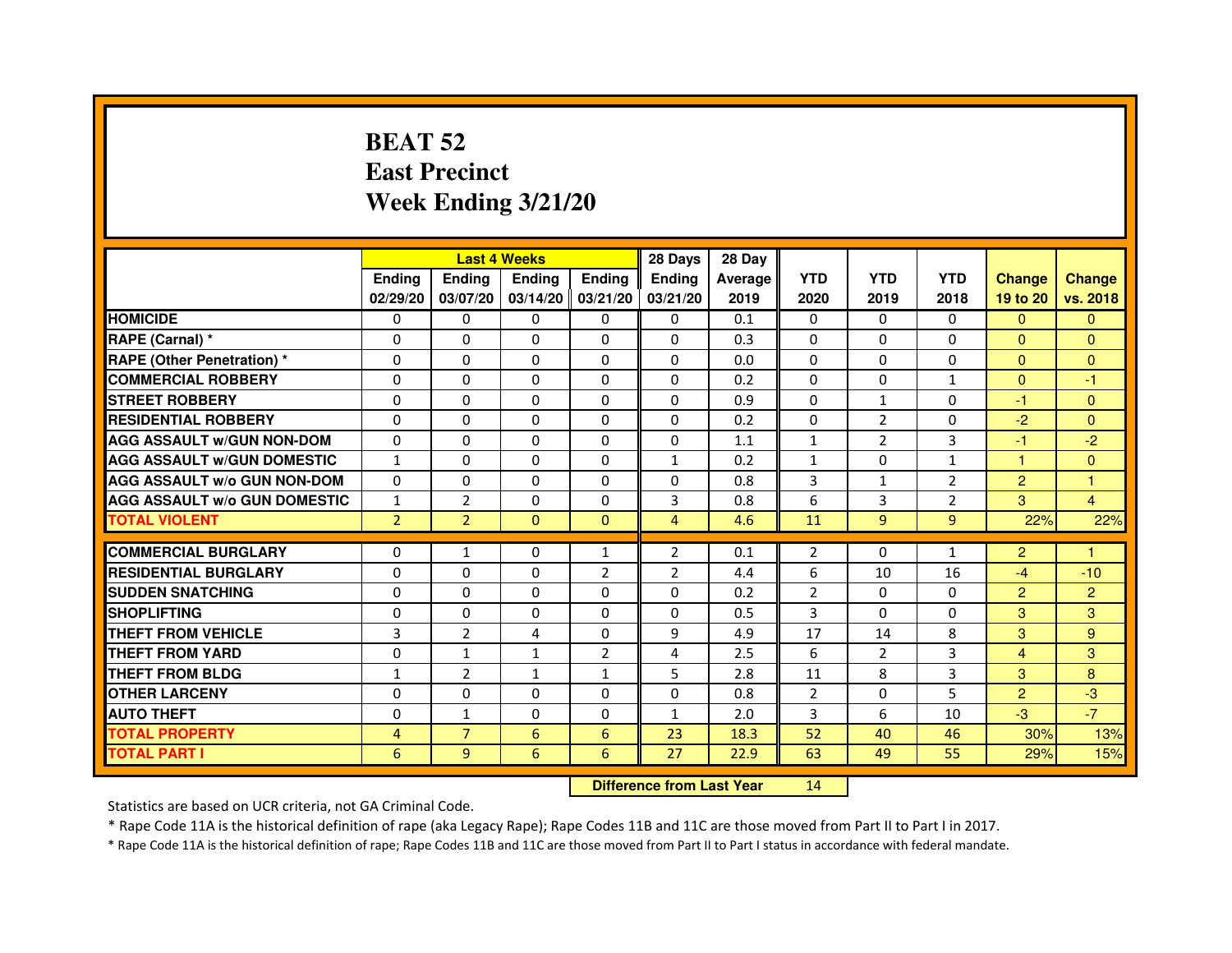# **BEAT 53 East PrecinctWeek Ending 3/21/20**

|                                     |                |              | <b>Last 4 Weeks</b> |                | 28 Days        | 28 Day  |                |                |                |                      |                |
|-------------------------------------|----------------|--------------|---------------------|----------------|----------------|---------|----------------|----------------|----------------|----------------------|----------------|
|                                     | <b>Ending</b>  | Ending       | <b>Ending</b>       | <b>Ending</b>  | <b>Endina</b>  | Average | <b>YTD</b>     | <b>YTD</b>     | <b>YTD</b>     | <b>Change</b>        | <b>Change</b>  |
|                                     | 02/29/20       | 03/07/20     | 03/14/20            | 03/21/20       | 03/21/20       | 2019    | 2020           | 2019           | 2018           | 19 to 20             | vs. 2018       |
| <b>HOMICIDE</b>                     | 0              | 0            | 0                   | 0              | 0              | 0.0     | $\mathbf{0}$   | $\mathbf{0}$   | 0              | $\mathbf{0}$         | $\mathbf{0}$   |
| RAPE (Carnal) *                     | $\Omega$       | $\Omega$     | $\Omega$            | $\Omega$       | $\Omega$       | 0.0     | $\Omega$       | $\Omega$       | $\mathbf{1}$   | $\Omega$             | $-1$           |
| <b>RAPE (Other Penetration) *</b>   | 0              | 0            | 0                   | 0              | 0              | 0.1     | $\mathbf{1}$   | $\mathbf{0}$   | 0              | $\mathbf{1}$         | 1              |
| <b>COMMERCIAL ROBBERY</b>           | $\Omega$       | $\Omega$     | $\Omega$            | $\Omega$       | $\Omega$       | 0.0     | $\Omega$       | $\Omega$       | $\Omega$       | $\Omega$             | $\Omega$       |
| <b>STREET ROBBERY</b>               | $\Omega$       | $\Omega$     | $\Omega$            | $\Omega$       | $\Omega$       | 0.8     | $\mathbf{1}$   | 1              | $\overline{2}$ | $\Omega$             | $-1$           |
| <b>RESIDENTIAL ROBBERY</b>          | $\Omega$       | $\Omega$     | $\Omega$            | $\Omega$       | $\Omega$       | 0.0     | $\mathbf{1}$   | $\Omega$       | $\Omega$       | $\mathbf{1}$         | $\mathbf{1}$   |
| <b>AGG ASSAULT W/GUN NON-DOM</b>    | $\Omega$       | $\Omega$     | $\Omega$            | $\Omega$       | $\Omega$       | 1.3     | $\overline{2}$ | $\overline{2}$ | $\mathbf{1}$   | $\Omega$             | $\mathbf{1}$   |
| <b>AGG ASSAULT W/GUN DOMESTIC</b>   | $\Omega$       | $\Omega$     | $\Omega$            | $\Omega$       | $\Omega$       | 0.2     | $\mathbf{1}$   | $\mathbf{1}$   | $\Omega$       | $\Omega$             | 1              |
| <b>AGG ASSAULT W/o GUN NON-DOM</b>  | $\overline{2}$ | $\Omega$     | $\Omega$            | $\Omega$       | $\overline{2}$ | 0.6     | 4              | $\mathbf{1}$   | $\overline{2}$ | 3                    | $\overline{2}$ |
| <b>AGG ASSAULT W/o GUN DOMESTIC</b> | $\Omega$       | $\Omega$     | $\Omega$            | $\Omega$       | $\Omega$       | 1.7     | $\mathbf{1}$   | 3              | 4              | $-2$                 | $-3$           |
| <b>TOTAL VIOLENT</b>                | $\overline{2}$ | $\Omega$     | $\mathbf{0}$        | $\mathbf{0}$   | $\overline{2}$ | 4.7     | 11             | 8              | 10             | 38%                  | 10%            |
|                                     |                |              |                     |                |                |         |                |                |                |                      |                |
| <b>COMMERCIAL BURGLARY</b>          | 0              | 0            | 0                   | 1              | 1              | 0.2     | $\overline{2}$ | 0              | $\mathbf{1}$   | $\overline{2}$       | 1              |
| <b>RESIDENTIAL BURGLARY</b>         | $\mathbf{1}$   | $\Omega$     | $\Omega$            | 1              | $\overline{2}$ | 3.8     | 6              | 14             | 13             | $-8$                 | $-7$           |
| <b>SUDDEN SNATCHING</b>             | 0              | $\Omega$     | 0                   | 0              | 0              | 0.2     | 0              | $\mathbf{0}$   | $\mathbf{1}$   | $\Omega$             | $-1$           |
| <b>SHOPLIFTING</b>                  | $\Omega$       | $\Omega$     | $\Omega$            | $\Omega$       | $\Omega$       | 0.3     | $\Omega$       | $\Omega$       | $\overline{2}$ | $\Omega$             | $-2$           |
| <b>THEFT FROM VEHICLE</b>           | $\overline{2}$ | $\mathbf{1}$ | $\mathbf{1}$        | $\Omega$       | 4              | 3.7     | 11             | 12             | 14             | $-1$                 | $-3$           |
| THEFT FROM YARD                     | 1              | $\Omega$     | $\Omega$            | $\Omega$       | $\mathbf{1}$   | 1.4     | 3              | $\overline{2}$ | $\overline{7}$ | $\blacktriangleleft$ | $-4$           |
| THEFT FROM BLDG                     | $\overline{2}$ | $\Omega$     | $\overline{2}$      | $\overline{2}$ | 6              | 2.7     | 6              | 10             | $\overline{7}$ | $-4$                 | $-1$           |
| <b>OTHER LARCENY</b>                | $\mathbf{1}$   | $\Omega$     | $\Omega$            | $\Omega$       | $\mathbf{1}$   | 1.1     | 3              | 5              | 2              | $-2$                 | $\mathbf{1}$   |
| <b>AUTO THEFT</b>                   | $\Omega$       | $\Omega$     | $\Omega$            | $\Omega$       | $\Omega$       | 1.3     | $\overline{2}$ | $\overline{7}$ | 8              | $-5$                 | $-6$           |
| <b>TOTAL PROPERTY</b>               | $\overline{7}$ | $\mathbf{1}$ | $\overline{3}$      | 4              | 15             | 14.6    | 33             | 50             | 55             | $-34%$               | $-40%$         |
| <b>TOTAL PART I</b>                 | 9              | $\mathbf{1}$ | 3                   | 4              | 17             | 19.3    | 44             | 58             | 65             | $-24%$               | $-32%$         |

 **Difference from Last Year**-14

Statistics are based on UCR criteria, not GA Criminal Code.

\* Rape Code 11A is the historical definition of rape (aka Legacy Rape); Rape Codes 11B and 11C are those moved from Part II to Part I in 2017.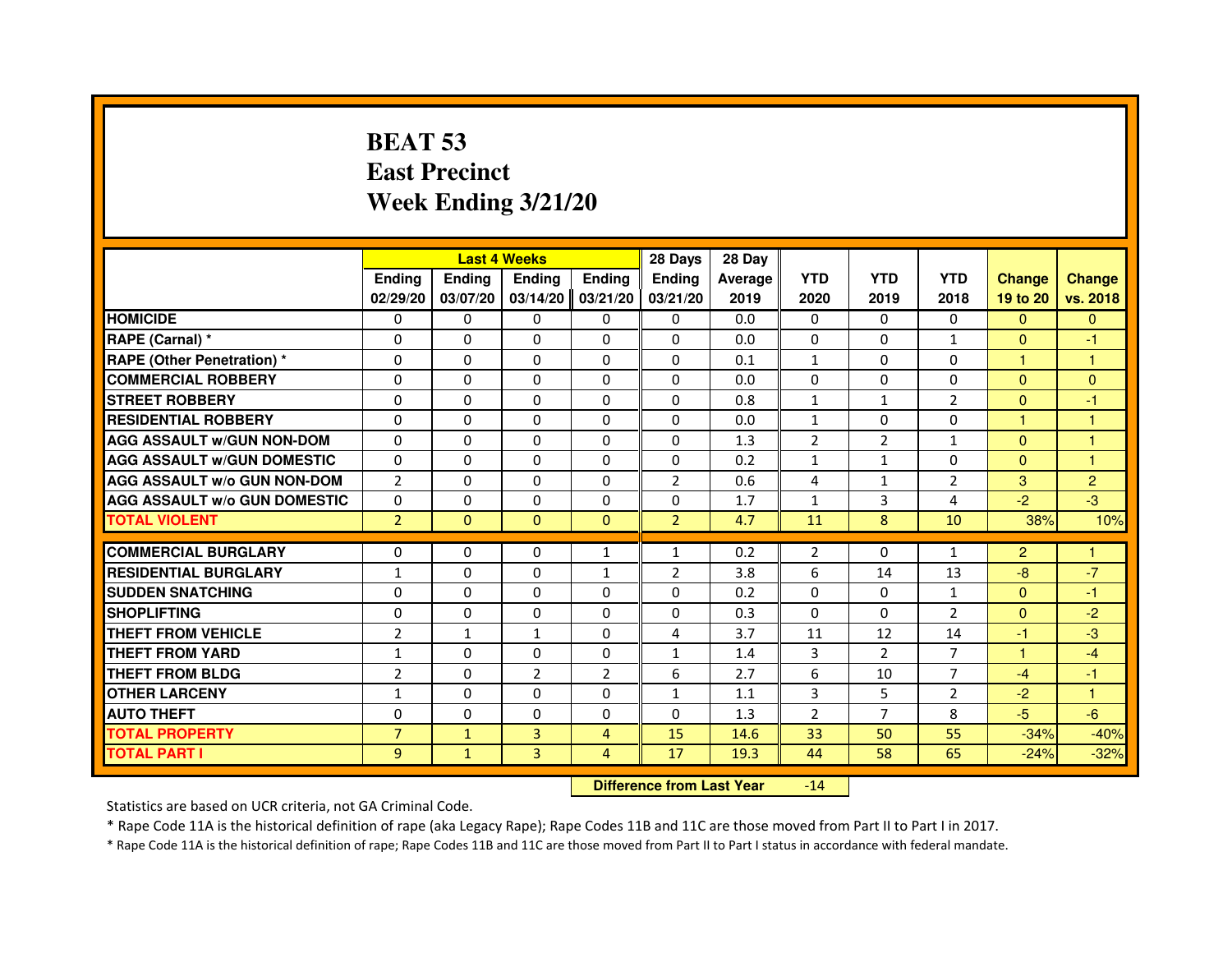# **BEAT 54 East PrecinctWeek Ending 3/21/20**

|                                     |                |                | <b>Last 4 Weeks</b> |                     | 28 Days        | 28 Day  |                |                |              |                |                |
|-------------------------------------|----------------|----------------|---------------------|---------------------|----------------|---------|----------------|----------------|--------------|----------------|----------------|
|                                     | <b>Endina</b>  | Ending         | <b>Endina</b>       | <b>Endina</b>       | <b>Endina</b>  | Average | <b>YTD</b>     | <b>YTD</b>     | <b>YTD</b>   | <b>Change</b>  | <b>Change</b>  |
|                                     | 02/29/20       | 03/07/20       |                     | $03/14/20$ 03/21/20 | 03/21/20       | 2019    | 2020           | 2019           | 2018         | 19 to 20       | vs. 2018       |
| <b>HOMICIDE</b>                     | 0              | 0              | 0                   | 0                   | 0              | 0.0     | $\mathbf{0}$   | 0              | 2            | $\mathbf{0}$   | $-2$           |
| RAPE (Carnal) *                     | $\Omega$       | $\Omega$       | $\Omega$            | $\Omega$            | $\Omega$       | 0.2     | $\Omega$       | $\mathbf{1}$   | $\Omega$     | $-1$           | $\Omega$       |
| <b>RAPE (Other Penetration) *</b>   | 0              | $\Omega$       | $\Omega$            | $\mathbf{1}$        | $\mathbf{1}$   | 0.0     | $\mathbf{1}$   | $\Omega$       | $\Omega$     | $\mathbf{1}$   | 1              |
| <b>COMMERCIAL ROBBERY</b>           | 0              | 0              | 0                   | $\Omega$            | $\Omega$       | 0.3     | 3              | $\mathbf{1}$   | 1            | $\overline{2}$ | $\overline{2}$ |
| <b>STREET ROBBERY</b>               | 0              | $\Omega$       | 0                   | $\Omega$            | 0              | 0.7     | $\mathbf{1}$   | 3              | $\Omega$     | $-2$           | 1              |
| <b>RESIDENTIAL ROBBERY</b>          | 0              | $\Omega$       | 0                   | $\mathbf{0}$        | 0              | 0.2     | 0              | $\Omega$       | $\Omega$     | $\Omega$       | $\Omega$       |
| <b>AGG ASSAULT W/GUN NON-DOM</b>    | $\Omega$       | $\mathbf 0$    | $\Omega$            | $\Omega$            | $\Omega$       | 1.7     | $\mathbf{1}$   | $\overline{7}$ | 4            | $-6$           | -3             |
| <b>AGG ASSAULT W/GUN DOMESTIC</b>   | $\Omega$       | $\Omega$       | 0                   | 0                   | $\Omega$       | 0.2     | 0              | 0              | $\mathbf{1}$ | $\Omega$       | $-1$           |
| <b>AGG ASSAULT W/o GUN NON-DOM</b>  | $\Omega$       | 0              | $\Omega$            | 0                   | $\Omega$       | 0.8     | $\mathbf{1}$   | $\overline{2}$ | $\Omega$     | $-1$           | 1              |
| <b>AGG ASSAULT W/o GUN DOMESTIC</b> | $\mathbf{1}$   | 0              | 0                   | $\mathbf{0}$        | $\mathbf{1}$   | 0.2     | $\overline{2}$ | $\mathbf{1}$   | 1            | 1.             | 1              |
| <b>TOTAL VIOLENT</b>                | $\mathbf{1}$   | $\Omega$       | $\Omega$            | $\mathbf{1}$        | $\overline{2}$ | 4.2     | 9              | 15             | 9            | $-40%$         | 0%             |
|                                     |                |                |                     |                     |                |         |                |                |              |                |                |
| <b>COMMERCIAL BURGLARY</b>          | 0              | 0              | $\Omega$            | 0                   | $\Omega$       | 0.5     | $\Omega$       | $\mathbf{1}$   | $\Omega$     | $-1$           | $\Omega$       |
| <b>RESIDENTIAL BURGLARY</b>         | 0              | $\overline{2}$ | 0                   | $\mathbf{0}$        | $\overline{2}$ | 2.9     | $\overline{7}$ | $\overline{7}$ | 18           | $\Omega$       | $-11$          |
| <b>SUDDEN SNATCHING</b>             | 0              | 0              | $\Omega$            | $\Omega$            | $\Omega$       | 0.3     | $\Omega$       | $\overline{2}$ | $\Omega$     | $-2$           | $\Omega$       |
| <b>SHOPLIFTING</b>                  | $\mathbf 0$    | $\mathbf{1}$   | $\mathbf 0$         | $\mathbf{1}$        | $\overline{2}$ | 3.1     | 12             | 7              | 18           | 5              | $-6$           |
| <b>THEFT FROM VEHICLE</b>           | $\overline{2}$ | 3              | $\mathbf{1}$        | $\mathbf{0}$        | 6              | 6.4     | 18             | 32             | 10           | $-14$          | 8              |
| <b>THEFT FROM YARD</b>              | 0              | 0              | $\mathbf{1}$        | $\mathbf{1}$        | $\overline{2}$ | 2.1     | 5              | $\overline{7}$ | 5            | $-2$           | $\Omega$       |
| <b>THEFT FROM BLDG</b>              | 1              | 0              | 0                   | 1                   | $\overline{2}$ | 2.2     | 8              | 3              | 6            | 5              | $\overline{2}$ |
| <b>OTHER LARCENY</b>                | 1              | $\Omega$       | 0                   | 0                   | $\mathbf{1}$   | 0.5     | $\overline{4}$ | 3              | 1            | 1              | 3              |
| <b>AUTO THEFT</b>                   | $\mathbf 0$    | 0              | $\mathbf 0$         | $\mathbf{1}$        | $\mathbf{1}$   | 2.4     | 3              | 8              | 10           | $-5$           | $-7$           |
| <b>TOTAL PROPERTY</b>               | 4              | 6              | $\overline{2}$      | 4                   | 16             | 20.6    | 57             | 70             | 68           | $-19%$         | $-16%$         |
| <b>TOTAL PART I</b>                 | 5              | 6              | $\overline{2}$      | 5                   | 18             | 24.8    | 66             | 85             | 77           | $-22%$         | $-14%$         |

 **Difference from Last Year**-19

Statistics are based on UCR criteria, not GA Criminal Code.

\* Rape Code 11A is the historical definition of rape (aka Legacy Rape); Rape Codes 11B and 11C are those moved from Part II to Part I in 2017.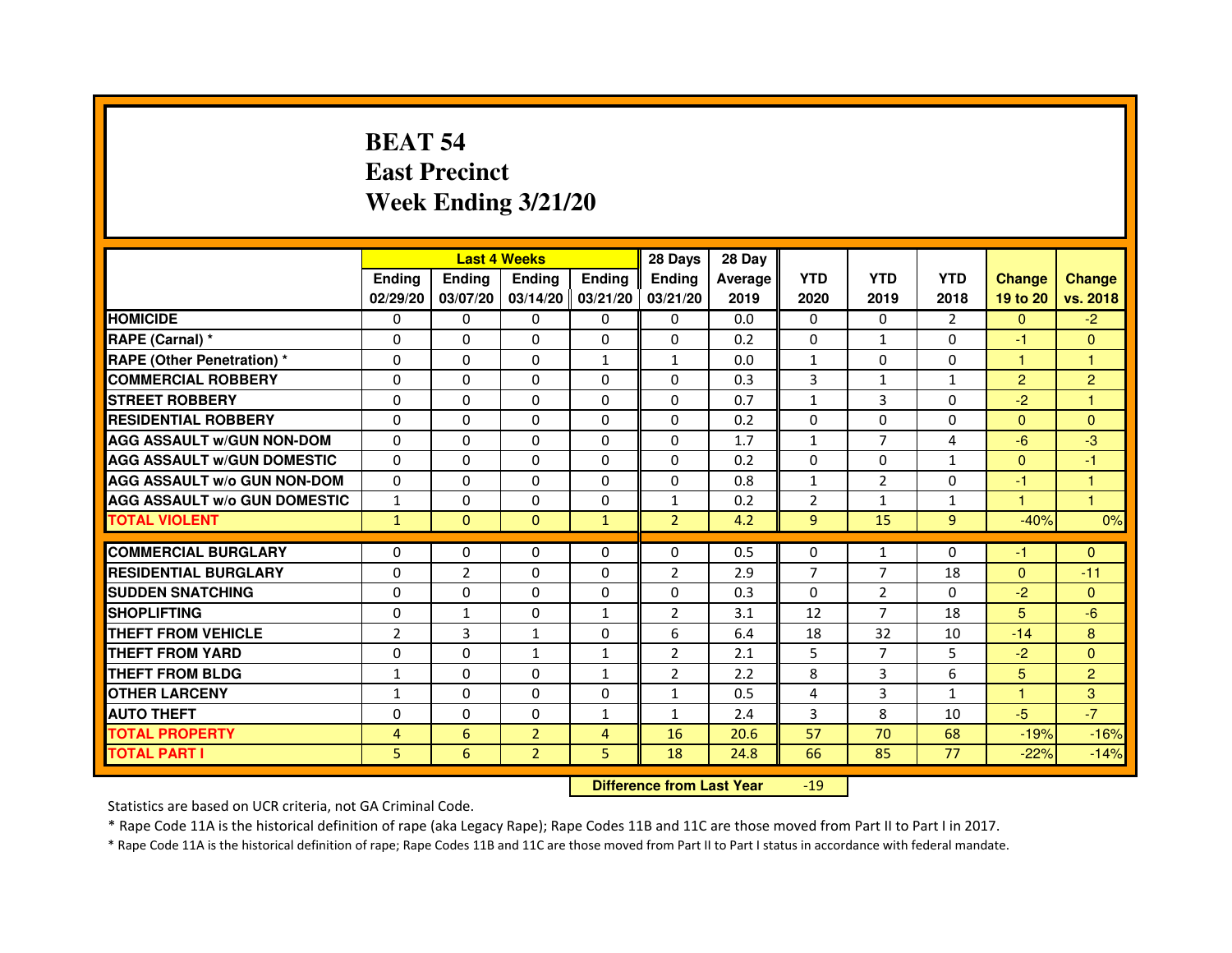# **BEAT 55 East PrecinctWeek Ending 3/21/20**

|                                     |                |                                  | <b>Last 4 Weeks</b> |                | 28 Days       | 28 Day  |                |                |                |               |                |
|-------------------------------------|----------------|----------------------------------|---------------------|----------------|---------------|---------|----------------|----------------|----------------|---------------|----------------|
|                                     | <b>Ending</b>  | <b>Ending</b>                    | Ending              | <b>Ending</b>  | <b>Ending</b> | Average | <b>YTD</b>     | <b>YTD</b>     | <b>YTD</b>     | <b>Change</b> | <b>Change</b>  |
|                                     | 02/29/20       | 03/07/20                         | 03/14/20            | 03/21/20       | 03/21/20      | 2019    | 2020           | 2019           | 2018           | 19 to 20      | vs. 2018       |
| <b>HOMICIDE</b>                     | $\Omega$       | $\Omega$                         | $\mathbf{0}$        | 0              | $\mathbf{0}$  | 0.0     | $\Omega$       | $\Omega$       | $\mathbf{1}$   | $\Omega$      | $-1$           |
| RAPE (Carnal) *                     | 0              | $\Omega$                         | $\Omega$            | $\Omega$       | $\Omega$      | 0.2     | $\mathbf{0}$   | $\overline{2}$ | $\Omega$       | $-2$          | $\mathbf{0}$   |
| <b>RAPE (Other Penetration) *</b>   | $\mathbf{0}$   | $\Omega$                         | $\Omega$            | $\Omega$       | $\Omega$      | 0.0     | $\mathbf{0}$   | $\Omega$       | $\Omega$       | $\Omega$      | $\overline{0}$ |
| <b>COMMERCIAL ROBBERY</b>           | $\mathbf{0}$   | $\Omega$                         | $\Omega$            | $\Omega$       | $\Omega$      | 0.1     | $\Omega$       | $\Omega$       | $\Omega$       | $\Omega$      | $\overline{0}$ |
| <b>STREET ROBBERY</b>               | $\Omega$       | $\Omega$                         | $\Omega$            | $\Omega$       | $\Omega$      | 0.3     | $\mathbf{1}$   | $\mathbf{1}$   | $\mathbf{1}$   | $\Omega$      | $\overline{0}$ |
| <b>RESIDENTIAL ROBBERY</b>          | $\Omega$       | $\Omega$                         | $\Omega$            | $\Omega$       | $\Omega$      | 0.1     | $\mathbf{0}$   | $\Omega$       | $\Omega$       | $\mathbf{0}$  | $\Omega$       |
| <b>AGG ASSAULT w/GUN NON- DOM</b>   | $\Omega$       | $\Omega$                         | $\Omega$            | $\Omega$       | $\Omega$      | 0.2     | $\Omega$       | $\Omega$       | $\overline{2}$ | $\Omega$      | $-2$           |
| <b>AGG ASSAULT w/GUN DOMESTIC</b>   | $\Omega$       | $\Omega$                         | $\Omega$            | $\Omega$       | $\Omega$      | 0.3     | $\Omega$       | $\Omega$       | $\Omega$       | $\Omega$      | $\overline{0}$ |
| <b>AGG ASSAULT w/o GUN NON-DOM</b>  | $\Omega$       | $\mathbf{0}$                     | $\Omega$            | $\Omega$       | 0             | 0.4     | $\mathbf{1}$   | $\mathbf{1}$   | 0              | $\Omega$      | 1              |
| <b>AGG ASSAULT W/o GUN DOMESTIC</b> | $\Omega$       | $\Omega$                         | $\Omega$            | $\Omega$       | $\Omega$      | 0.4     | 1              | $\mathbf{1}$   | $\Omega$       | $\Omega$      | 1              |
| <b>TOTAL VIOLENT</b>                | $\mathbf{0}$   | $\mathbf{0}$                     | $\mathbf{0}$        | $\mathbf{0}$   | $\mathbf{0}$  | 2.0     | 3              | 5              | $\overline{4}$ | $-40%$        | $-25%$         |
| <b>COMMERCIAL BURGLARY</b>          | $\Omega$       | $\Omega$                         | $\Omega$            | $\Omega$       | $\Omega$      | 0.5     | $\mathbf{1}$   | 0              | $\overline{2}$ | 1             | $-1$           |
| <b>RESIDENTIAL BURGLARY</b>         | $\Omega$       | $\Omega$                         | $\Omega$            | $\Omega$       | $\Omega$      | 1.8     | 4              | 5              | 6              | $-1$          | $-2$           |
| <b>SUDDEN SNATCHING</b>             | $\Omega$       | $\Omega$                         | $\Omega$            | $\Omega$       | $\Omega$      | 0.2     | $\Omega$       | $\mathbf{1}$   | $\Omega$       | $-1$          | $\Omega$       |
| <b>SHOPLIFTING</b>                  | 6              | 8                                | $\overline{2}$      | $\overline{2}$ | 18            | 16.0    | 53             | 40             | 39             | 13            | 14             |
| <b>THEFT FROM VEHICLE</b>           | $\overline{2}$ | $\Omega$                         | $\overline{2}$      | $\mathbf{1}$   | 5             | 3.6     | $\overline{7}$ | 9              | 10             | $-2$          | $-3$           |
| <b>THEFT FROM YARD</b>              | $\mathbf{0}$   | $\Omega$                         | $\mathbf{1}$        | 0              | $\mathbf{1}$  | 1.3     | 3              | 5              | 4              | $-2$          | $-1$           |
| <b>THEFT FROM BLDG</b>              | 1              | $\Omega$                         | $\Omega$            | $\Omega$       | $\mathbf{1}$  | 1.8     | 4              | 4              | 6              | $\Omega$      | $-2$           |
| <b>OTHER LARCENY</b>                | $\mathbf{0}$   | $\Omega$                         | $\Omega$            | $\Omega$       | $\Omega$      | 0.3     | $\mathbf{1}$   | $\mathbf{1}$   | $\mathbf{1}$   | $\mathbf{0}$  | $\Omega$       |
| <b>AUTO THEFT</b>                   | $\mathbf{0}$   | $\Omega$                         | $\Omega$            | $\Omega$       | $\Omega$      | 0.8     | $\overline{2}$ | 3              | 5              | $-1$          | $-3$           |
| <b>TOTAL PROPERTY</b>               | $\overline{9}$ | 8                                | 5                   | 3              | 25            | 26.2    | 75             | 68             | 73             | 10%           | 3%             |
| <b>TOTAL PART I</b>                 | 9              | 8                                | 5                   | $\overline{3}$ | 25            | 28.2    | 78             | 73             | 77             | 7%            | 1%             |
|                                     |                | <b>Difference from Last Year</b> |                     | 5              |               |         |                |                |                |               |                |

 **Difference from Last Year**

Statistics are based on UCR criteria, not GA Criminal Code.

\* Rape Code 11A is the historical definition of rape (aka Legacy Rape); Rape Codes 11B and 11C are those moved from Part II to Part I in 2017.